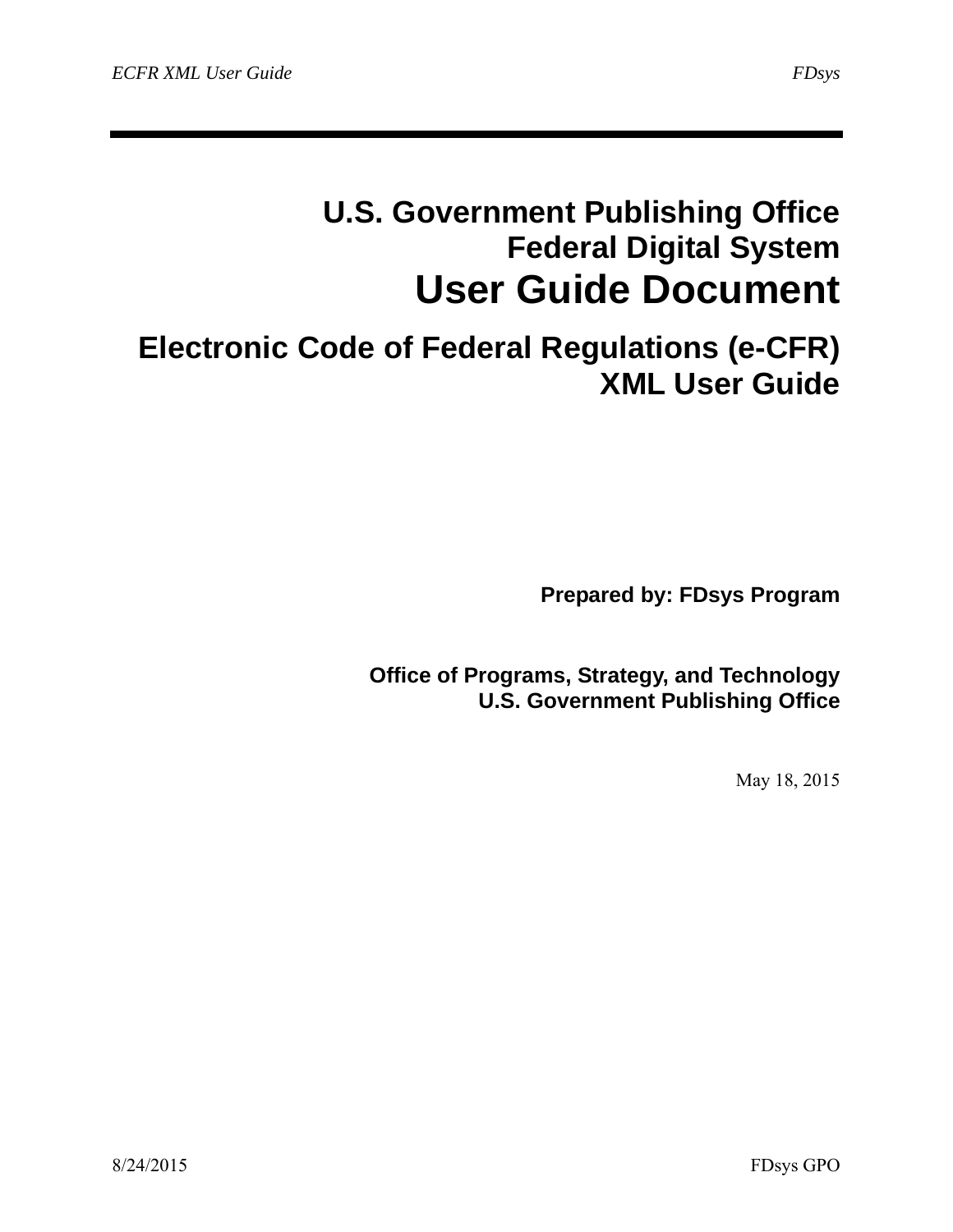# **Revision History**

| Rev. | <b>Date</b> | <b>Description</b>           |
|------|-------------|------------------------------|
| 1.0  |             | $2015-05-18$ Initial Version |
|      |             |                              |
|      |             |                              |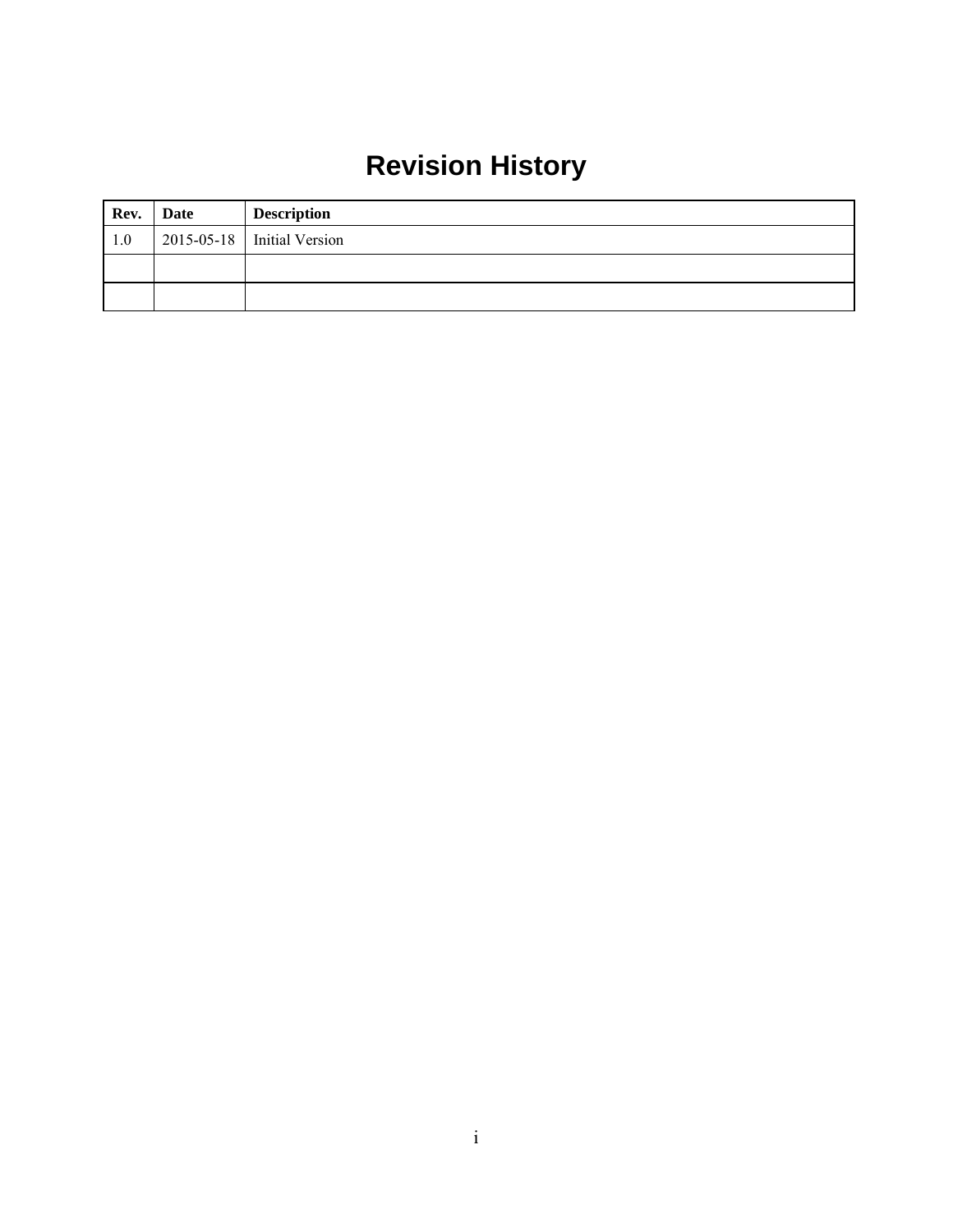| <b>Table of Contents</b> |  |  |
|--------------------------|--|--|
|                          |  |  |

| 1. |       |                                                                                |
|----|-------|--------------------------------------------------------------------------------|
|    | 1.1.  |                                                                                |
|    | 1.2.  | Legal Status and Authenticity of CFR Files via the FDsys Bulk Data Repository1 |
| 2. |       |                                                                                |
|    | 2.1.  |                                                                                |
|    | 2.2.  |                                                                                |
|    | 2.3.  |                                                                                |
|    | 2.4.  |                                                                                |
|    | 2.5.  |                                                                                |
| 3. |       |                                                                                |
|    | 3.1.  |                                                                                |
|    | 3.2.  |                                                                                |
|    | 3.3.  |                                                                                |
|    | 3.4.  |                                                                                |
|    | 3.5.  |                                                                                |
|    | 3.6.  |                                                                                |
|    | 3.7.  |                                                                                |
|    | 3.8.  |                                                                                |
|    | 3.9.  |                                                                                |
|    | 3.10. |                                                                                |
|    | 3.11. |                                                                                |
|    | 3.12. |                                                                                |
|    | 3.13. |                                                                                |
|    | 3.14. |                                                                                |
|    | 3.15. |                                                                                |
|    | 3.16. |                                                                                |
|    | 3.17. |                                                                                |
|    | 3.18. |                                                                                |
|    | 3.19. |                                                                                |
|    | 3.20. |                                                                                |
|    | 3.21. |                                                                                |
|    | 3.22. |                                                                                |
|    | 3.23. |                                                                                |
|    | 3.24. |                                                                                |
|    | 3.25. |                                                                                |
|    | 3.26. |                                                                                |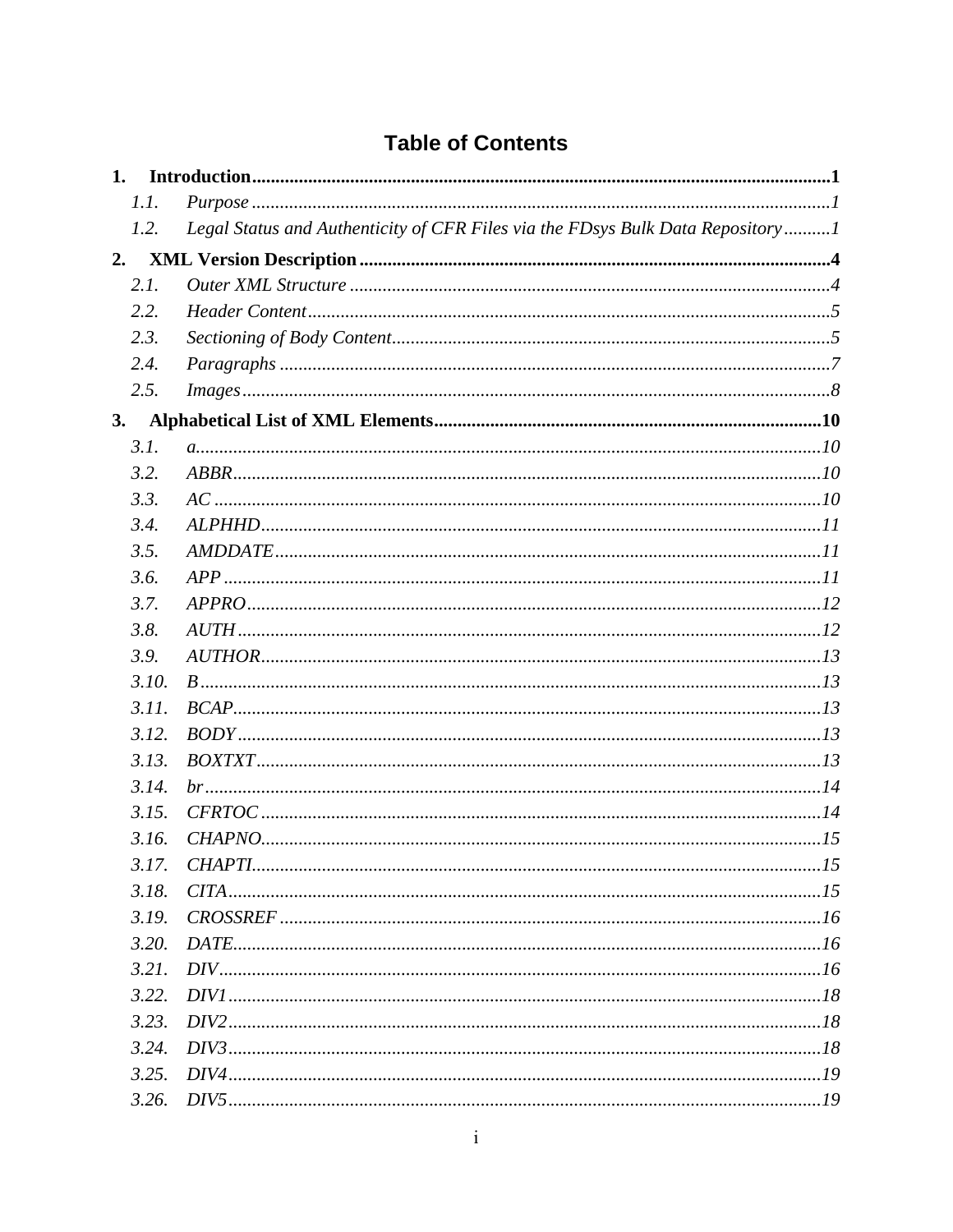| 3.27. |  |
|-------|--|
| 3.28. |  |
| 3.29. |  |
| 3.30. |  |
| 3.31. |  |
| 3.32. |  |
| 3.33. |  |
| 3.34. |  |
| 3.35. |  |
| 3.36. |  |
| 3.37. |  |
| 3.38. |  |
| 3.39. |  |
| 3.40. |  |
| 3.41. |  |
| 3.42. |  |
| 3.43. |  |
| 3.44. |  |
| 3.45. |  |
| 3.46. |  |
| 3.47. |  |
| 3.48. |  |
| 3.49. |  |
| 3.50. |  |
| 3.51. |  |
| 3.52. |  |
| 3.53. |  |
| 3.54. |  |
| 3.55. |  |
| 3.56. |  |
| 3.57. |  |
| 3.58. |  |
| 3.59. |  |
| 3.60. |  |
| 3.61. |  |
| 3.62. |  |
| 3.63. |  |
| 3.64. |  |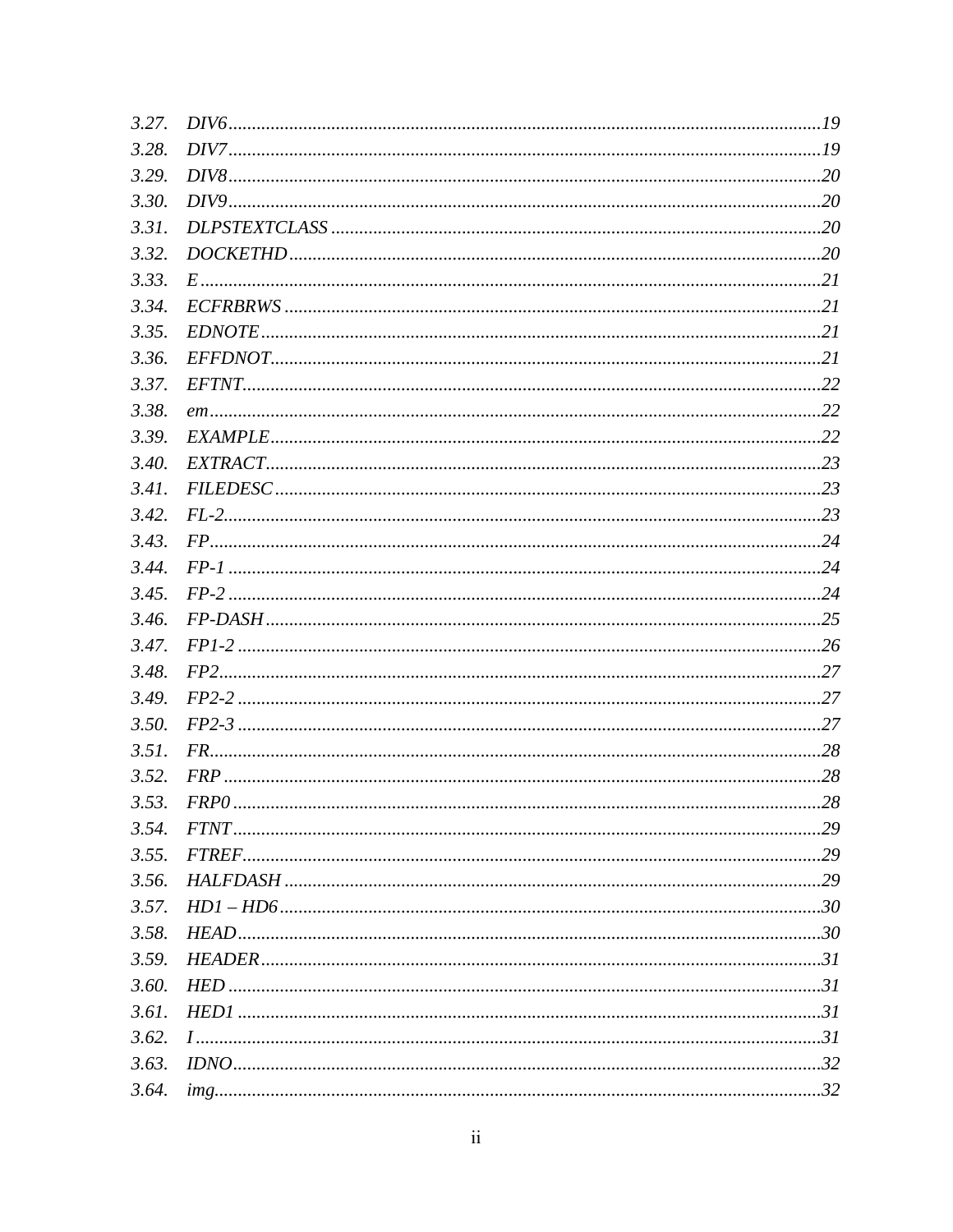| 3.65. |  |
|-------|--|
| 3.66. |  |
| 3.67. |  |
| 3.68. |  |
| 3.69. |  |
| 3.70. |  |
| 3.71. |  |
| 3.72. |  |
| 3.73. |  |
| 3.74. |  |
| 3.75. |  |
| 3.76. |  |
| 3.77. |  |
| 3.78. |  |
| 3.79. |  |
| 3.80. |  |
| 3.81. |  |
| 3.82. |  |
| 3.83. |  |
| 3.84. |  |
| 3.85. |  |
| 3.86. |  |
| 3.87. |  |
| 3.88. |  |
| 3.89. |  |
| 3.90. |  |
| 3.91. |  |
| 3.92. |  |
| 3.93. |  |
| 3.94. |  |
| 3.95. |  |
| 3.96. |  |
| 3.97. |  |
| 3.98. |  |
| 3.99. |  |
|       |  |
|       |  |
|       |  |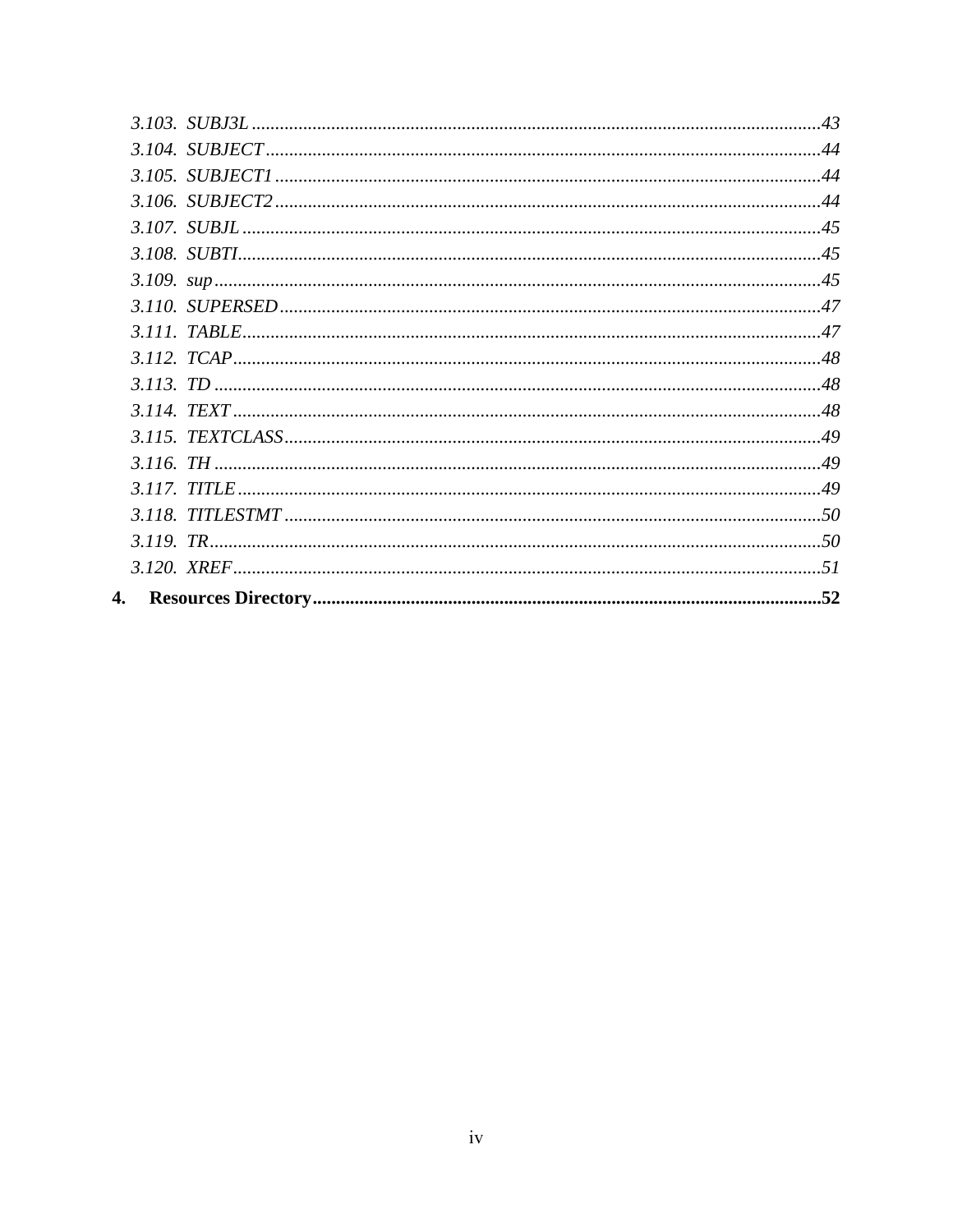# **1. Introduction**

The U.S. Government Publishing Office (GPO) and the National Archives and Records Administration's Office of the Federal Register (OFR) are making Electronic Code of Federal Regulation (e-CFR) XML files available via the FDsys Bulk Data Repository. The e-CFR is a currently updated version of the Code of Federal Regulations (CFR). It is not an official legal edition of the CFR. The e-CFR is an editorial compilation of CFR material and *Federal Register*  amendments produced by the OFR and the GPO. The OFR will update the material in the e-CFR on an irregular basis that can be as frequent as every day. Please see www.ecfr.gov for additional information.

The effort to provide Federal Government information in more open formats began when the President challenged Federal agencies to create a more open and transparent government, promote accountability, and provide information to citizens about what their Government is doing (see 74 FR 4685, January 26, 2009 at http://www.gpo.gov/fdsys/pkg/FR-2009-01- 26/pdf/E9-1777.pdf). The Director's letter of March 9, 2009 pledged to provide trusted information in whatever form is required to meet the President's objectives http://www.gpo.gov/pdfs/news-media/letter\_030909.pdf.

# *1.1. Purpose*

The purpose of this document is to provide an overview of e-CFR XML files and associated schema. The FDsys Bulk Data repository at http://www.gpo.gov/fdsys/bulkdata/ contains the e-CFR in XML from 2015 forward. Please see FDsys at www.fdsys.gov for access to the CFR Annual Edition and the *Federal Register* in PDF format.

# *1.2. Legal Status and Authenticity of CFR Files via the FDsys Bulk Data Repository*

#### **Q. What is the data set available for the e-CFR in XML?**

**A.** E–CFR files in XML have been converted and simplified from data in SGML that originates at the OFR. The E–CFR is available in XML starting with the year 2015. Only the most recent e-CFR data will be available at endpoints on the FDsys Bulk Data Repository. Please see www.ecfr.gov to search and browse a point in time edition of the e-CFR.

#### **Q. Are e-CFR XML files offered on the FDsys Bulk Data Repository part of the official version of the CFR?**

**A.** No, the XML-structured files offered for bulk download are not part of the official on-line format of the CFR or the *Federal Register*. While GPO's e-CFR XML files are based on the original source data submitted by Federal agencies and OFR/GPO markup in SGML, only the PDF and Text versions of CFR content on FDsys have legal status as parts of the official online format of the CFR.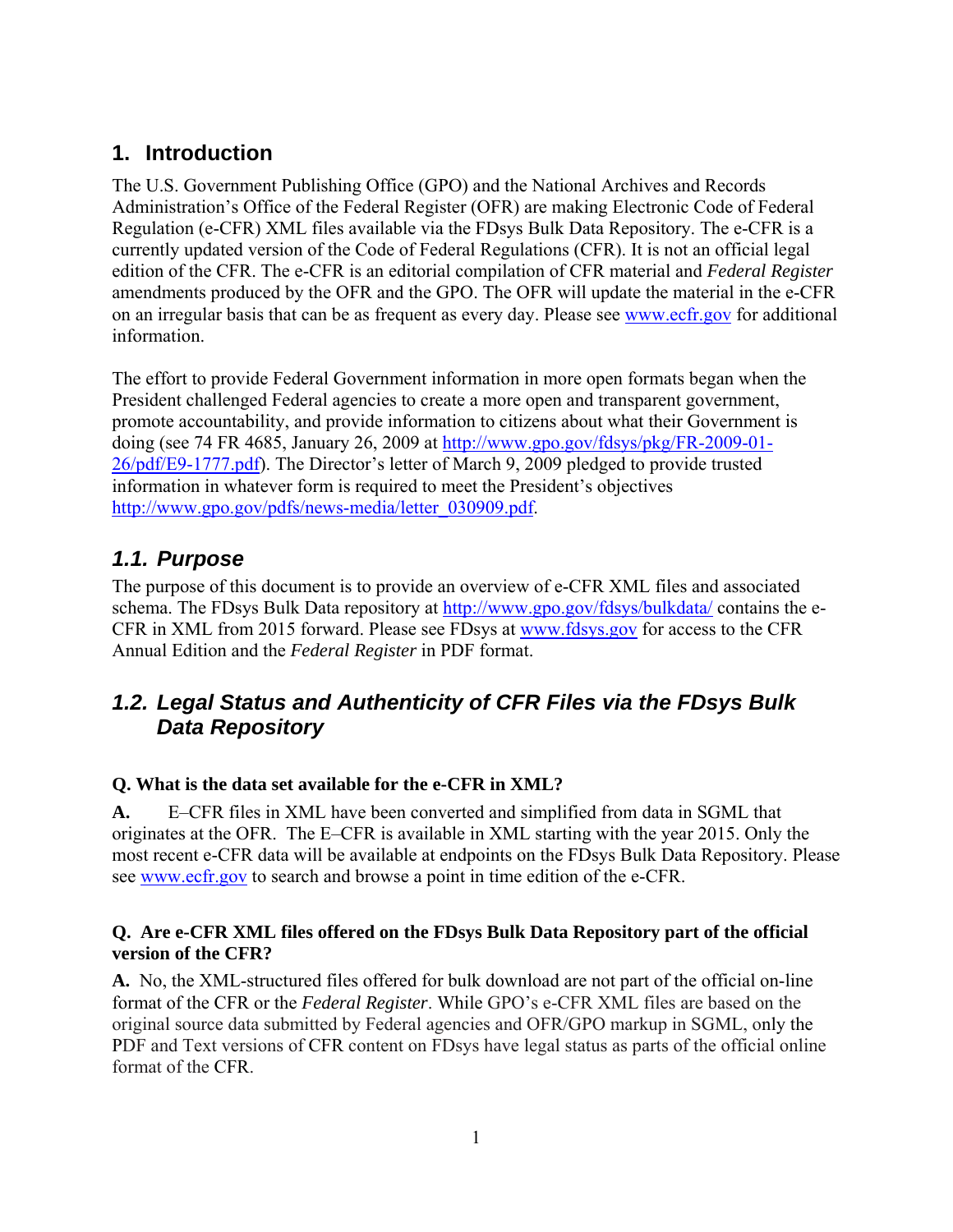#### **Q. Do OFR/GPO plan to include e-CFR XML files as part of the official format of the CFR?**

**A.** No. The e-CFR XML files are provided as a snapshot of the most current CFR information in XML (with associated graphics). For official versions of CFR information, refer to the CFR collection on FDsys at:

http://www.gpo.gov/fdsys/browse/collectionCfr.action?collectionCode=CFR In particular, refer to the PDF versions found there.

#### **Q. Are e-CFR XML bulk download files digitally signed?**

**A.** No, XML files available for download are not digitally signed. They can be manipulated and enriched to operate in the various applications that users may devise.

#### **Q. How reliable are the metadata and the underlying tagging in bulk data files?**

**A.** The document markup and metadata found within bulk data files are generally reliable and complete. However, there are variations in this underlying data due to inconsistencies in the composition and typesetting process. As a result, some data-mining applications and user aids may not produce 100 per cent accurate results.

#### **Q. What is the legal status of e-CFR user aids?**

**A.** Federal Register user aids, including, finding aids, indexes, search tools, metadata associations, and tagging schemes are not part of the legal text of the CFR. These ancillary features help users explore and extract data, but the official legal text stands on its own. No person should form absolute legal conclusions based on search results, finding aids, metadata associations, extractions of data, and the like. Ultimately, only the official text of the CFR may be relied upon as evidence in a court of law.

#### **Q. What is the authenticity of the e-CFR bulk data files after they have been downloaded to another site?**

**A.** We cannot vouch for the authenticity of data that is not under OFR/GPO control. OFR and GPO are providing free access to the e-CFR data via XML for display in various applications and mash-ups outside the FDsys domain. OFR and GPO do not endorse third party applications, and do not evaluate how our original legal content is displayed on other sites. Consumers should form their own conclusions as to whether the downloaded data can be relied upon within an application or mash-up. An application may link to the official CFR on FDsys to provide users with additional assurance.

#### **Q. Do OFR and GPO assert any control over downstream uses of bulk data?**

**A.** In general, there are no restrictions on re-use of information in the e-CFR documents because U.S. Government works are not subject to copyright. OFR and GPO do not restrict downstream uses of the e-CFR data, except that independent providers should be aware that only the OFR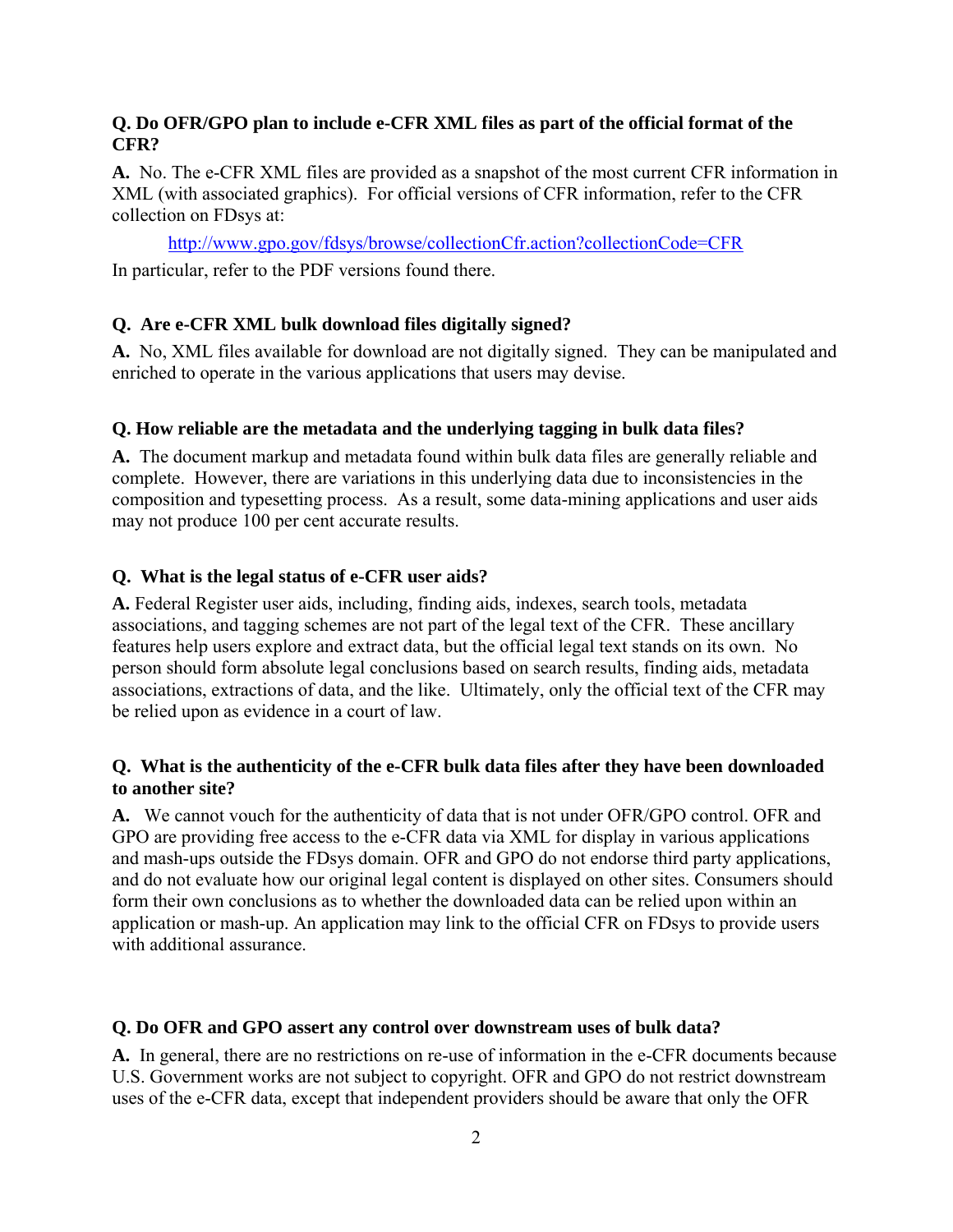and GPO are entitled to represent that they are the providers of the official versions of the e-CFR and related Federal Register publications.

#### **Q. How can re-publishers indicate the source of the e-CFR data?**

**A**. Re-publishers of the e-CFR data may cite FDsys and OFR/GPO as the source of their data, and they are free to characterize the quality of data as it appears on their site. But private sector re-publishers are prohibited from using the seal of the National Archives and Records Administration (NARA) or stylized CFR logos identified in NARA regulations (36 CFR part 1200) on their products because that would unlawfully misrepresent the legal status of the material, and could falsely identify private organizations as entities of the Federal Government.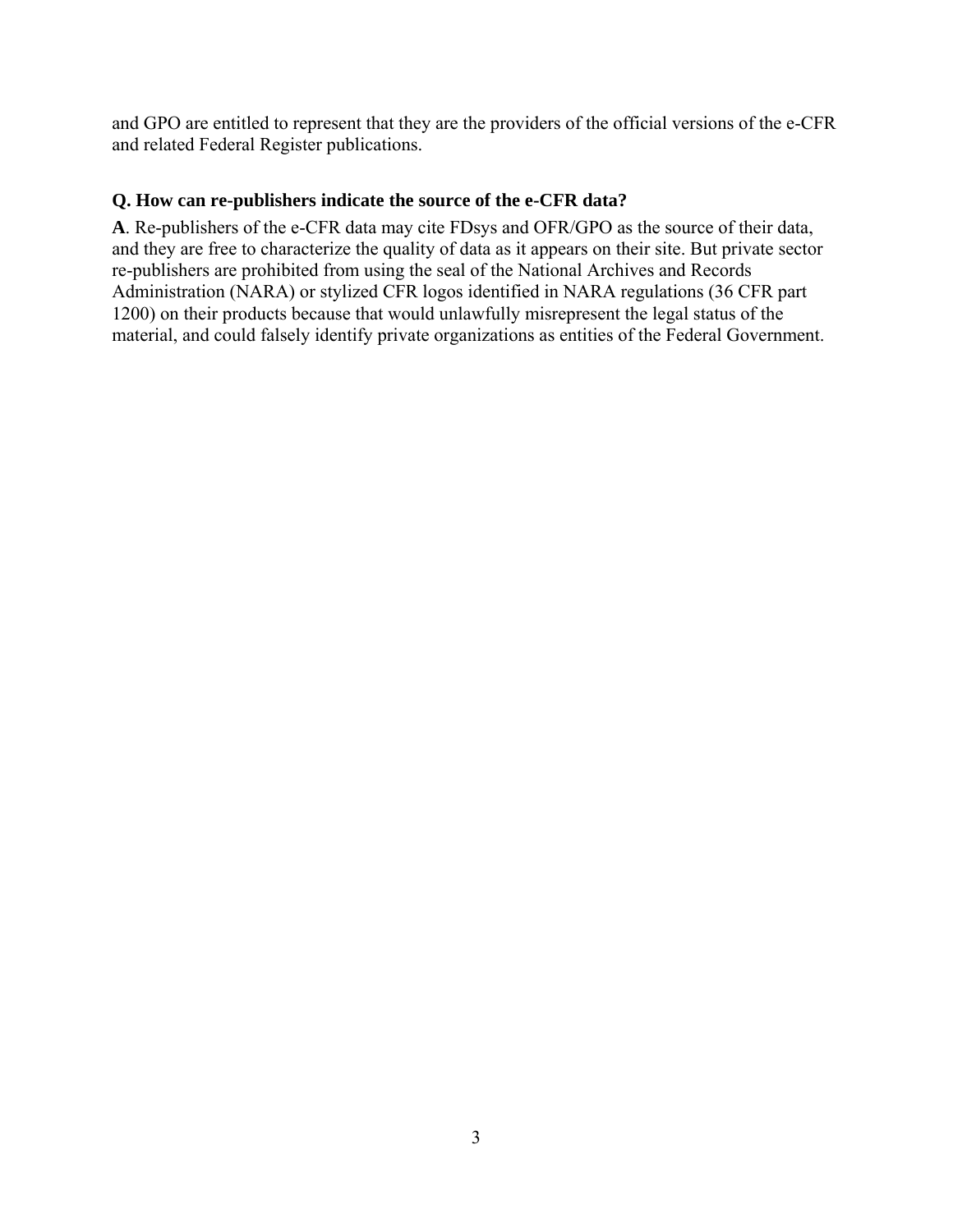# **2. XML Version Description**

The content of the XML e-CFR data provided on the FDsys Bulk Data Repository is derived from that the SGML content on which the print version is based. In creating the XML content, the SGML content is converted to well-formed XML with minimal intervention. The resulting XML was built this way for the following reasons:

- 1. It is a faithful representation of the CFR, which corresponds to the original SGML markup.
- 2. It describes the structure of the CFR, including the large structure (parts, articles, corrections, table of contents, etc.), the document structure (titles, paragraphs, sections, etc.), and semantic structure (CFR references, agency names, contact information, amendment text, etc.)
- 3. The SGML version on which it is based is almost fully XML-compliant since all element tags have corresponding closing tags as required in XML.

The schema of the incoming SGML content remains essentially unchanged as it is converted to XML without changing any element names. Such an approach maintains fidelity to the original data, and reduces errors that might occur in schema interpretation or further data manipulation.

The changes required to convert the SGML into well-formed XML are as follows:

- 1. All embedded XML prolog lines of the form <?xml version="1.0" ?> are removed.
- 2. All character entities of the form " $&\leq$ name>;" are replaced with Unicode equivalents or replaced with something else functional.
- 3. An XML prolog line is prepended to the file and looks like this:
	- $\langle$  2xml version="1.0" encoding="ISO-8859-1"?>
- 4. Links to e-CFR graphics images are adjusted so that their root is as follows:
	- www.ecfr.gov
- 5. Standard front matter, such as, the title page and "U.S. Government Official Edition Notice" are normally already removed in the SGML version. In the rare circumstance where it is not removed in the SGML version, it is not copied to the XML version.
- 6. <STYLE> elements are removed from the XML version.

Other than the changes listed above, no SGML tags that are removed or collapsed in the resulting XML.

### *2.1. Outer XML Structure*

The XML file has the following overall structure:

```
<?xml version="1.0" encoding="ISO-8859-1"?> 
<DLPSTEXTCLASS> 
       <HEADER> 
              <!-- Header information --> 
       </HEADER> 
       <TEXT>
```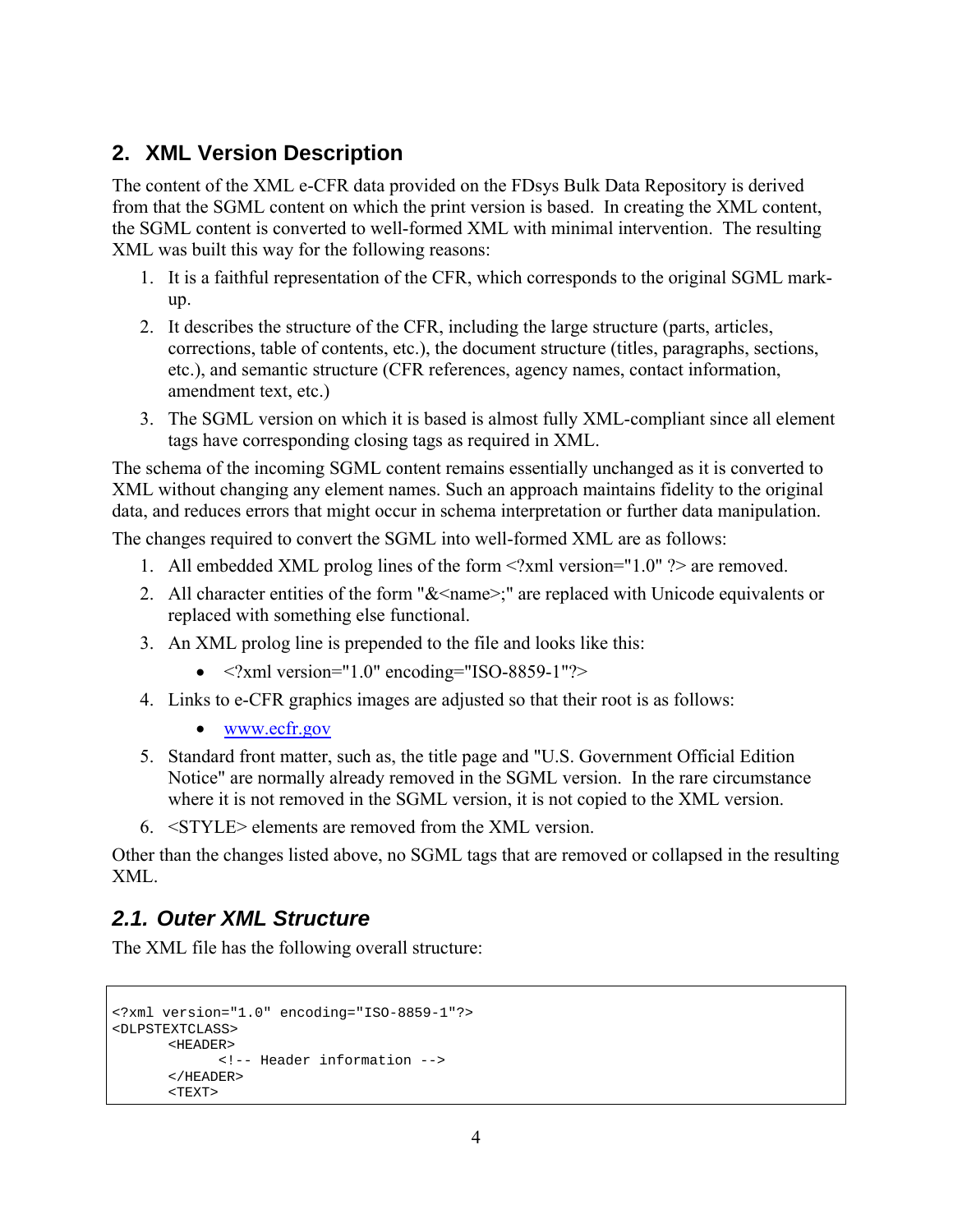```
 <BODY> 
                       <ECFRBRWS> 
                                <!-- e-CFR content --> 
                       </ECFRBRWS> 
                </BODY> 
       </TEXT>
</DLPSTEXTCLASS>
```
### *2.2. Header Content*

There is normally, very little information in the header section. Usually it only contains the number and the title as can be seen in the following example:

```
<FILEDESC> 
   <TITLESTMT> 
     <TITLE>Title 1: General Provisions</TITLE> 
     <AUTHOR TYPE="nameinv"></AUTHOR> 
   </TITLESTMT> 
   <PUBLICATIONSTMT> 
     <PUBLISHER></PUBLISHER> 
     <PUBPLACE></PUBPLACE> 
     <IDNO TYPE="title">1</IDNO> 
     <DATE></DATE> 
   </PUBLICATIONSTMT> 
   <SERIESSTMT> 
     <TITLE></TITLE> 
   </SERIESSTMT> 
</FILEDESC> 
<PROFILEDESC> 
   <TEXTCLASS> 
     <KEYWORDS></KEYWORDS> 
   </TEXTCLASS> 
</PROFILEDESC>
```
#### *2.3. Sectioning of Body Content*

The sectioning of content is managed through the use of  $\langle \text{DIV#}\rangle$  elements, where # represents a digit such as 1, 2, 3, etc. For example, the first <DIV#> element in the file should be for the Title itself and looks like this:

```
<DIV1 N="1" NODE="5:1" TYPE="TITLE">
```
This indicates that the top level section is a Title and all other <DIV#> elements will fall in nested layers within this one. For the  $\langle \text{DIV1} \rangle$  element, the value of attribute, N, is the volume number. For titles that have no volumes, this is "1". The value of the attribute NODE is a structured value for internal use and may be changed at any time, so it should not be relied on.

In other <DIV#> elements, the attribute, N, will be the "number" of the section and the attribute, "TYPE", will be the type of section. For example, for sub-chapter B, the  $\langle DIV# \rangle$  element might read:

<DIV4 N="B" NODE="1:1.0.1.2" TYPE="SUBCHAP">

Now since the <DIV#> elements are nested within the parent sections that they belong the overall structure may look something like this: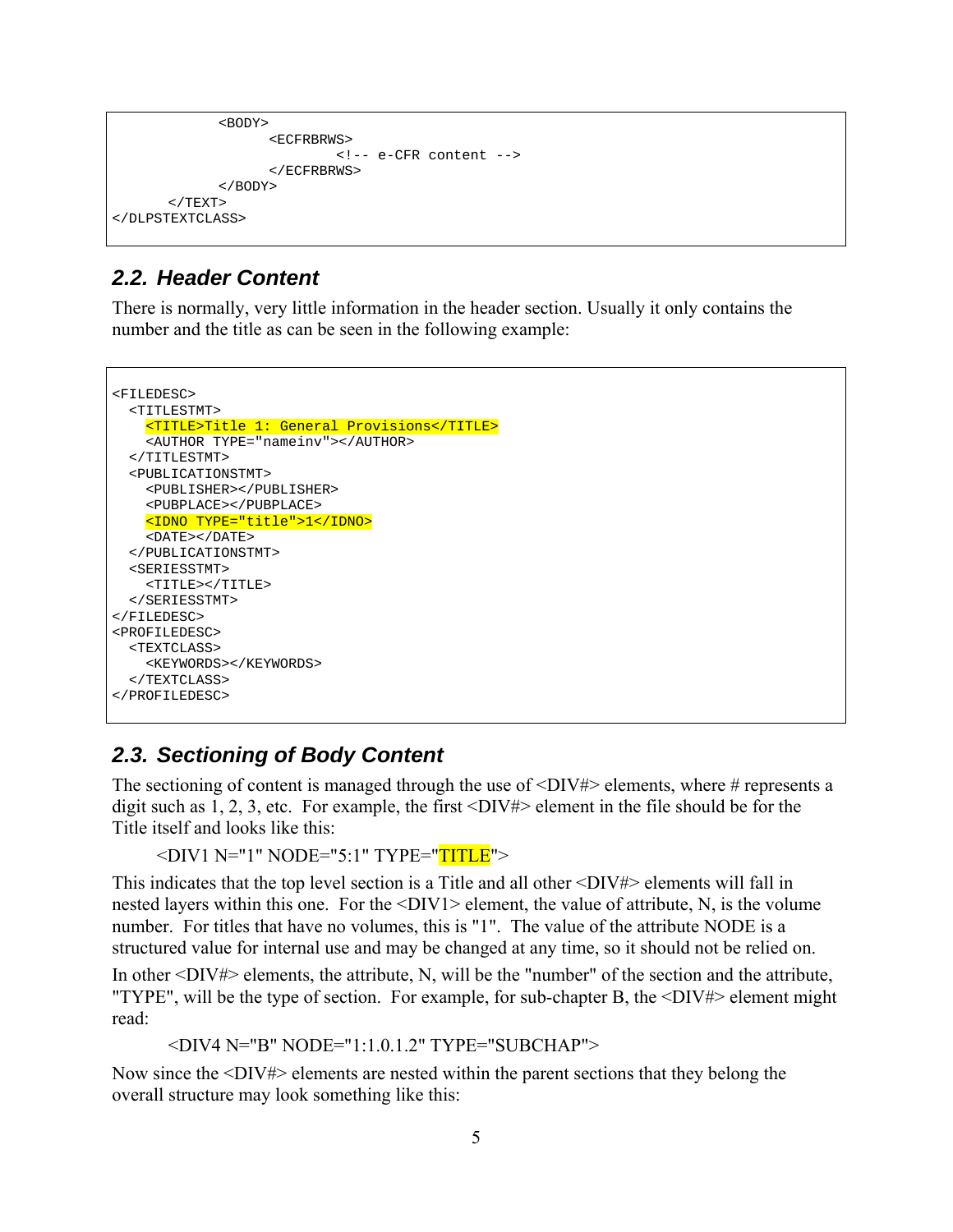```
<DIV1 N="1" NODE="1:1" TYPE="TITLE"> 
 … 
 <DIV3 N="I'' NODE="1:1.0.1" TYPE="CHAPTER">
 … 
   <DIV4 N="<mark>A</mark>" NODE="1:1.0.1.1" TYPE="<mark>SUBCHAP</mark>">
 … 
      \texttt{<DIV5} N="\texttt{l}" NODE="1:1.0.1.1.1" TYPE="\overline{\texttt{PART}}">
 … 
        <DIV8 N = "S 1.1" NODE = "1:1.0.1.1.1.0.1.1" TYPE = "SECTION" > … 
        </DIV8>
         … 
      </DIV5>
       <DIV5 N="2" NODE="1:1.0.1.1.2" TYPE="PART"> 
 … 
        <DIV8 N = "S 2.1" NODE = "1:1.0.1.1.2.0.1.1" TYPE = "SECTION" > … 
         </DIV8> 
         <DIV8 N="§ 2.2" NODE="1:1.0.1.1.2.0.1.2" TYPE="SECTION"> 
 … 
         </DIV8> 
        <DIV8 N="S 2.3" NODE="1:1.0.1.1.2.0.1.3" TYPE="SECTION">
 … 
        </DIV8>
 … 
      </DIV5> <DIV5 N="3" NODE="1:1.0.1.1.3" TYPE="PART"> 
 … 
        <DIV8 N = "S 3.1" NODE = "1:1.0.1.1.3.0.1.1" TYPE = "SECTION" > … 
         </DIV8> 
        <DIV8 N="S 3.2" NODE="1:1.0.1.1.3.0.1.2" TYPE="SECTION">
 … 
        </DIV8> <DIV8 N="§ 3.3" NODE="1:1.0.1.1.3.0.1.3" TYPE="SECTION"> 
 … 
         </DIV8> 
         … 
      </DIV5>
       … 
    </DIV4>
     <DIV4 N="B" NODE="1:1.0.1.2" TYPE="SUBCHAP"> 
 …
```
Note that though there are <DIV8> elements, there are no <DIV6> or <DIV7> elements in the example above. While the higher number DIV elements are always nested within lower number DIV elements, they are not required to be sequential.

The title of a section is almost always given by the <HEAD> element immediately following the <DIV#> element, for example:

```
<DIV4 N="B" NODE="5:1.0.1.2" TYPE="SUBCHAP"> 
<HEAD>SUBCHAPTER B—CIVIL SERVICE REGULATIONS</HEAD>
```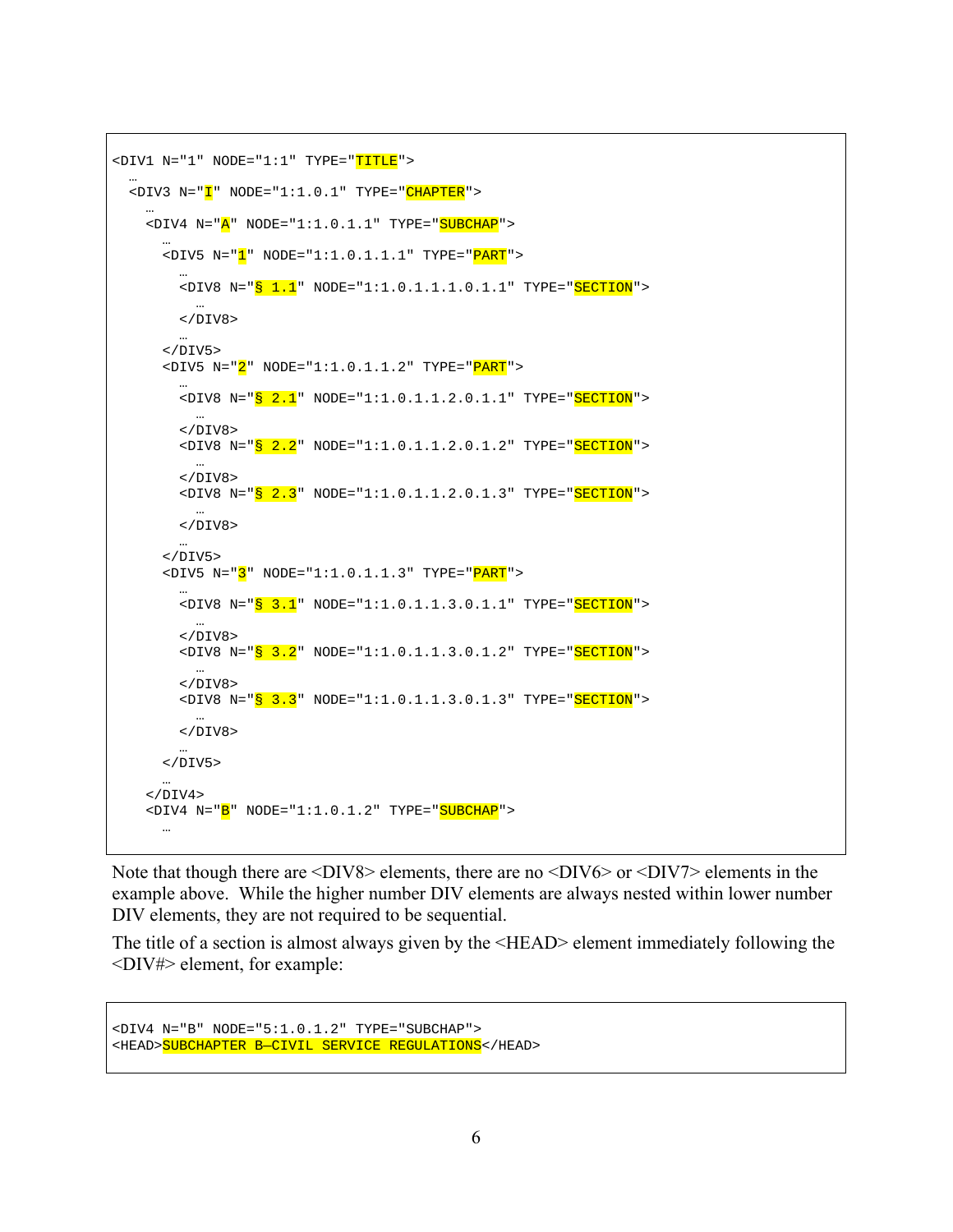Note that the  $\langle \text{DIV#} \rangle$  elements are consistent in their meaning as shown below:

- 1.  $DIV1 \Rightarrow TYPE=''TITLE''$
- 2.  $DIV2 \Rightarrow TYPE='SUBTITLE'$
- 3.  $DIV3 \Rightarrow TYPE="CHAPTER"$
- 4.  $DIV4 \Rightarrow TYPE= "SUBCHAP"$
- 5.  $DIV5 \Rightarrow TYPE="PART"$
- 6. DIV $6 \Rightarrow$  TYPE="SUBPART"
- 7.  $DIV7 \Rightarrow TYPE = "SUBJGRP"$
- 8. DIV8  $\Rightarrow$  TYPE="SECTION"
- 9.  $DIV9 \Rightarrow TYPE="APPENDIX"$

#### *2.4. Paragraphs*

The <P> element and other elements that are closely related to it (examples: <PSPACE>, <FP>,  $\langle P-1 \rangle$ , etc.) are used extensively in the content sections to separate paragraphs. While paragraphs are often itemized points in an enumerated list with nested sub-lists, the numbering scheme is hardcoded in the content and there is no nesting of elements to preserve indentation levels. For example:

```
<DIV8 N="§ 151.101" NODE="5:1.0.1.2.12.0.1.1" TYPE="SECTION"> 
<HEAD>§ 151.101 Definitions.</HEAD> 
<P>In this part: </P> 
\langle P \rangle(a) <I>State</I> means a State or territory or possession of the United States.
</P>
<P>(b) <I>State or local agency</I> means:</P> 
\langle P \rangle(1) The executive branch of a State, municipality, or other political subdivision
of a State, or an agency or department thereof; or</P> 
\langle P \rangle (2) The executive branch of the District of Columbia, or an agency or department
thereof.</P> 
\langle P \rangle(c) <I>Federal agency</I> means an executive agency or other agency of the United
States, but does not include a member bank of the Federal Reserve System; </P> 
\langle P\rangle <P>(d) <I>State or local officer or employee</I> means an individual employed by a
State or local agency whose principal employment is in connection with an activity 
which is financed in whole or in part by loans or grants made by the United States or 
a Federal agency but does not include—</P> 
\langle P \rangle(1) An individual who exercises no functions in connection with that activity.\langle P \rangle\langle P \rangle (2) An individual employed by an educational or research institution,
establishment, agency, or system which is supported in whole or in part by—</P> 
\langle P \rangle (i) A State or political subdivision thereof; </P>
<P>(ii) The District of Columbia; or</P> 
<P>(iii) A recognized religious, philanthropic, or cultural organization. 
</P>
<P>(e) <I>Political party</I> means a National political party, a State political 
party, and an affiliated organization. </P> 
\overline{\text{p}} <I>Election</I> includes a primary, special, and general election. </P>
\langle P \rangle(g) <I>Nonpartisan election</I> means an election at which none of the candidates
is to be nominated or elected as representing a political party any of whose 
candidates for Presidential elector receives votes in the last preceding election at 
which Presidential electors were selected. </P> 
\langle P \rangle(h) <I>Partisan</I> when used as an adjective refers to a political party. </P>
\langle P \rangle(i) <I>Elective office</I> means any office which is voted upon at an election as
defined at § 151.101(f), above, but does not include political party office. </P> 
<CITA TYPE="N">[40 FR 42733, Sept. 16, 1975, as amended at 79 FR 25484, May 5, 2014]
```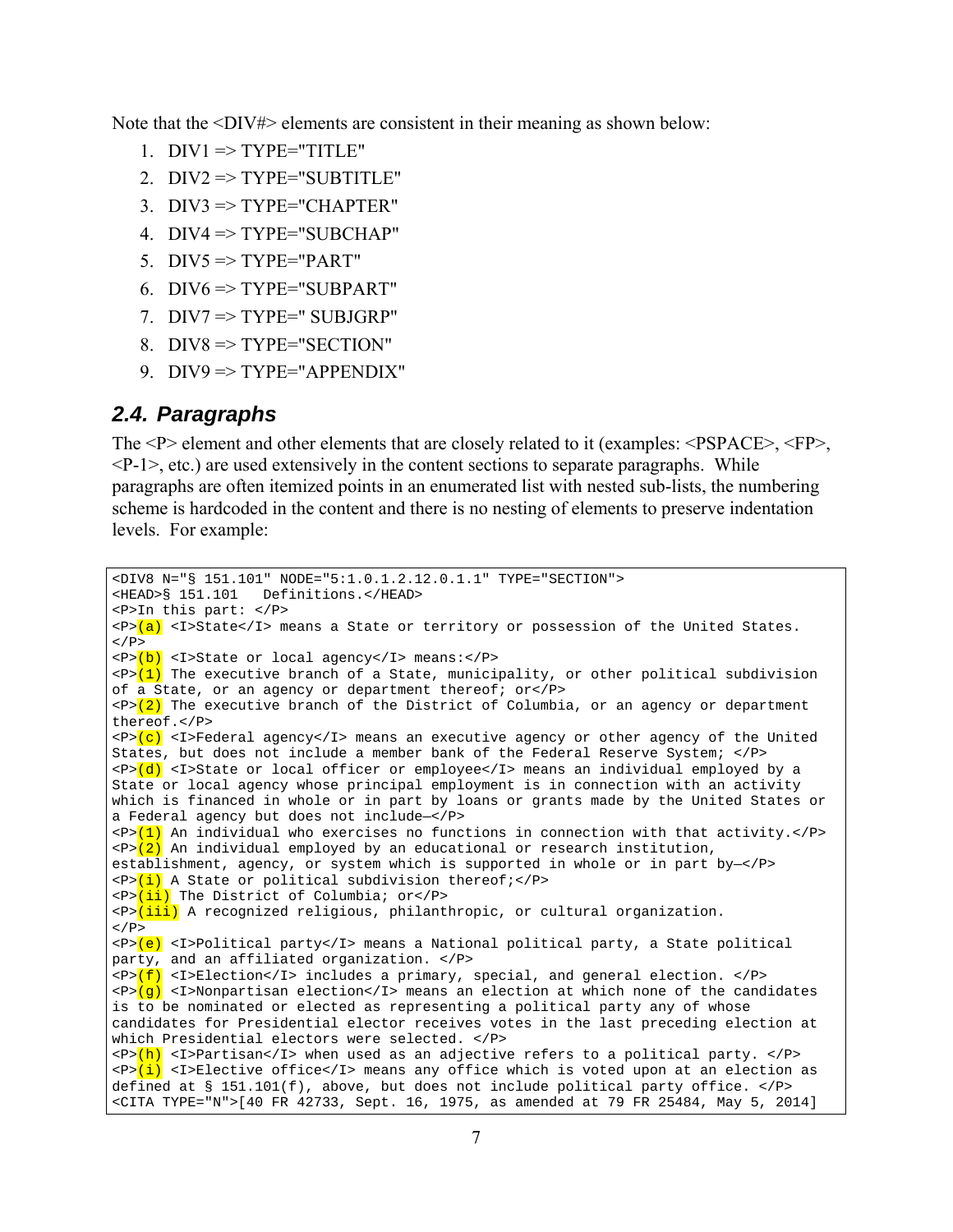| $\langle$ /CITA $\rangle$ |  |  |  |
|---------------------------|--|--|--|
| $<$ /DIV8>                |  |  |  |

The proper indentation of the items in the aforementioned example should probably be as follows:

- (a) *State* means a State or territory …
- (b) *State or local agency* means:
	- (1) The executive branch of a State, municipality, …
	- (2) The executive of the District of Columbia, …
- (c) *Federal agency* means and executive agency or…
- (d) *State or local officer or employee* means an…
	- (1) An individual who exercises no functions in …
	- (2) An individual employed by and educational or …
		- (i) A State or political subdivision thereof;
		- (ii) The District of Columbia; or
		- (iii)A recognized religious, philanthropic, or …
- (e) *Political party* means a National political party, …
- (f) *Election* includes a primary, special, and …
- (g) *Nonpartisan election* means an election at which …
- (h) *Partisan* when used as an adjective refers to …
- (i) *Elective office* means any office which is voted …

However, this is not deducible from the XML syntax alone.

#### *2.5. Images*

If an e-CFR Title has images, they will be in either GIF and/or PDF format. They will usually be referenced as in the following example:

```
<DIV9 N="Appendix A" NODE="2:1.2.25.3.2.11.51.1.16" TYPE="APPENDIX"> 
   <HEAD>Appendix A to Part 3485—Covered Transactions</HEAD> 
   <img src="http://www.ecfr.gov/graphics/er28mr12.000.gif"/> 
  \langle P / \rangle <a href="http://www.ecfr.gov/graphics/pdfs/er28mr12.000.pdf">View or download 
PDF</a> <math>\langle</math> a<P/><P/>
</DIV9>
```
As per the example above there are usually both a low-resolution image in GIF format and a high-resolution version by the same base name in PDF format. These links will access the correct images online. However, they are also available in a graphics ZIP archive on the FDsys Bulk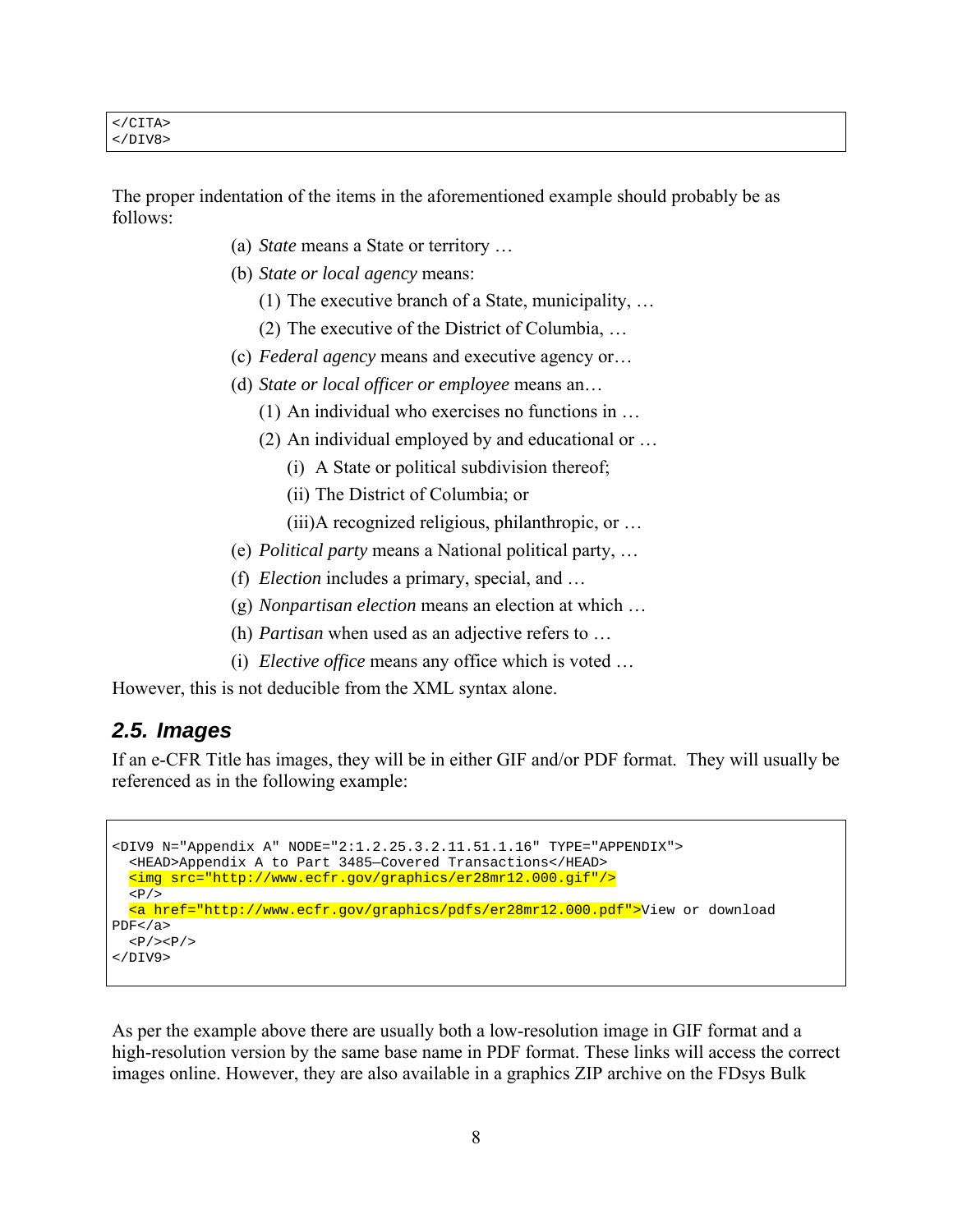Data Repository in the same location as the XML rendition. All the GIF files are in the "graphics" folder within the ZIP file and all the PDF files are within the "pdfs" subfolder.

- ZIP archive
	- o graphics (folder)
		- $er28mr12.000$ .gif
		- $\blacksquare$
		- pdfs (folder)
			- er28mr12.000.pdf
			- $\bullet$  ...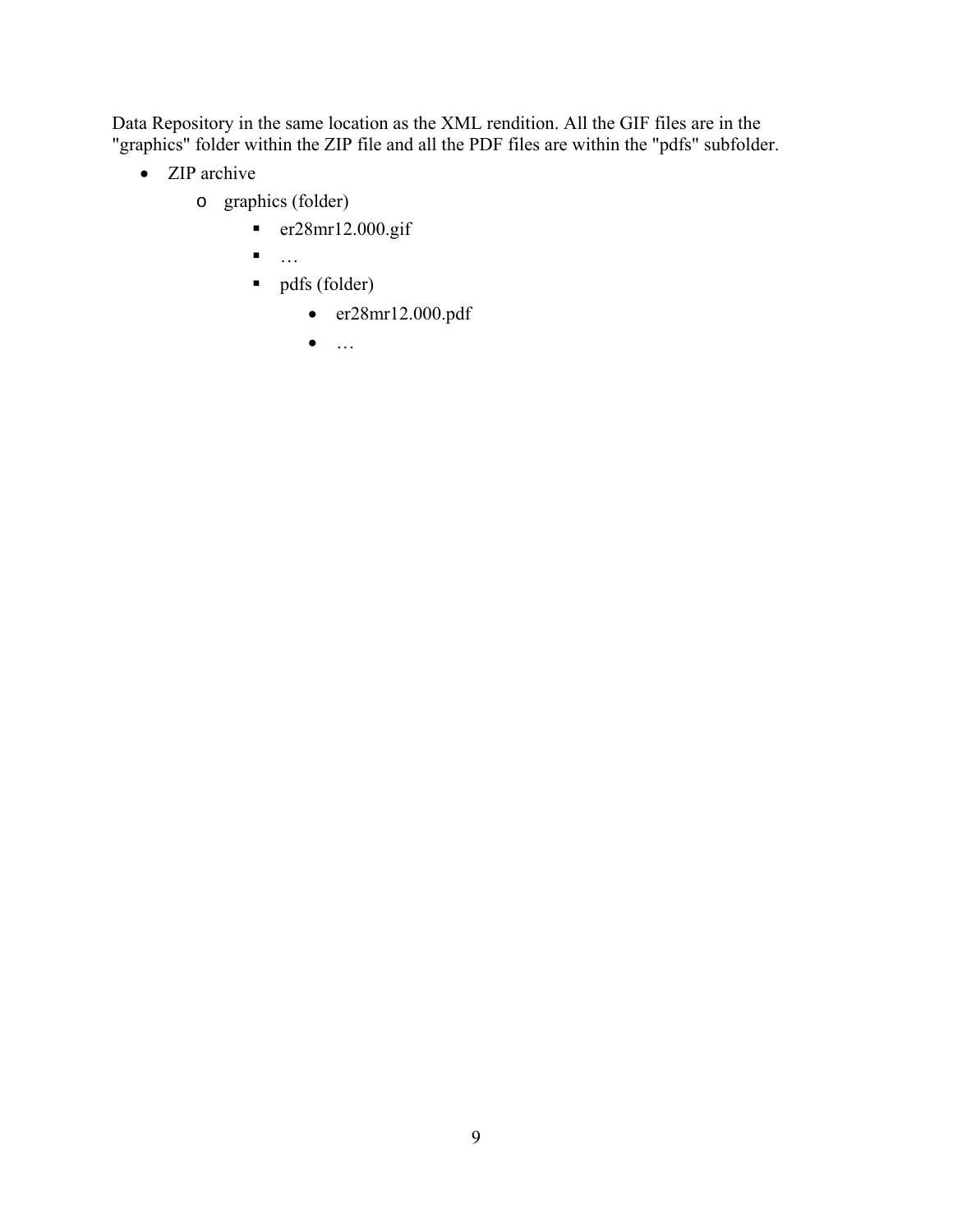### **3. Alphabetical List of XML Elements**

The XML elements that appear in the Titles of the e-CFR are listed below with a brief description of their meaning. In some cases, the description may include one of the following in square brackets, i.e. [], to show where they are typically used. Note that additional elements may appear in addition to the elements listed below.

- $\bullet$  B Back Matter
- $\bullet$  C Table of Contents
- $\bullet$  F Front Matter
- $\bullet$  T General textual content

### *3.1. a*

This element defines a hyperlink, which is used to link a URL. The most important attribute of the <a> element is the "href" attribute, which indicates the link's destination. This is most frequently used to link to an image in the e-CFR Titles.

```
 <a href="http://www.ecfr.gov/graphics/pdfs/er28mr12.000.pdf">View or download 
PDF</a>
```
### *3.2. ABBR*

This element presents a list of abbreviations or acronyms. It is only ever observed inside the <CFRTOC> element. [C]

```
<ABBR> 
<HED>Abbreviations Used in This Chapter:</HED> 
<P>ATF = <I>Alcohol, Tobacco and Firearms.</I> </P> 
<P>TD = <I>Treasury Decision.</I></P> 
<P>TTB = <I>Alcohol and Tobacco Tax and Trade Bureau.</I></P> 
</ABBR>
```
# *3.3. AC*

The accent function places certain diacritical marks at letters. The <AC> tag follows the letter modified. Usage is <AC T='d'> where d is a single digit 0-9:

 $0.1$ 

- 1. é
- 2. è
- 3. ê
- 4. ë
- 5.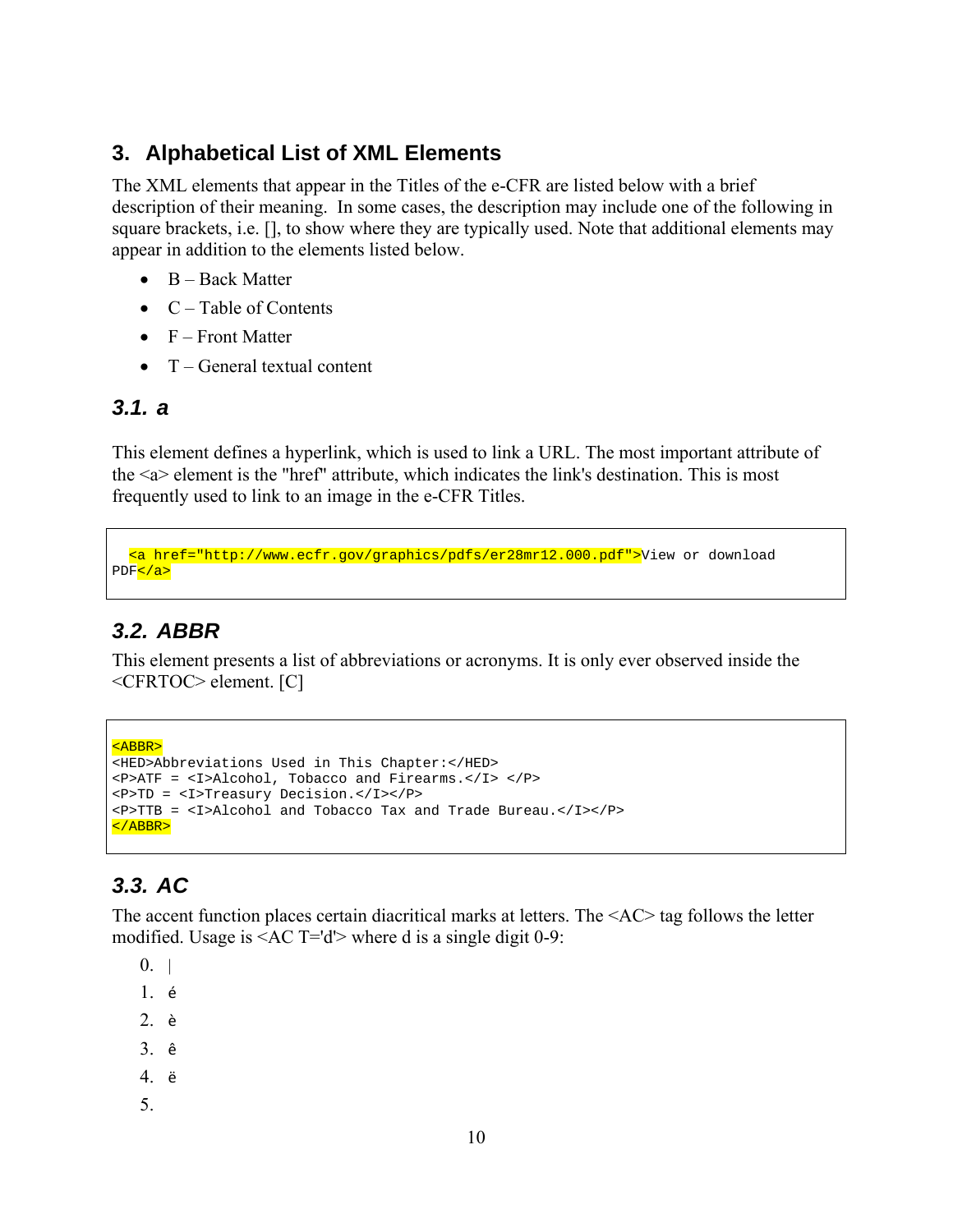6. ñ

- 7. å
- $8.~\sim$
- 9. ç

These can be used for any letters. Entities (e.g., é) can accomplish the same effects and are preferable, because they are more intelligible.

```
\langle FP \rangle and, \langle I \rangle \times \langle AC \ T = "8" / \rangle \langle I \rangle is the sample mean; n is the number of samples;
and x \leq T = "52" > i \leq /E> is the i \leq T = "51" > th \leq /E> sample; Or, </FP>
```
#### *3.4. ALPHHD*

This is an alphabet separator heading in agency indexes, i.e. the <SUBCHIND> element. [T, B]

```
<HED>INDEX I—RULES RELATING TO PATENTS</HED> 
<EDNOTE> 
<HED>Editorial Note:</HED><PSPACE>This listing is provided for informational purposes 
only. It is compiled and kept current by the Department of Commerce. This index is 
updated as of July 1, 2012.</PSPACE></EDNOTE> 
<SECHD>Section</SECHD> 
<ALPHHD>A</ALPHHD> 
<SUBJECT>Abandoned applications:</SUBJECT> 
<SUBJ1L>Abandonment by failure to prosecute</SUBJ1L> 
<PT>1.135</PT> 
<SUBJ1L>Abandonment during interference</SUBJ1L>
```
#### *3.5. AMDDATE*

This is the amendment date of the title. This is always found just inside the <ECFRBRWS> element.

```
<BODY> 
<ECFRBRWS> 
<AMDDATE>May 1, 2014</AMDDATE> 
<DIV1 N="1" NODE="37:1" TYPE="TITLE">
```
### *3.6. APP*

This indicates an appendix, exhibit or supplement heading as contents entry. [C, T]

```
<CFRTOC> 
   <EDNOTE> 
     <HED>Editorial Note:</HED> 
     <PSPACE>Title 5 of the United States Code was revised and enacted into positive 
law by Pub. L. 89–554, Sept. 6, 1966. New citations for obsolete references to
```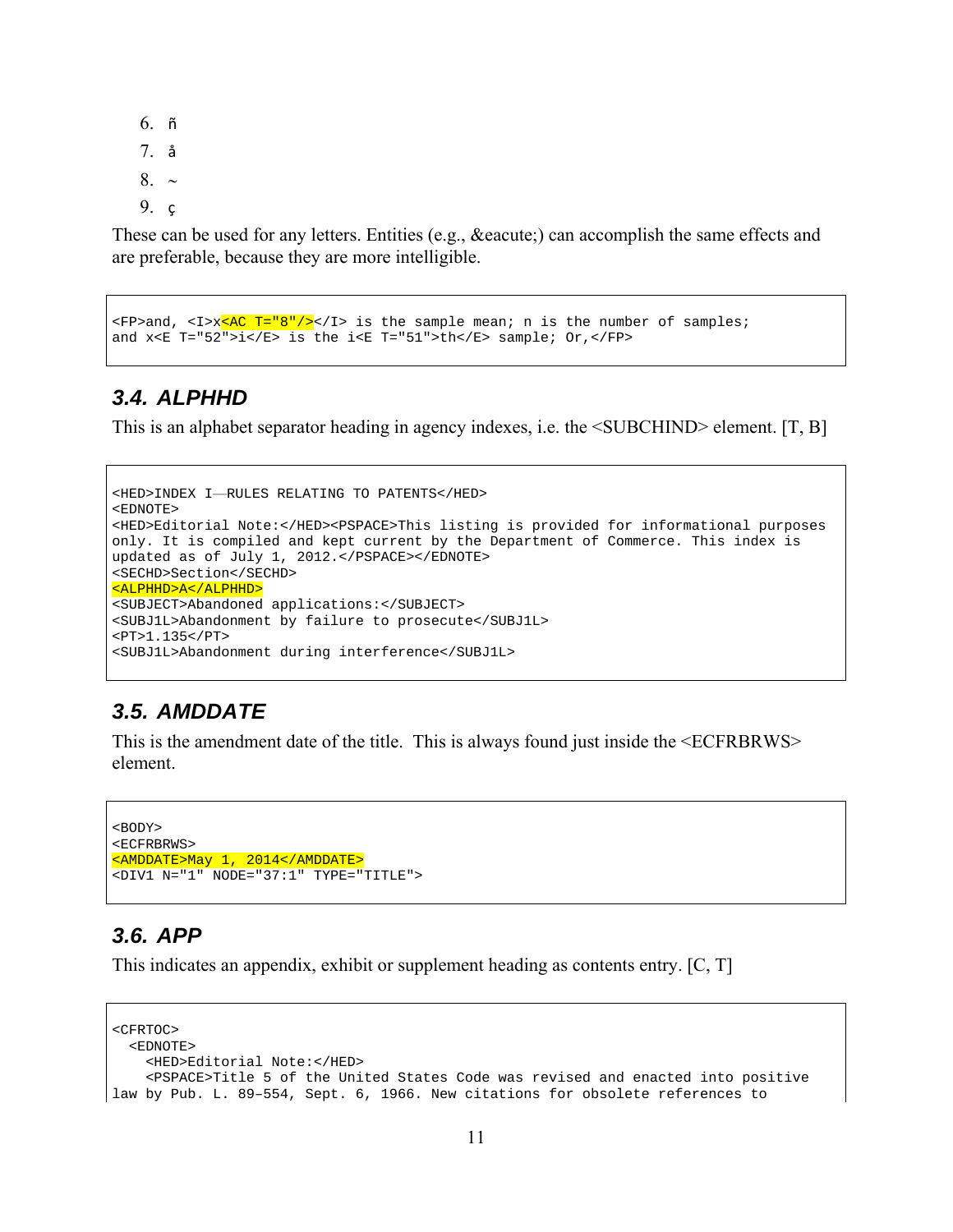```
sections of 5 U.S.C. appearing in this volume may be found in a redesignation table 
under Title 5, Government Organization and Employees, United States Code.</PSPACE> 
   </EDNOTE> 
   <PTHD>Part</PTHD> 
   <CHAPTI> 
     <SUBJECT><E T="04">chapter ii</E>—Merit Systems Protection Board</SUBJECT> 
    <PG>1200</PG> <SUBJECT><E T="04">chapter iii</E>—Office of Management and Budget</SUBJECT> 
     <PG>1300</PG> 
 … 
   </CHAPTI> 
   <APP>Appendix A to 5 CFR Chapter XIV—Current Addresses and Geographic Jurisdictions. 
</APP>
   <APP>Appendix B to 5 CFR Chapter XIV—Memorandum Describing the Authority and 
Assigned Responsibilities of the General Counsel of the Federal Labor Relations 
Authority.</APP> 
   <CHAPTI> 
     <SUBJECT><E T="04">chapter xv</E>—Office of Administration, Executive Office of 
the President</SUBJECT> 
     <PG>2500</PG> 
     <SUBJECT><E T="04">chapter xvi</E>—Office of Government Ethics</SUBJECT> 
     <PG>2600</PG> 
 … 
   </CHAPTI> 
</CFRTOC>
```
#### *3.7. APPRO*

This is an OMB number approval note in parentheses. [T]

```
<DIV8 N="§ 1305.3" NODE="5:3.0.2.2.5.0.48.3" TYPE="SECTION"> 
                   Procedures in the event of a demand for disclosure.</HEAD>
  \langle P \rangle(a) Whenever a demand is made upon an employee or former employee of OMB ... \langle P \ranglep>(b) If information or material is sought by a demand in any case or ... \langle P \rangleP>(c) If response to a demand is required before instructions from the ... \langle P \rangle <APPRO TYPE="N">(Approved by the Office of Management and Budget under control 
number 0348–0056)</APPRO> 
</DIV8>
```
### *3.8. AUTH*

This is an authority statement that usually contains a mini-header. Almost every <DIV#> element has one.

```
<DIV5 N="1" NODE="37:1.0.1.1.1" TYPE="PART"> 
<HEAD>PART 1—RULES OF PRACTICE IN PATENT CASES</HEAD> 
<AUTH> 
   <HED>Authority:</HED> 
  <PSPACE>35 U.S.C. 2(b)(2), unless otherwise noted.</PSPACE> 
</AUTH> 
<SOURCE> 
   <HED>Source:</HED> 
   <PSPACE>24 FR 10332, Dec. 22, 1959, unless otherwise noted.</PSPACE> 
</SOURCE>
```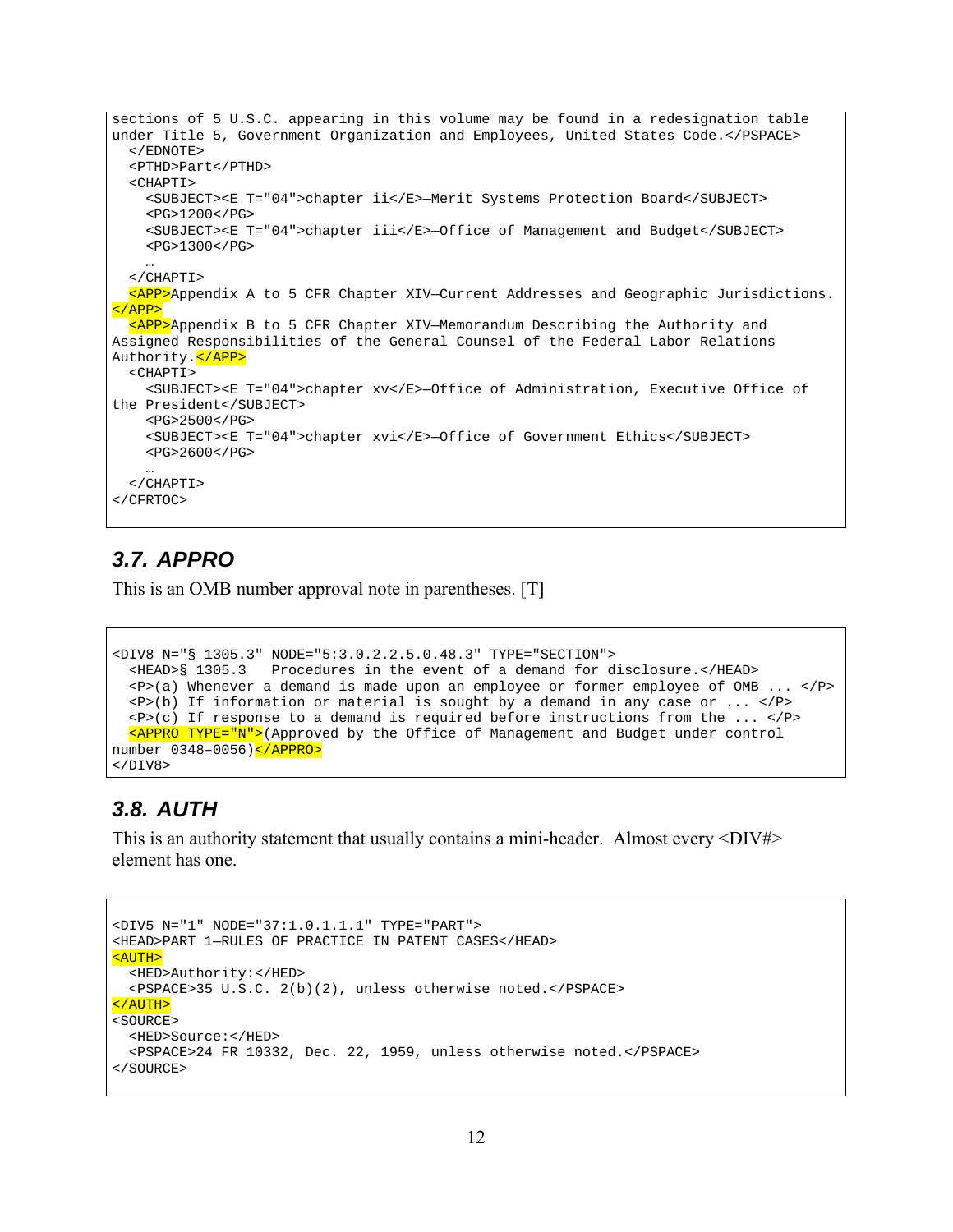# *3.9. AUTHOR*

This element designates an author although there are currently no examples of where an author is actually named. The TYPE attribute has been observed to have the value "nameinv" or "author".

```
<TITLESTMT> 
  <TITLE>Title 37: Patents, Trademarks, and Copyrights</TITLE> 
  <AUTHOR TYPE="nameinv"></AUTHOR> 
</TITLESTMT>
```
# *3.10. B*

This element represents a span of text stylistically different from normal text, without conveying any special importance or relevance. It is typically used for keywords in a summary, product names in a review, or other spans of text whose typical presentation would be boldfaced. Another example of its use is to mark the lead sentence of each paragraph of an article.

Note: The <B> element should not be confused with the  $\langle$ strong> or  $\langle$ em> elements. The  $\le$ trong> element represents text of certain importance, while  $\le$ em> puts some emphasis on the text. The  **element does not convey such special semantic information; it is used when the** others do not fit.

```
<P>(ii) $10,000; whichever is higher, unless the employee has elected a Living Benefit 
under subpart K of this part. Effective for pay periods beginning on or after October 
30, 1998, there is no maximum BIA. \leq B> Note: \lt/B> If an employee's pay is "capped" by
law, the amount of the Basic insurance is based on the capped amount, which is the 
amount the employee is actually being paid. It is not based on the amount the 
employee's pay would have been without the pay cap.</P>
```
# *3.11. BCAP*

This is a bottom caption for a graphic or mathpac insert. [T]

```
<img src="http://www.ecfr.gov/graphics/ec27oc91.004.gif"/> 
<BCAP><E T="15">Figure D-4—Ladder Far from Wall</E></BCAP>
```
# *3.12. BODY*

This element encapsulates the body content of an e-CFR Title and occurs exactly once per e-CFR XML document. It occurs separately (outside of) the <header> element but is found within a <TEXT> element. See Section 2.1

# *3.13. BOXTXT*

This marks text surrounded with a box. [T]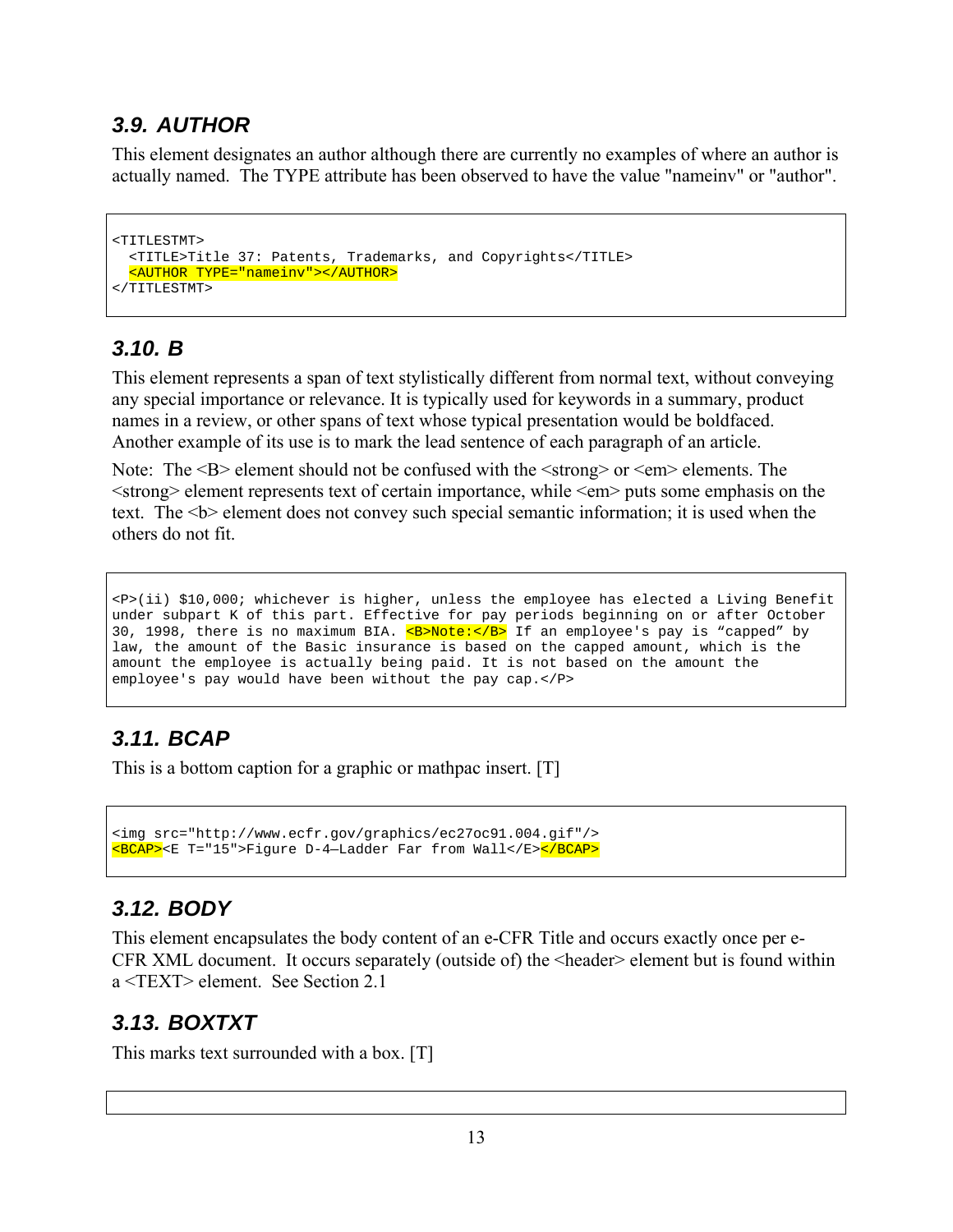```
<BOXTXT> 
   <P>Drugs with thyroid hormone activity, alone or together with other therapeutic 
agents, have been used for the treatment of obesity. In euthyroid patients, doses 
within the range of daily hormonal requirements are ineffective for weight reduction. 
Larger doses may produce serious or even life-threatening manifestations of toxicity, 
particularly when given in association with sympathomimetic amines such as those used 
for their anorectic effects.</P> 
</BOXTXT>
```
#### *3.14. br*

The  $\text{str}$  tag inserts a single line break.

```
<br/>—Department of the Environment. 
<br/>—Department of General Services. 
<br/>—Department of Housing and Community Development. 
<br/>—Department of Human Resources. 
<br/>—Department of Licensing and Regulation. 
<br/>—Department of Natural Resources. 
<br/>—Department of Public Safety and Correctional Services. 
<br/>—Department of Personnel. 
<br/>—Department of Transportation.
```
#### *3.15. CFRTOC*

A table of contents is given within this element. It is only ever seen inside a <DIV1> element.

```
<CFRTOC> 
   <PTHD>Part</PTHD> 
   <CHAPTI> 
     <SUBJECT><E T="04">chapter i</E>—United States Patent and Trademark Office, 
Department of Commerce</SUBJECT> 
    <PG>1</PG> </CHAPTI> 
   <CHAPTI> 
     <SUBJECT><E T="04">chapter ii</E>—U.S. Copyright Office, Library of 
Congress</SUBJECT> 
    <PG>201</PG>
   </CHAPTI> 
   <CHAPTI> 
     <SUBJECT><E T="04">chapter iii</E>—Copyright Royalty Board, Library of 
Congress</SUBJECT> 
    <PG>301</PG>
   </CHAPTI> 
   <CHAPTI> 
     <SUBJECT><E T="04">chapter iv</E>—Assistant Secretary for Technology Policy, 
Department of Commerce</SUBJECT> 
    <PG>401</PG>
   </CHAPTI> 
   <CHAPTI> 
     <SUBJECT><E T="04">chapter v</E>—Under Secretary for Technology, Department of 
Commerce</SUBJECT> 
    <PG>501</PG>
   </CHAPTI> 
</CFRTOC>
```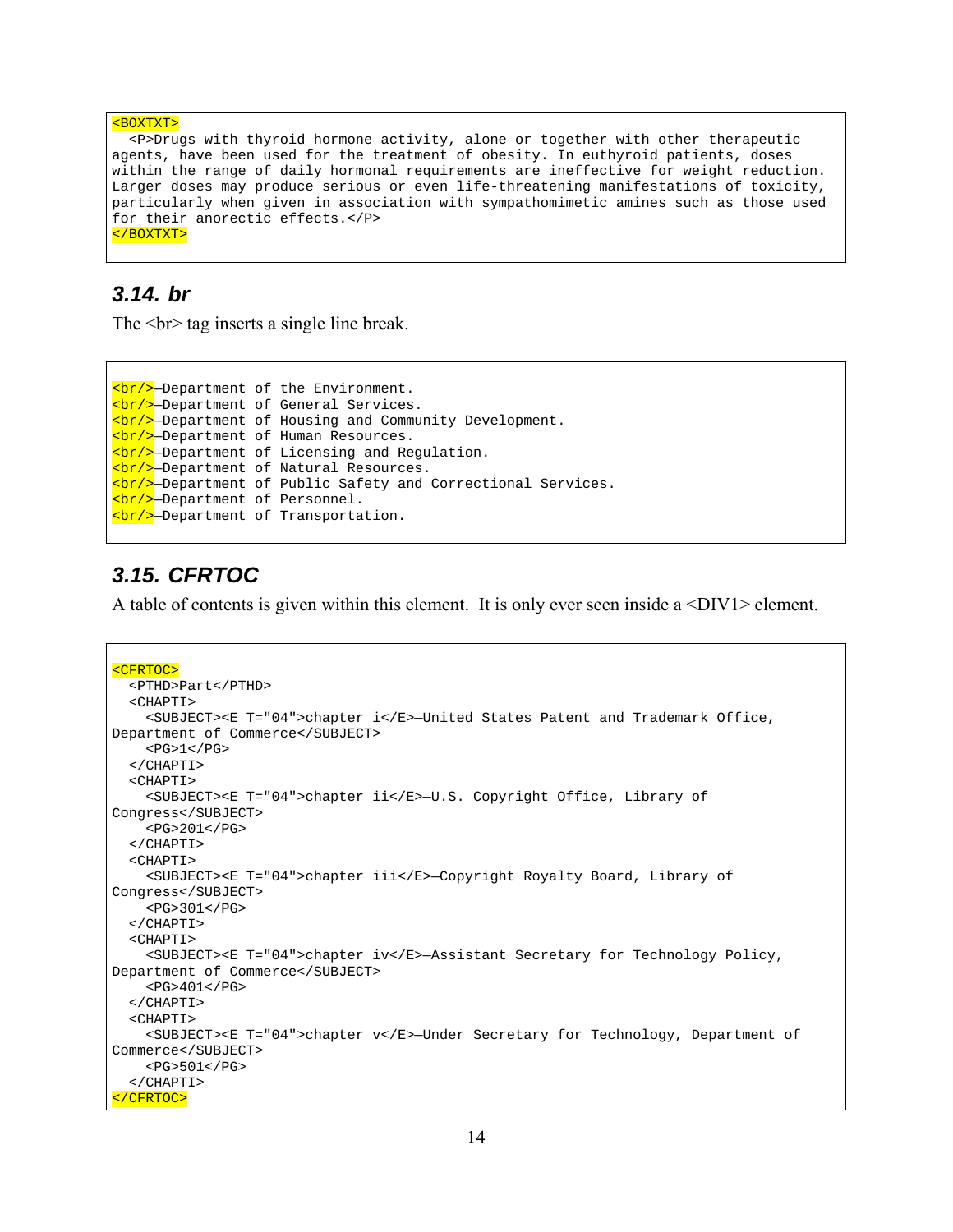#### *3.16. CHAPNO*

This is a chapter number and has special use in table of contents and a few others cases. [C, B]

```
<DIV2 N="Subtitle E" NODE="41:4.1" TYPE="SUBTITLE"> 
   <HEAD>Subtitle E—Federal Information Resources Management Regulations System</HEAD> 
   <CHAPNO>CHAPTER 201 [RESERVED]</CHAPNO> 
</DIV2>
```
#### *3.17. CHAPTI*

This element has special use in table of contents, i.e. <CFRTOC>. It is a single element within a parts list. [F, C]

```
<CFRTOC> 
   <PTHD>Part</PTHD> 
   <CHAPTI> 
     <SUBJECT><E T="04">chapter i</E>—United States Patent and Trademark Office, 
Department of Commerce</SUBJECT> 
    <PG>1</PG>
   </CHAPTI> 
   <CHAPTI> 
     <SUBJECT><E T="04">chapter ii</E>—U.S. Copyright Office, Library of 
Congress</SUBJECT> 
     <PG>201</PG> 
   </CHAPTI> 
   <CHAPTI> 
     <SUBJECT><E T="04">chapter iii</E>—Copyright Royalty Board, Library of 
Congress</SUBJECT> 
     <PG>301</PG> 
   </CHAPTI> 
   <CHAPTI> 
     <SUBJECT><E T="04">chapter iv</E>—Assistant Secretary for Technology Policy, 
Department of Commerce</SUBJECT> 
    <PG>401</PG>
   </CHAPTI> 
   <CHAPTI> 
     <SUBJECT><E T="04">chapter v</E>—Under Secretary for Technology, Department of 
Commerce</SUBJECT> 
    <PG>501</PG>
   </CHAPTI> 
</CFRTOC>
```
### *3.18. CITA*

This is a source note at the section level. Alone, it marks a one-column citation.

```
<DIV8 N="§ 1.3" NODE="37:1.0.1.1.1.1.66.3" TYPE="SECTION"> 
  <HEAD>§ 1.3 Business to be conducted with decorum and courtesy.</HEAD>
```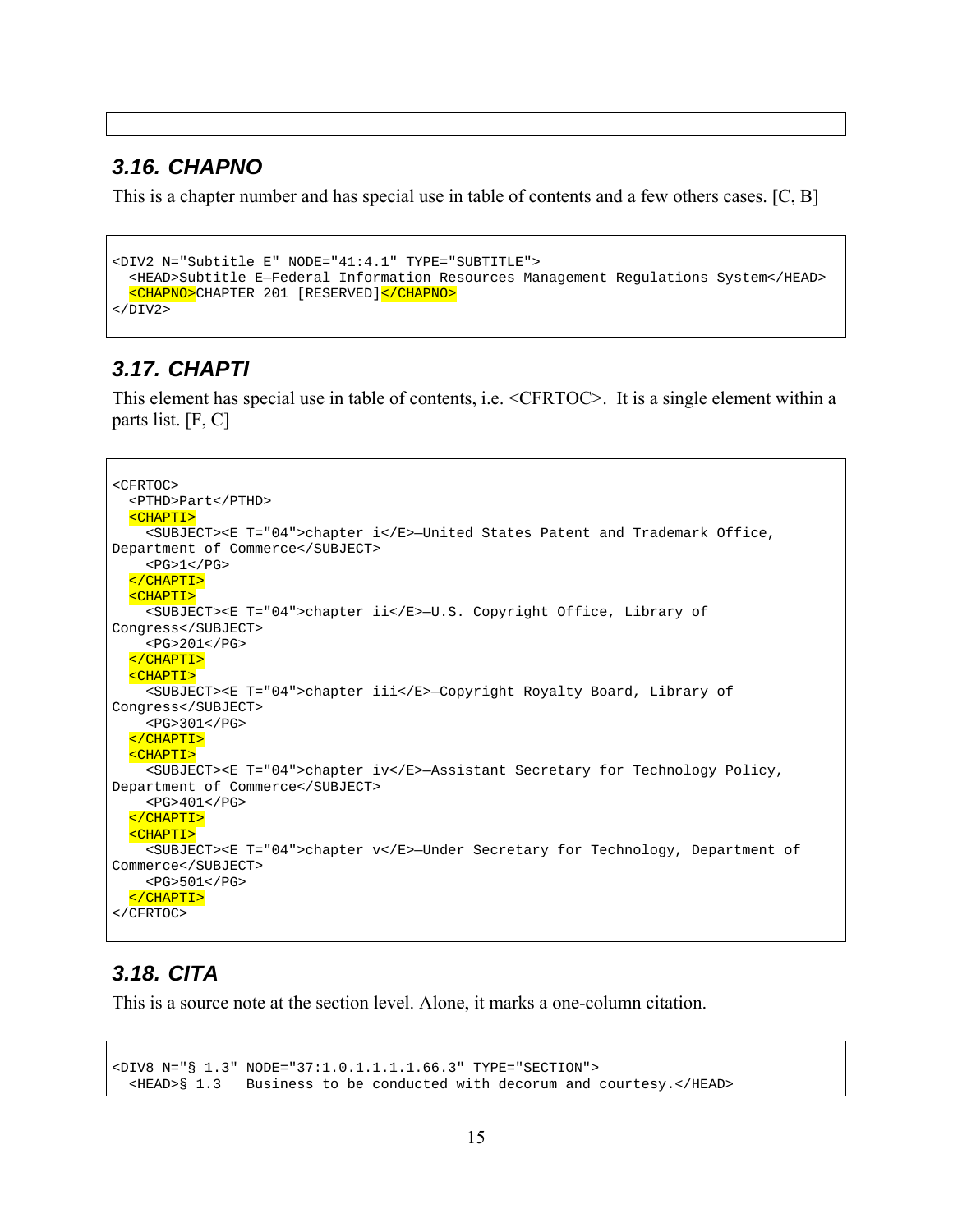```
 <P>Applicants and their attorneys or agents are required to conduct their business 
with the United States Patent and Trademark Office with decorum and courtesy. Papers 
presented in violation of this requirement will be submitted to the Director and will 
not be entered. A notice of the non-entry of the paper will be provided. Complaints 
against examiners and other employees must be made in correspondence separate from 
other papers.</P> 
   <CITA TYPE="N">[68 FR 38624, June 30, 2003]</CITA> 
</DIV8>
```
#### *3.19. CROSSREF*

This is a cross reference note.

```
<DIV5 N="93" NODE="29:1.1.1.1.38" TYPE="PART"> 
   <HEAD>PART 93—NEW RESTRICTIONS ON LOBBYING</HEAD> 
   <AUTH> 
     <HED>Authority:</HED> 
     <PSPACE>Section 319, Public Law 101-121 (31 U.S.C. 1352); 5 U.S.C. 301, 
Reorganization Plan Number 6 of 1950.</PSPACE> 
   </AUTH> 
   <SOURCE> 
     <HED>Source:</HED> 
     <PSPACE>55 FR 6737 and 6751, Feb. 26, 1990, unless otherwise noted.</PSPACE> 
   </SOURCE> 
   <CROSSREF> 
     <HED>Cross Reference:</HED> 
     <P>See also Office of Management and Budget notice published at 54 FR 52306, 
December 20, 1989.</P> 
   </CROSSREF>
```
#### *3.20. DATE*

This is a date specification. It has been found to be empty all the time.

```
<PUBLICATIONSTMT> 
   <PUBLISHER></PUBLISHER> 
   <PUBPLACE></PUBPLACE> 
   <IDNO TYPE="title">37</IDNO> 
   <DATE></DATE> 
</PUBLICATIONSTMT>
```
### *3.21. DIV*

This is a division or section of a document that is grouped into a block, often for formatting purposes.

```
<DIV9 N="Appendix to" NODE="37:1.0.1.4.15.2.214.15.2" TYPE="APPENDIX"> 
   <HEAD>Appendix to Part 102—Systems of Records Noticed by Other Federal Agencies 
<SU>1</SU> and Applicable to USPTO Records and Applicability of This Part 
Thereto</HEAD> 
   <DIV width="100%">
```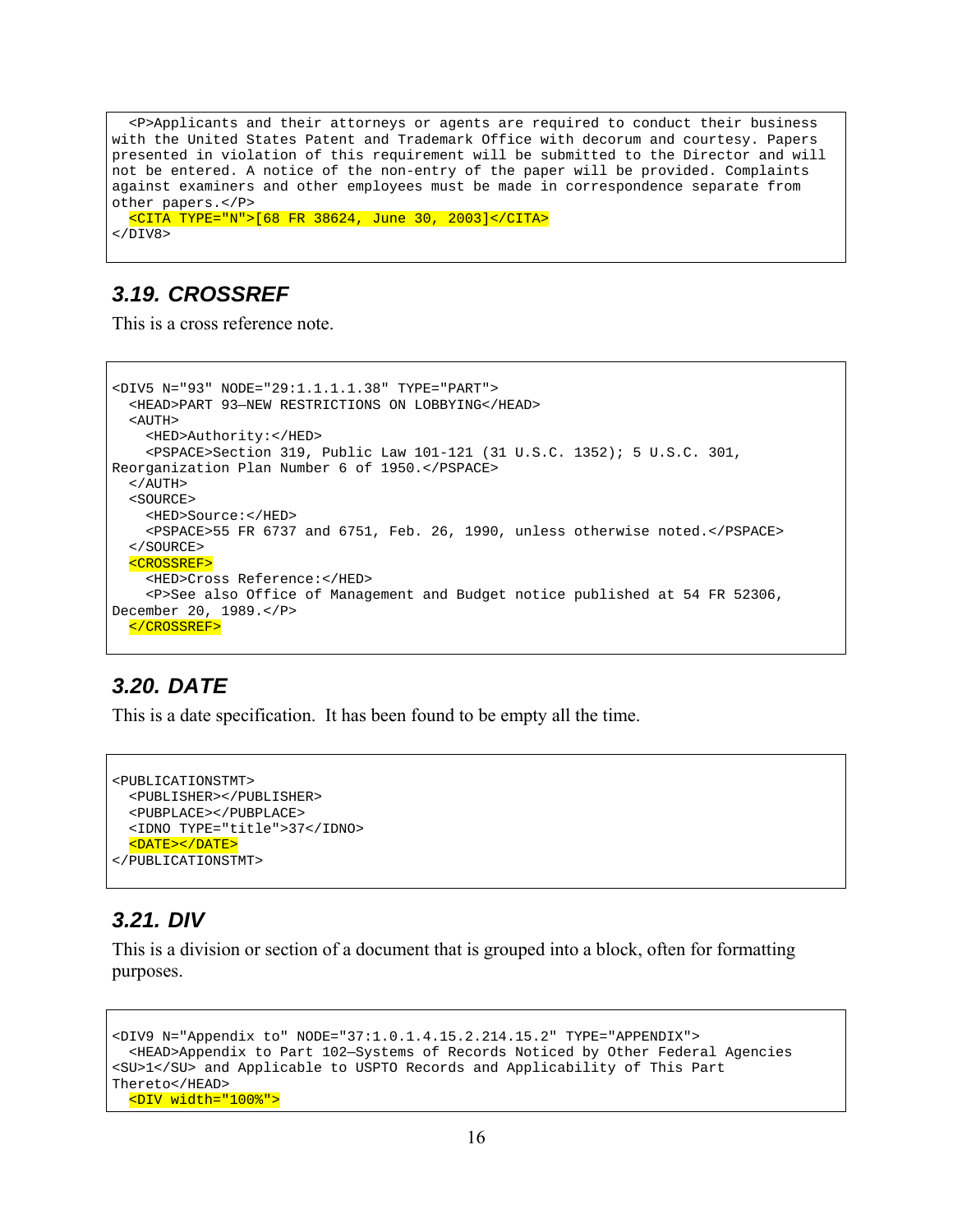```
 <DIV class="gpotbl_div"> 
       <TABLE border="1" cellpadding="1" cellspacing="1" class="gpotbl_table" 
frame="void" width="100%"> 
        T <TH class="gpotbl_colhed" scope="col">Category of records</TH> 
           <TH class="gpotbl_colhed" scope="col">Other federal agency</TH> 
        </TR><TR> <TD align="left" class="gpotbl_cell" scope="row">Federal Personnel 
Records</TD> 
           <TD align="left" class="gpotbl_cell">Office of Personnel Management. 
<sup>2</sup></TD>
        </TR><TR> <TD align="left" class="gpotbl_cell" scope="row">Federal Employee 
Compensation Act Program</TD> 
           <TD align="left" class="gpotbl_cell">Department of Labor. 
<sup>3</sup></TD>
        </TR><TR> <TD align="left" class="gpotbl_cell" scope="row">Equal Employment 
Opportunity Appeal Complaints</TD> 
           <TD align="left" class="gpotbl_cell">Equal Employment Opportunity 
Commission. 
<sup>4</sup></TD> 
        </TR><TR> <TD align="left" class="gpotbl_cell" scope="row">Formal Complaints/Appeals 
of Adverse Personnel Actions</TD> 
           <TD align="left" class="gpotbl_cell">Merit Systems Protection Board. 
<sup>5</sup></TD>
        </TR> </TABLE> 
    \langleDIV>
     <DIV class="table_foot"> 
       <P class="gpotbl_note"> 
         <sup>1</sup> Other than systems of records noticed by the Department of 
Commerce. Where the system of records applies only to USPTO, these regulations apply. 
Where the system of records applies generally to components of the Department of 
Commerce, the regulations of that department attach at the point of any denial for 
access or for correction or amendment. 
      \langle/P>
       <P class="gpotbl_note"> 
         <sup>2</sup> The provisions of this part do not apply to these records covered 
by notices of systems of records published by the Office of Personnel Management for 
all agencies. The regulations of OPM alone apply. 
      </P>
       <P class="gpotbl_note"> 
         <sup>3</sup> The provisions of this part apply only initially to these records 
covered by notices of systems of records published by the U.S. Department of Labor for 
all agencies. The regulations of that department attach at the point of any denial for 
access or for correction or amendment. 
      \langle/P>
       <P class="gpotbl_note"> 
         <sup>4</sup> The provisions of this part do not apply to these records covered 
by notices of systems of records published by the Equal Employment Opportunity 
Commission for all agencies. The regulations of the Commission alone apply. 
      </P>
       <P class="gpotbl_note"> 
         <sup>5</sup> The provisions of this part do not apply to these records covered 
by notices of systems of records published by the Merit Systems Protection Board for 
all agencies. The regulations of the Board alone apply. 
      </P>
```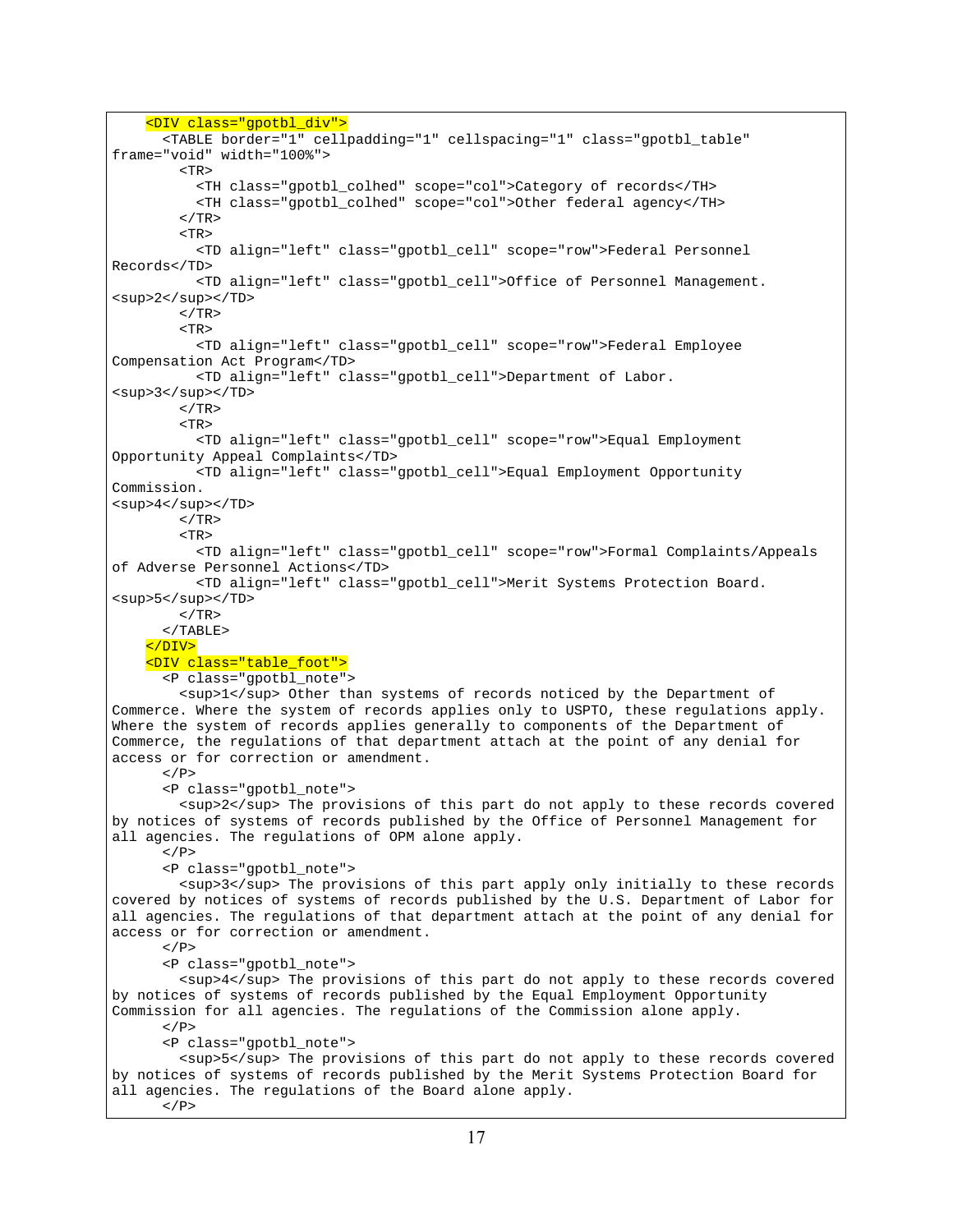|  | $\langle$ /DIV> |  |
|--|-----------------|--|
|  |                 |  |
|  |                 |  |

# *3.22. DIV1*

This element denotes the first-level subdivision of the content body of the XML document. For e-CFR documents this element encapsulates the body of an entire CFR Title or CFR Title volume. The values of the "N" and "TYPE" attributes are always set to "1" and "TITLE" respectively in the e-CFR XML data when there are no volumes. Otherwise, "N" will have the number of the volume. Other subdivision elements such as  $\langle \text{DIV3} \rangle$ ,  $\langle \text{DIV3} \rangle$ , and so on, will be nested within this element.

```
<?xml version="1.0" ?> 
<DLPSTEXTCLASS> 
  <HEADER> 
 </HEADER>
  <TEXT> 
     <BODY> 
       <ECFRBRWS> 
         <AMDDATE>Mar. 31, 2014</AMDDATE> 
           <DIV1 N="1" NODE="1:1" TYPE="TITLE"> 
 … 
          </DIV1>
       </ECFRBRWS> 
     </BODY> 
  </TEXT>
</DLPSTEXTCLASS>
```
# *3.23. DIV2*

This element denotes the second-level subdivision of the content body of the XML document. For e-CFR documents this element encapsulates the body of a CFR Sub-Title. The value of the "N" attribute will be the number of the CFR Sub-Title and the value of the "TYPE" attribute will be "SUBTITLE". This element may only reside inside of a  $\langle$ DIV# $\rangle$  element where # is a number lower than "2"

```
<DIV2 N="Subtitle B" NODE="2:1.3" TYPE="SUBTITLE"> 
<HEAD>Subtitle B-Federal Agency Regulations for Grants and Agreements</HEAD>
```
# *3.24. DIV3*

This element denotes the third-level subdivision of the content body of the XML document. For e-CFR documents this element encapsulates the body of a Chapter. The value of the "N" attribute will be the number of the Chapter and the value of the "TYPE" attribute will be "CHAPTER". This element may only reside inside of a  $\langle$ DIV# $\rangle$  element where # is a number lower than "3".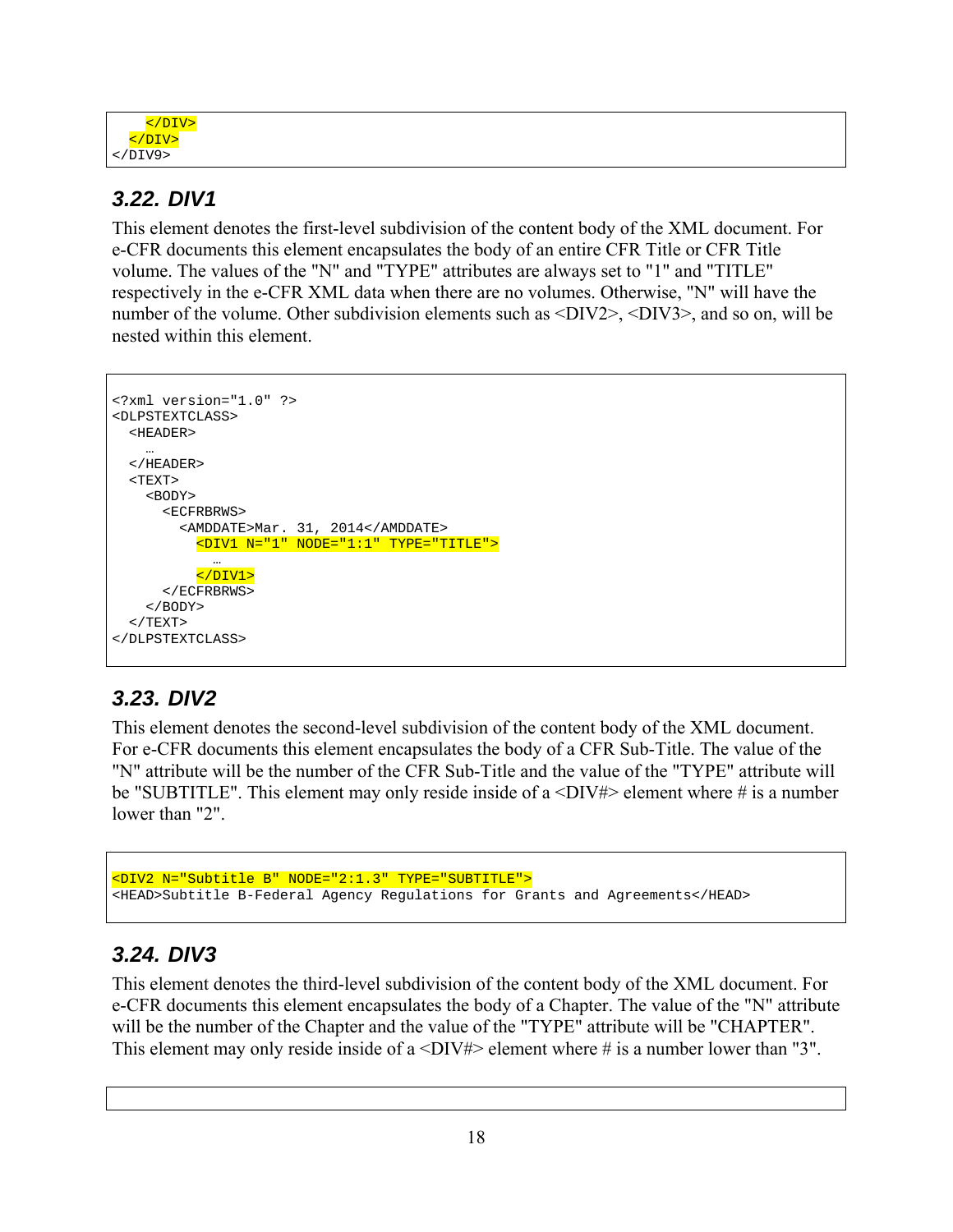```
<DIV3 N="I" NODE="5:1.0.1" TYPE="CHAPTER"> 
<HEAD> CHAPTER I—OFFICE OF PERSONNEL MANAGEMENT</HEAD>
```
# *3.25. DIV4*

This element denotes the fourth-level subdivision of the content body of the XML document. For e-CFR documents this element encapsulates the body of a Sub-Chapter. The value of the "N" attribute will be the number of the Sub-Chapter and the value of the "TYPE" attribute will be "SUBCHAP". This element may only reside inside of a  $\langle$ DIV# $\rangle$  element where # is a number lower than "4".

```
<DIV4 N="B" NODE="5:1.0.1.2" TYPE="SUBCHAP"> 
<HEAD>SUBCHAPTER B—CIVIL SERVICE REGULATIONS </HEAD>
```
# *3.26. DIV5*

This element denotes the fifth-level subdivision of the content body of the XML document. For e-CFR documents this element encapsulates the body of a Part. The value of the "N" attribute will be the number of the Part and the value of the "TYPE" attribute will be "PART". This element may only reside inside of a  $\langle$ DIV# $\rangle$  element where # is a number lower than "5".

```
<DIV5 N="9" NODE="5:1.0.1.1.9" TYPE="PART"> 
<HEAD>PART 9—WORKFORCE INFORMATION (RULE IX)</HEAD>
```
# *3.27. DIV6*

This element denotes the sixth-level subdivision of the content body of the XML document. For e-CFR documents this element encapsulates the body of a Sub-Part. The value of the "N" attribute will be the number of the Sub-Part and the value of the "TYPE" attribute will be "SUBPART". This element may only reside inside of a  $\langle$ DIV# $\rangle$  element where # is a number lower than "6".

```
<DIV6 N="C" NODE="5:1.0.1.2.16.3" TYPE="SUBPART"> 
<HEAD>Subpart C—Administrative Offset</HEAD>
```
# *3.28. DIV7*

This element denotes the seventh-level subdivision of the content body of the XML document. For e-CFR documents this element encapsulates the body of a Subject Group. The value of the "N" attribute will be the number of the Subject Group and the value of the "TYPE" attribute will be "SUBJGRP". This element may only reside inside of a  $\langle$ DIV# $\rangle$  element where # is a number lower than "7".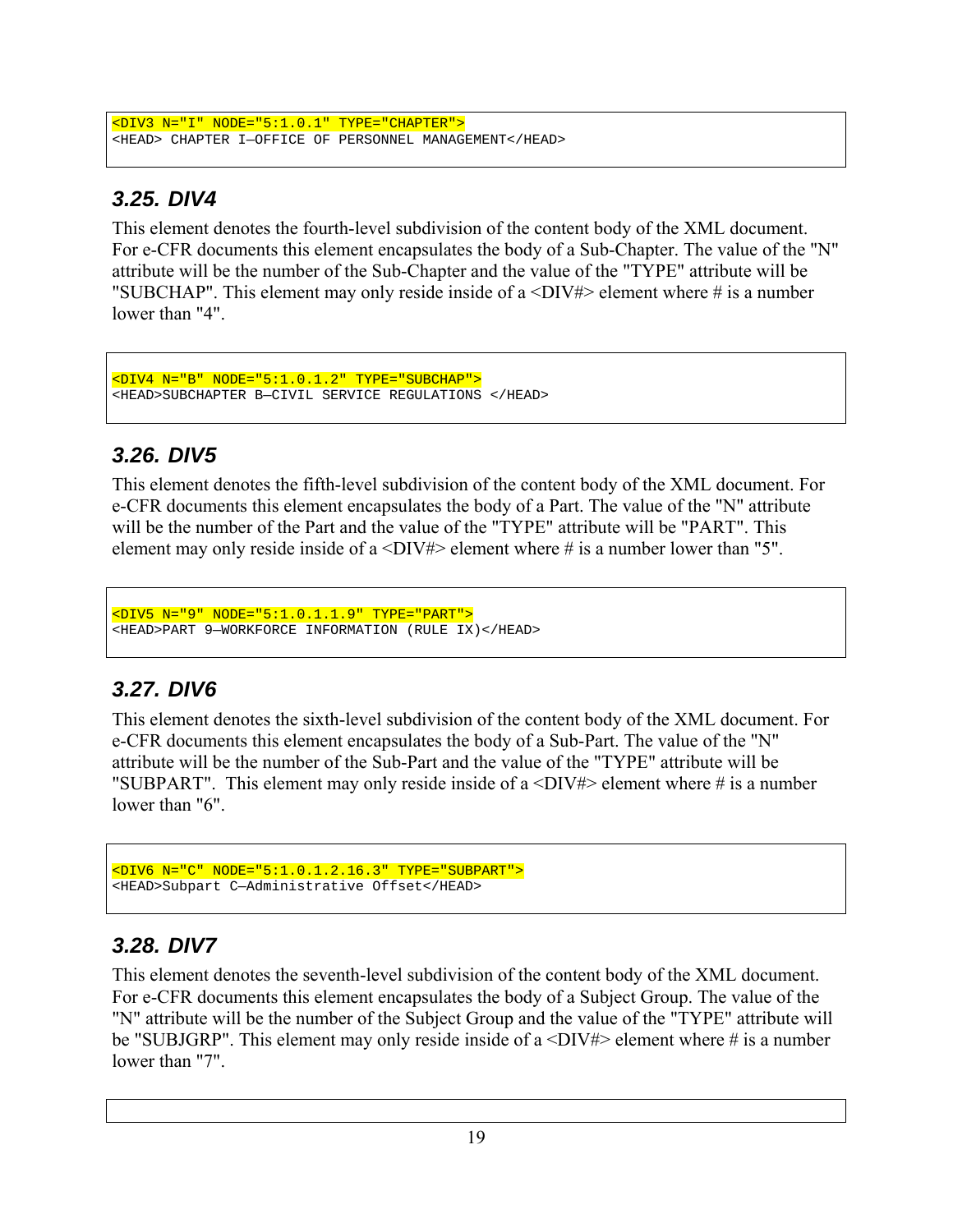```
<DIV7 N="2" NODE="5:1.0.1.2.12.0.2" TYPE="SUBJGRP"> 
<HEAD>Permissible Activities</HEAD>
```
### *3.29. DIV8*

This element denotes the eighth-level subdivision of the content body of the XML document. For e-CFR documents this element encapsulates the body of a Section. The value of the "N" attribute will be the number of the Section and the value of the "TYPE" attribute will be "SECTION". This element may only reside inside of a  $\langle$ DIV# $\rangle$  element where # is a number lower than "8".

```
<DIV8 N="§ 177.110" NODE="5:1.0.1.2.14.0.4.10" TYPE="SECTION"> 
<HEAD>§ 177.110 Action on approved claim.</HEAD>
```
#### *3.30. DIV9*

This element denotes the ninth-level subdivision of the content body of the XML document. For e-CFR documents this element encapsulates the body of an Appendix. The value of the "N" attribute will be the number of the Appendix and the value of the "TYPE" attribute will be "APPENDIX".

<DIV9 N="Appendix B" NODE="5:1.0.1.2.80.3.96.11.15" TYPE="APPENDIX"> <HEAD>Appendix B to Subpart C of Part 591—Daily Inconvenience or Hardship Allowance Schedule, Commuting Over Land by Motor Vehicle to Remote Duty Posts</HEAD>

### *3.31. DLPSTEXTCLASS*

This is the root element of any one of the e-CFR Titles. This element only occurs once in each XML document and encapsulates all the rest of the XML data. See Section 2.1

### *3.32. DOCKETHD*

This indicates a docket heading in an appendix, exhibit, or extract. [T]

```
<EXTRACT> 
   <FP>(Date)</FP> 
   <P>Division of Dockets Management, Food and Drug Administration, Department of 
Health and Human Services, 5630 Fishers Lane, rm. 1061, Rockville, MD 20852.</P> 
   <HD1>Notice of Participation</HD1> 
   <DOCKETHD>Docket No. __</DOCKETHD> 
   <P>Under 21 CFR part 12, please enter the participation of:</P> 
   <FP-DASH>(Name)</FP-DASH> 
   <FP-DASH>(Street address)</FP-DASH> 
   <FP-DASH>(City and State)</FP-DASH> 
   <FP-DASH>(Telephone number)</FP-DASH>
```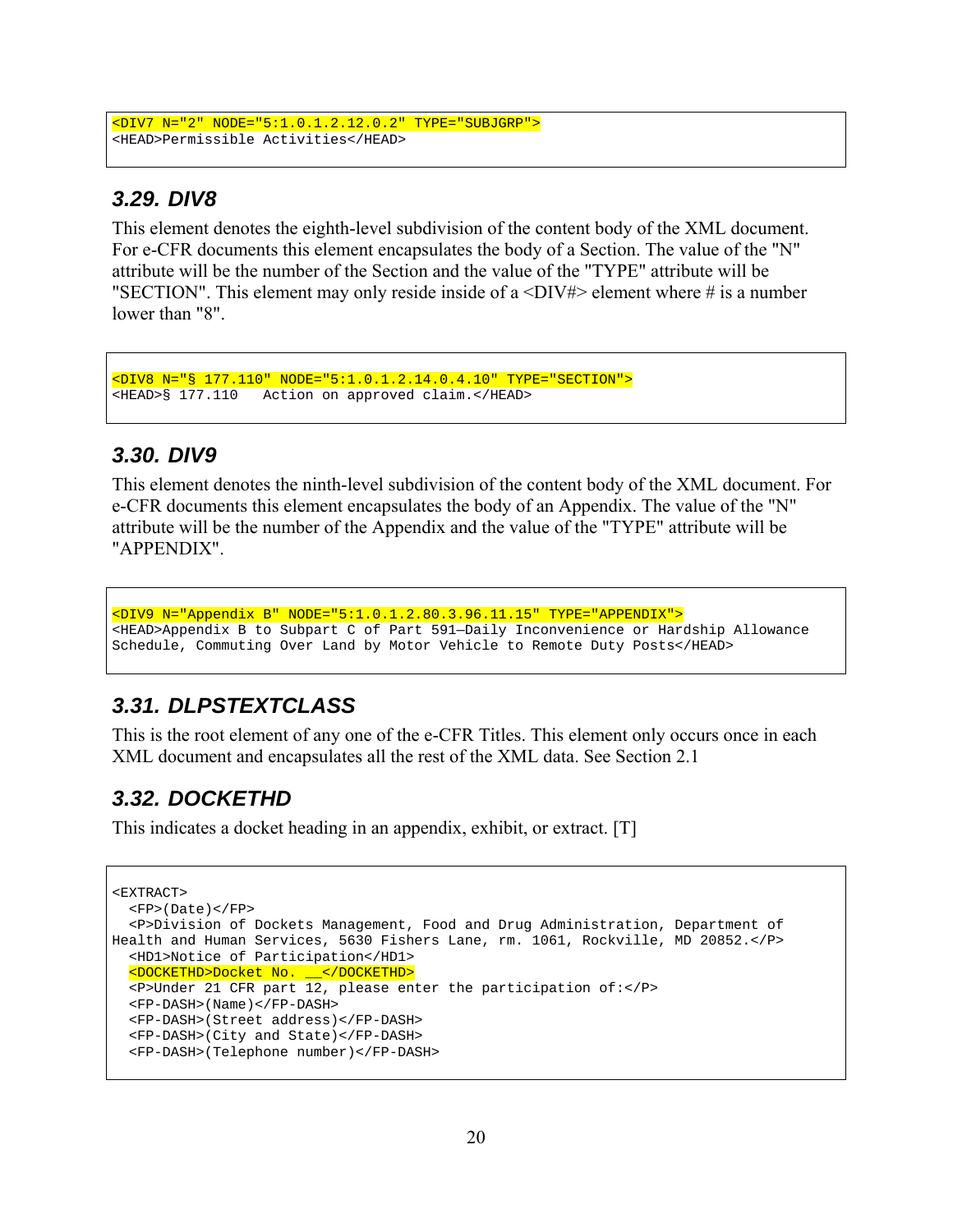# *3.33. E*

This element is used to denote emphasis (change face) where type attribute, "T", suggests the following emphasis style:

- $\bullet \leq E$  T='01'> standard c & lc light-face Roman (this is NOT used to end any of the other font changes below;  $\langle E \rangle$  is used for that purpose)
- $\bullet \quad \leq E$  T='02'> boldface
- $\bullet \quad \leq E$  T='03'> italic
- $\bullet \quad \leq E$  T='04'> cap & small cap (figures are small)
- $\bullet$   $\leq$  E T='05'> cap & small cap (figures are full) (this is the default for tags that supply c & sc emphasis, e.g., <EDNOTE>)

When used with other Grid and Table numbers, certain characters will print superior or inferior ( $\leq$ E T='51'> or  $\leq$ E T='52'>) or a character or entity will appear as some other character (e.g.,  $\leq$ E T='61'>± $\le$ /E> becomes a  $\pm$ , though in this example the emphasis tag is no longer necessary).

<SUBJECT><E T="04">chapter i</E>—Office of Personnel Management</SUBJECT>

# *3.34. ECFRBRWS*

This element encapsulates all the body content for an e-CFR Title. It is always found immediately after the <BODY> element.

```
<BODY> 
   <ECFRBRWS> 
     <AMDDATE>May 1, 2014</AMDDATE> 
     <DIV1 N="1" NODE="37:1" TYPE="TITLE">
```
# *3.35. EDNOTE*

This is meant for inserting an editorial note. Alone, it marks a one-column citation. The tag is immediately followed by <HED>. [F, C, T, B]

```
<EDNOTE>
```

```
<HED>Editorial Note:</HED><PSPACE>This listing is provided for informational purposes 
only. It is compiled and kept current by the Department of Commerce. This index is 
updated as of July 1, 2012.</PSPACE></EDNOTE>
```
# *3.36. EFFDNOT*

This is an effective date note. Alone it marks a one-column citation. The tag is normally followed by a  $\leq$ HED $\geq$  element, which is styled differently than the subsequent note. [F, C, T, B]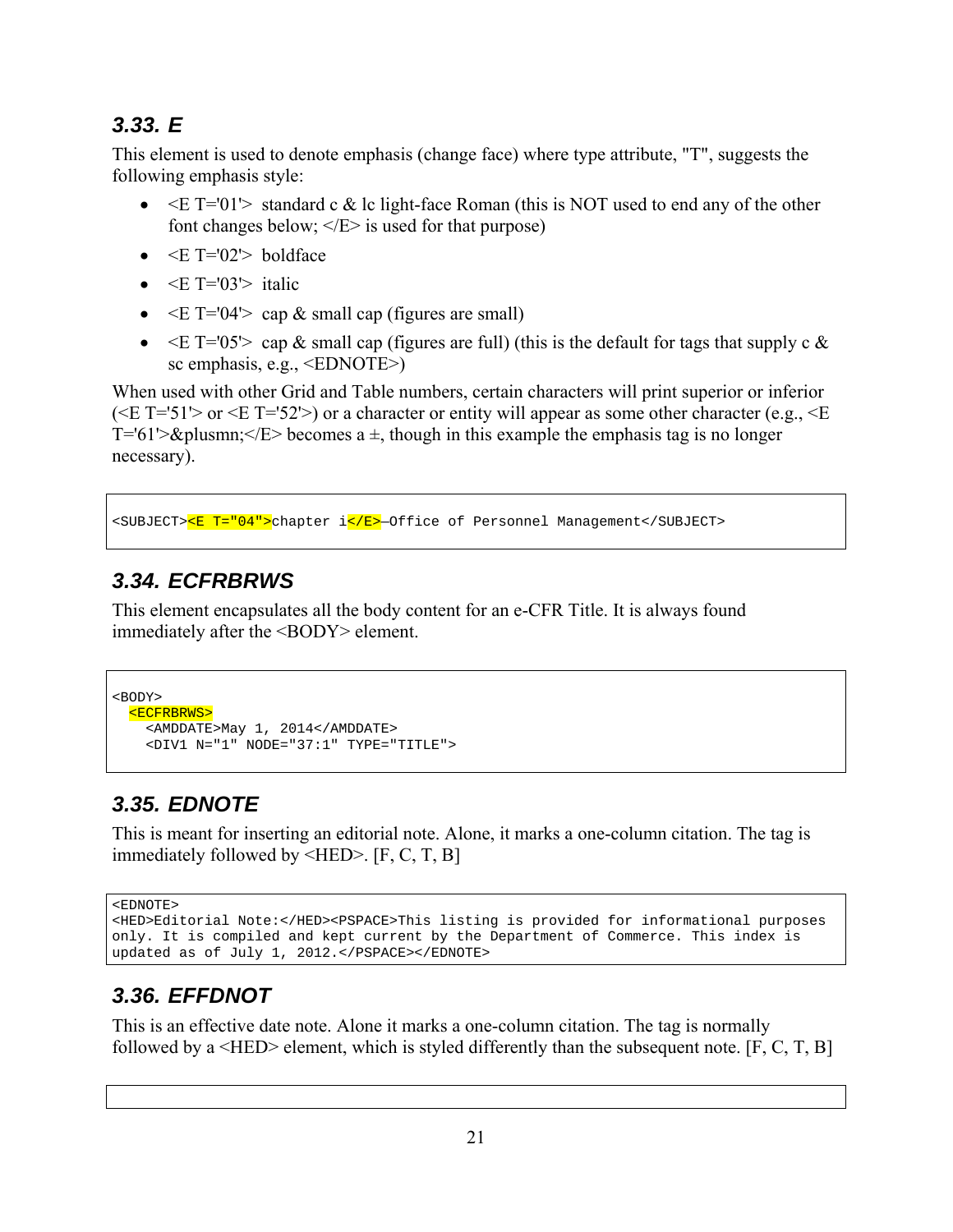```
<DIV5 N="502" NODE="29:3.1.1.1.3" TYPE="PART"> 
   <HEAD>PART 502—ENFORCEMENT OF CONTRACTUAL OBLIGATIONS FOR TEMPORARY ALIEN 
AGRICULTURAL WORKERS ADMITTED UNDER SECTION 218 OF THE IMMIGRATION AND NATIONALITY ACT 
(SUSPENDED 6-29-2009)</HEAD> 
  <ATITH> <HED>Authority:</HED> 
    \text{PSPACE} > 8 \text{ U.S.C. } 1101(a)(15)(H)(ii)(a), 1184(c), and 1188. \text{S/PSPACE} </AUTH> 
   <SOURCE> 
     <HED>Source:</HED> 
     <PSPACE>73 FR 77229, Dec. 18, 2008, unless otherwise noted.</PSPACE> 
   </SOURCE> 
   <EFFDNOT> 
     <HED>Effective Date Note:</HED> 
     <PSPACE>At 74 FR 26008, May 29, 2009, part 501 was redesignated as part 502, and 
newly designated part 502 was suspended, effective June 29, 2009.</PSPACE> 
   </EFFDNOT>
```
#### *3.37. EFTNT*

This is a footnote within and appendix or extract that stays in place rather than printing at the bottom of the column.

```
<EXTRACT> 
   <FP-2>Class 1. Flue-cured types.</FP-2> 
   <FP-2>Class 2. Fire-cured types.</FP-2> 
   <FP-2>Class 3. <SU>1</SU> Air-cured types.</FP-2> 
   <FP-2>Class 4. Cigar-filler types.</FP-2> 
   <FP-2>Class 5. Cigar-binder types.</FP-2> 
   <FP-2>Class 6. Cigar-wrapper types.</FP-2> 
   <FP-2>Class 7. Miscellaneous domestic types.</FP-2> 
   <FP-2>Class 8. Foreign-grown cigar-leaf types.</FP-2> 
   <FP-2>Class 9. Foreign-grown types, other than cigar types.</FP-2> 
   <EFTNT> 
     <P><SU>1</SU> Class 3 covers Air-cured tobacco other than cigar leaf. This class 
may be subdivided as follows: Class 3a, Light Air-cured tobacco, including types 31 
and 32, and Class 3b, Dark Air-cured tobacco, including types 35, 36, and 37.</P> 
   </EFTNT> 
</EXTRACT>
```
#### *3.38. em*

This element denotes that the enclosed text is emphasized.

<P>Identify the highest applicable rate range for the employee's grade after promotion based on consideration of any pay schedule that applied to the employee's position of record <em>before</em> promotion (after any geographic conversion). (Do not consider pay schedules that apply only to the employee's new position of record after… </P>

#### *3.39. EXAMPLE*

This element denotes an example to be introduced by the text in the <HED> element, which is usually set in italic. Space should be supplied as needed. The opening tag is immediately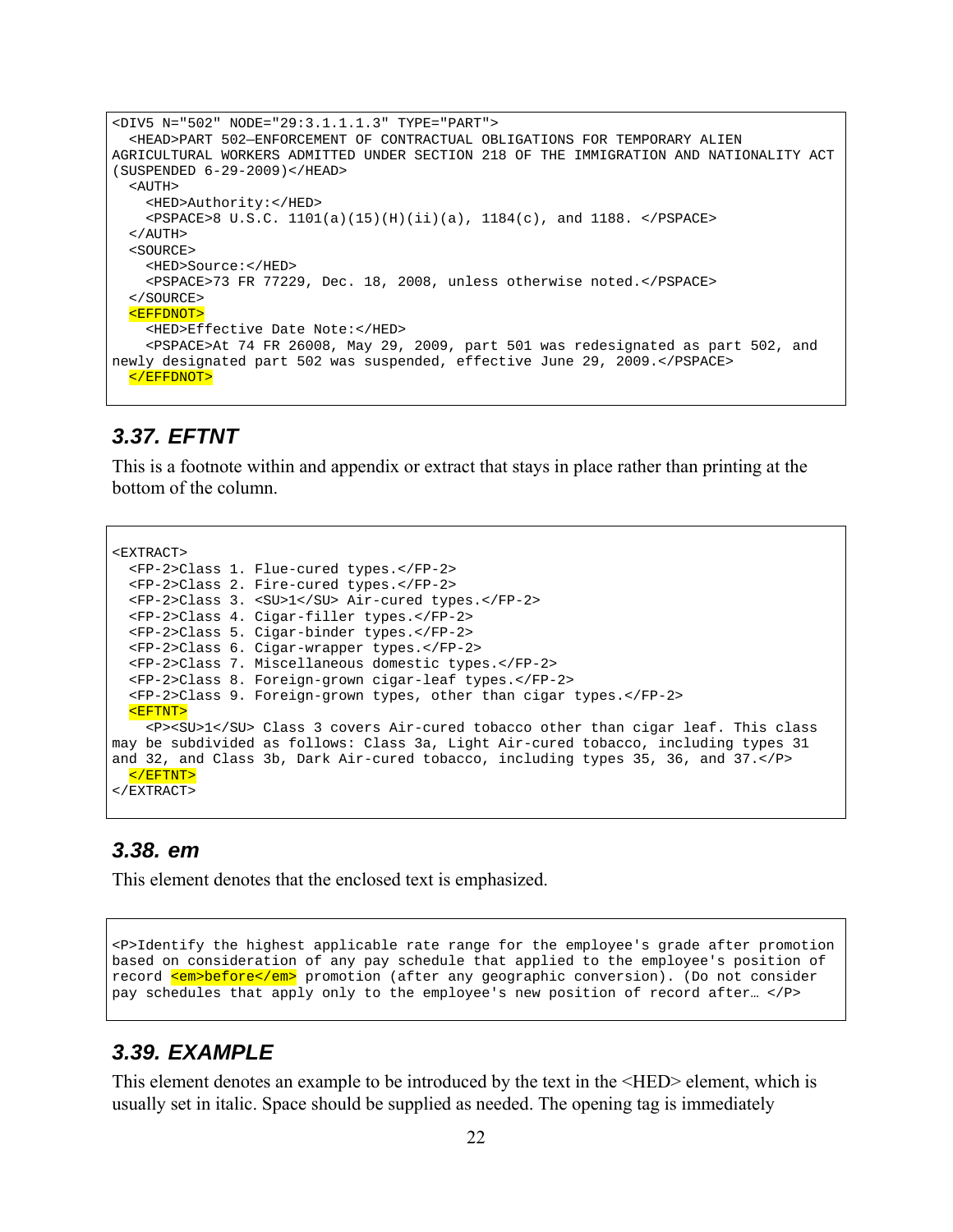followed by the <HED> element. The first <P> following the <HED> element should add word space and change back to the regular font, such as, Roman c  $\&$  lc. [T, B]

```
<EXAMPLE> 
   <HED>Example 1:</HED> 
   <PSPACE>An employee of the Department of Education may serve as a delegate, 
alternate, or proxy to a State or national party convention.</PSPACE> 
</EXAMPLE> 
<EXAMPLE> 
   <HED>Example 2:</HED> 
   <PSPACE>A noncareer member of the Senior Executive Service, or other employee 
covered under this subpart, may serve as a vice-president of a political action 
committee, as long as the duties of the office do not involve personal solicitation, 
acceptance, or receipt of political contributions. Ministerial activities which 
precede or follow the official acceptance and receipt, such as handling, disbursing, 
or accounting for contributions are not covered under the definitions of <I>accept</I> 
and <I>receive</I> in § 734.101. Sections 734.208 and 734.303 describe in detail 
permitted and prohibited activities which are related to fundraising.</PSPACE> 
</EXAMPLE>
```
#### *3.40. EXTRACT*

This element is for (quoted material, addresses, lists, etc.) where other tags are inappropriate. This will often be rendered with note-sized type. [T, B]

```
<EXTRACT> 
   <FP-1>City of ____</FP-1> 
   <FP-1>County of ____ :ss</FP-1> 
   <FP-1>(Name of individual), who affixed (his) (her) signature below in my presence, 
came before me, a (title), in and for the aforesaid County and State, this ___ day of 
  ___, 20_, and established (his) (her) identity to my satisfaction.</FP-1> 
   <FP-1>My commission expires ____.</FP-1> 
   <FP>(Signature)</FP> 
</EXTRACT>
```
### *3.41. FILEDESC*

This is one of the top-level elements within the <HEADER> element. See Section 2.2

#### *3.42. FL-2*

This element contains a left column item in leaderwork text, i.e. <LDRWK>. [T]

```
<DIV8 N="§ 2.6" NODE="37:1.0.1.2.5.0.142.3" TYPE="SECTION"> 
  <HEAD>§ 2.6 Trademark fees.</HEAD> 
  <P>The Patent and Trademark Office requires the following fees and charges:</P> 
  <P>(a) Trademark process fees.</P> 
  <LDRWK> <FL-2>(1) Application filing fees.</FL-2> 
     <FL-2>(i) For filing an application on paper, per class </FL-2> 
     <LDRFIG>$375.00</LDRFIG> 
     <FL-2>(ii) For filing an application through TEAS, per class </FL-2>
```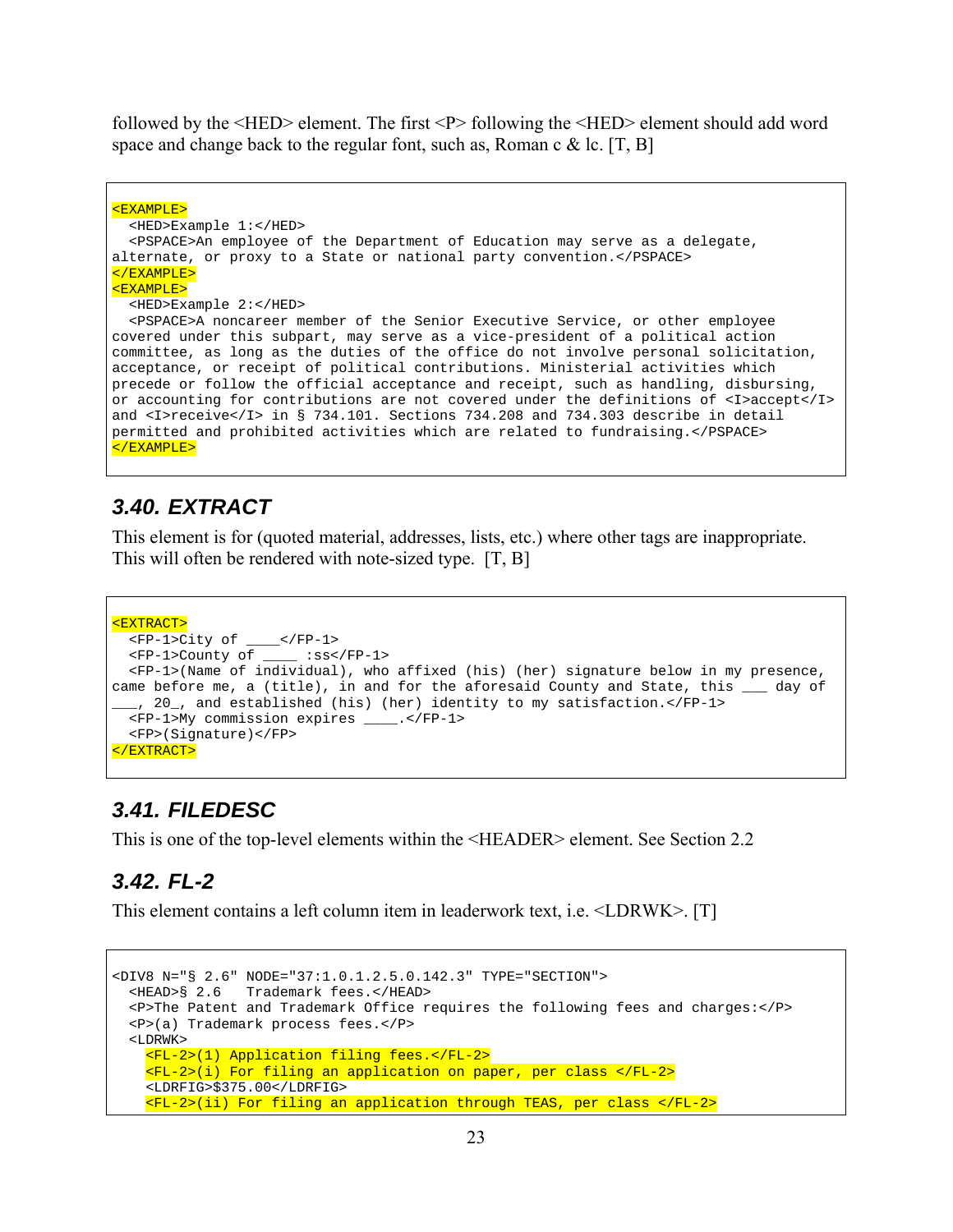```
 <LDRFIG>$325.00</LDRFIG>
```
#### *3.43. FP*

This indicates a flush paragraph with flush overs. [T, B]

#### <EXTRACT>

**<FP>**The undersigned being warned that willful false statements and the like are punishable by fine or imprisonment, or both, under 18 U.S.C. 1001, and that such willful false statements and the like may jeopardize the validity of the application or document or any registration resulting therefrom, declares that all statements made of his/her own knowledge are true; and all statements made on information and belief are believed to be true. </FP> </EXTRACT>

### *3.44. FP-1*

This indicates a flush paragraph with one-level turnovers. [T]

```
<EXTRACT> 
   <FP-1>City of ____</FP-1> 
   <FP-1>County of ____ :ss</FP-1> 
  \texttt{FFP-1>}(Name of individual), who affixed (his) (her) signature below in my presence,
came before me, a (title), in and for the aforesaid County and State, this ___ day of
   , 20_, and established (his) (her) identity to my satisfaction.<mark></FP-1></mark>
   <FP-1>My commission expires ____.</FP-1> 
   <FP>(Signature)</FP> 
</EXTRACT>
```
### *3.45. FP-2*

This indicates a flush paragraph with two-level turnovers. [T]

```
<EXTRACT> 
   <HD1>Appendix A to § 201.33—Notice of Intent To Enforce a Copyright Restored under 
the Uruguay Round Agreements Act (URAA)</HD1> 
   <FP-DASH>1. Title:</FP-DASH> 
   <P>(If this work does not have a title, state "No title.") OR</P> 
   <P>Brief description of work (for untitled works only): ____</P> 
   <FP-DASH></FP-DASH> 
   <FP-DASH>2. English translation of title (if applicable):</FP-DASH> 
   <FP-DASH>3. Alternative title(s) (if any):</FP-DASH> 
   <FP-DASH>4. Type of work:</FP-DASH> 
   <P>(e.g. painting, sculpture, music, motion picture, sound recording, book)</P> 
   <FP-DASH>5. Name of author(s):</FP-DASH> 
   <FP-DASH>6. Source country:</FP-DASH> 
   <FP-DASH>7. Approximate year of publication:</FP-DASH> 
   <FP-DASH>8. Additional identifying information:</FP-DASH> 
   <FP1-2>(e.g. for movies; director, leading actors, screenwriter, animator, for 
photographs: subject matter; for books; editor, publisher, contributors, subject 
matter).</FP1-2> 
   <FP-DASH>9. Name of copyright owner:</FP-DASH>
```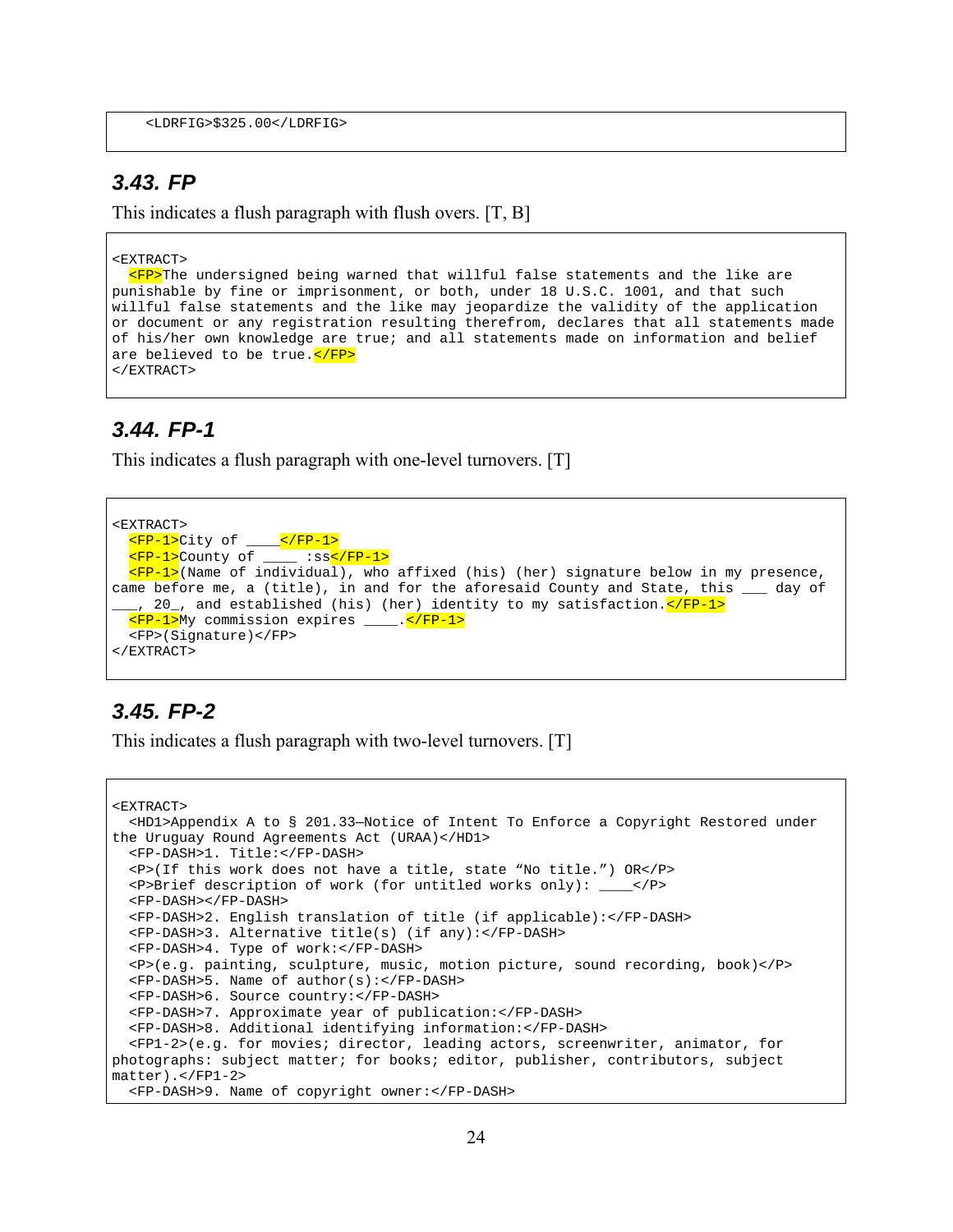```
 <FP1-2>(Statements may be filed in the name of the owner of the restored copyright 
or the owner of an exclusive right therein.)</FP1-2> 
  \leqFP-2>10. If you are not the owner of all rights, specify the rights you own:\leq/FP-2>
   <FP-DASH></FP-DASH> 
   <FP1-2>(e.g. the right to reproduce/distribute publicly display/publicly perform the 
work, or to prepare a derivative work based on the work)</FP1-2> 
   <FP-2>11. Address at which copyright owner may be contacted:</FP-2> 
   <FP-DASH></FP-DASH> 
   <FP-DASH></FP-DASH> 
   <FP1-2>(Give the complete address, including the country and an "attention" line, or 
"in care of" name, if necessary.)</FP1-2> 
   <FP-DASH>12. Telephone number of owner:</FP-DASH> 
   <FP-DASH>13. Telefax number of owner:</FP-DASH> 
   <FP-2>14. Certification and Signature:</FP-2> 
  p>1 hereby certify that, for each of the work(s) listed above, I am the copyright
owner, or the owner of an exclusive right, or the owner's authorized agent, the agency 
relationship having been constituted in a writing signed by the owner before the 
filing of this notice, and that the information given herein is true and correct to 
the best of my knowledge.</P> 
   <FP-DASH>Signature:</FP-DASH> 
   <FP-DASH>Name (printed or typed):</FP-DASH> 
   <FP-DASH>As agent for (if applicable):</FP-DASH> 
   <FP-DASH>Date:</FP-DASH> 
</EXTRACT>
```
#### *3.46. FP-DASH*

This indicates flush text with remainder of line supplied with horizontal lowline-dash rule (as used with forms). It should only be used within extract or appendix. [T]

```
<EXTRACT> 
   <HD1>Appendix A to § 201.33—Notice of Intent To Enforce a Copyright Restored under 
the Uruguay Round Agreements Act (URAA)</HD1> 
   <FP-DASH>1. Title:</FP-DASH> 
   <P>(If this work does not have a title, state "No title.") OR</P> 
   <P>Brief description of work (for untitled works only): ____</P> 
   <FP-DASH></FP-DASH> 
   <FP-DASH>2. English translation of title (if applicable):</FP-DASH> 
   <FP-DASH>3. Alternative title(s) (if any):</FP-DASH> 
   <FP-DASH>4. Type of work:</FP-DASH> 
   <P>(e.g. painting, sculpture, music, motion picture, sound recording, book)</P> 
   <FP-DASH>5. Name of author(s):</FP-DASH> 
   <FP-DASH>6. Source country:</FP-DASH> 
   <FP-DASH>7. Approximate year of publication:</FP-DASH> 
   <FP-DASH>8. Additional identifying information:</FP-DASH> 
   <FP1-2>(e.g. for movies; director, leading actors, screenwriter, animator, for 
photographs: subject matter; for books; editor, publisher, contributors, subject 
matter).</FP1-2> 
   <FP-DASH>9. Name of copyright owner:</FP-DASH> 
   <FP1-2>(Statements may be filed in the name of the owner of the restored copyright 
or the owner of an exclusive right therein.)</FP1-2> 
   <FP-2>10. If you are not the owner of all rights, specify the rights you own:</FP-2> 
   <FP-DASH></FP-DASH> 
   <FP1-2>(e.g. the right to reproduce/distribute publicly display/publicly perform the 
work, or to prepare a derivative work based on the work)</FP1-2> 
   <FP-2>11. Address at which copyright owner may be contacted:</FP-2> 
   <FP-DASH></FP-DASH> 
   <FP-DASH></FP-DASH>
```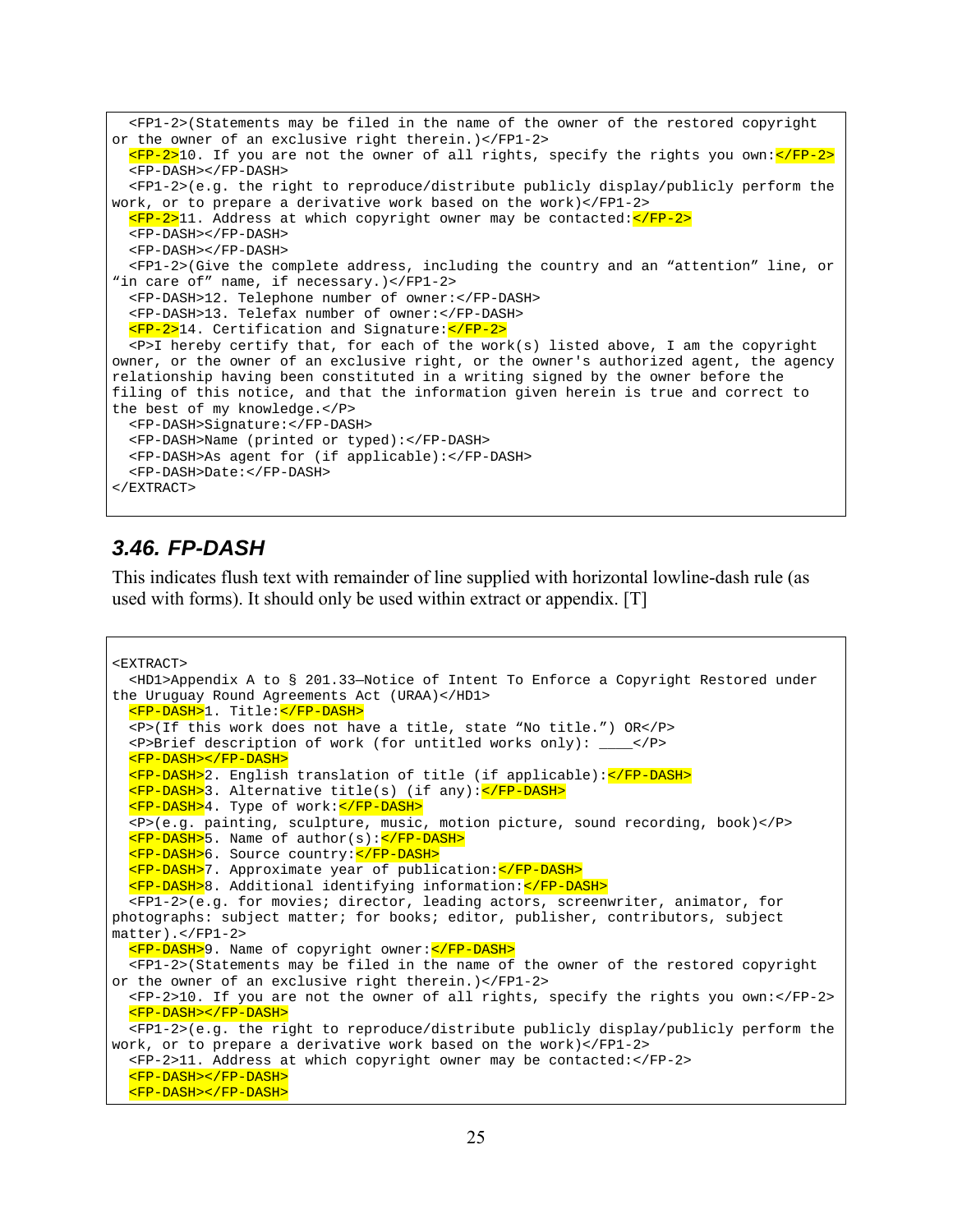```
 <FP1-2>(Give the complete address, including the country and an "attention" line, or 
"in care of" name, if necessary.)</FP1-2> 
   <FP-DASH>12. Telephone number of owner:</FP-DASH> 
   <FP-DASH>13. Telefax number of owner:</FP-DASH> 
   <FP-2>14. Certification and Signature:</FP-2> 
   <P>I hereby certify that, for each of the work(s) listed above, I am the copyright 
owner, or the owner of an exclusive right, or the owner's authorized agent, the agency 
relationship having been constituted in a writing signed by the owner before the 
filing of this notice, and that the information given herein is true and correct to 
the best of my knowledge.</P> 
   <FP-DASH>Signature:</FP-DASH> 
   <FP-DASH>Name (printed or typed):</FP-DASH> 
   <FP-DASH>As agent for (if applicable):</FP-DASH> 
   <FP-DASH>Date:</FP-DASH> 
</EXTRACT>
```
#### *3.47. FP1-2*

This indicates a first-level indented paragraph with two-level turnovers. [T]

```
<EXTRACT> 
   <HD1>Appendix A to § 201.33—Notice of Intent To Enforce a Copyright Restored under 
the Uruguay Round Agreements Act (URAA)</HD1> 
   <FP-DASH>1. Title:</FP-DASH> 
   <P>(If this work does not have a title, state "No title.") OR</P> 
  \langle P\rangle-Brief description of work (for untitled works only): \langle P\rangle <FP-DASH></FP-DASH> 
   <FP-DASH>2. English translation of title (if applicable):</FP-DASH> 
   <FP-DASH>3. Alternative title(s) (if any):</FP-DASH> 
   <FP-DASH>4. Type of work:</FP-DASH> 
   <P>(e.g. painting, sculpture, music, motion picture, sound recording, book)</P> 
   <FP-DASH>5. Name of author(s):</FP-DASH> 
   <FP-DASH>6. Source country:</FP-DASH> 
   <FP-DASH>7. Approximate year of publication:</FP-DASH> 
   <FP-DASH>8. Additional identifying information:</FP-DASH> 
   <FP1-2>(e.g. for movies; director, leading actors, screenwriter, animator, for 
photographs: subject matter; for books; editor, publisher, contributors, subject 
matter). </FP1-2>
   <FP-DASH>9. Name of copyright owner:</FP-DASH> 
   <FP1-2>(Statements may be filed in the name of the owner of the restored copyright 
or the owner of an exclusive right therein.)\langleFP1-2>
   <FP-2>10. If you are not the owner of all rights, specify the rights you own:</FP-2> 
   <FP-DASH></FP-DASH> 
   <FP1-2>(e.g. the right to reproduce/distribute publicly display/publicly perform the 
work, or to prepare a derivative work based on the work)</FP1-2>
   <FP-2>11. Address at which copyright owner may be contacted:</FP-2> 
   <FP-DASH></FP-DASH> 
   <FP-DASH></FP-DASH> 
  pFP1-2>(Give the complete address, including the country and an "attention" line, or
"in care of" name, if necessary.) </FP1-2>
   <FP-DASH>12. Telephone number of owner:</FP-DASH> 
   <FP-DASH>13. Telefax number of owner:</FP-DASH> 
   <FP-2>14. Certification and Signature:</FP-2> 
   <P>I hereby certify that, for each of the work(s) listed above, I am the copyright 
owner, or the owner of an exclusive right, or the owner's authorized agent, the agency 
relationship having been constituted in a writing signed by the owner before the 
filing of this notice, and that the information given herein is true and correct to 
the best of my knowledge.</P> 
   <FP-DASH>Signature:</FP-DASH>
```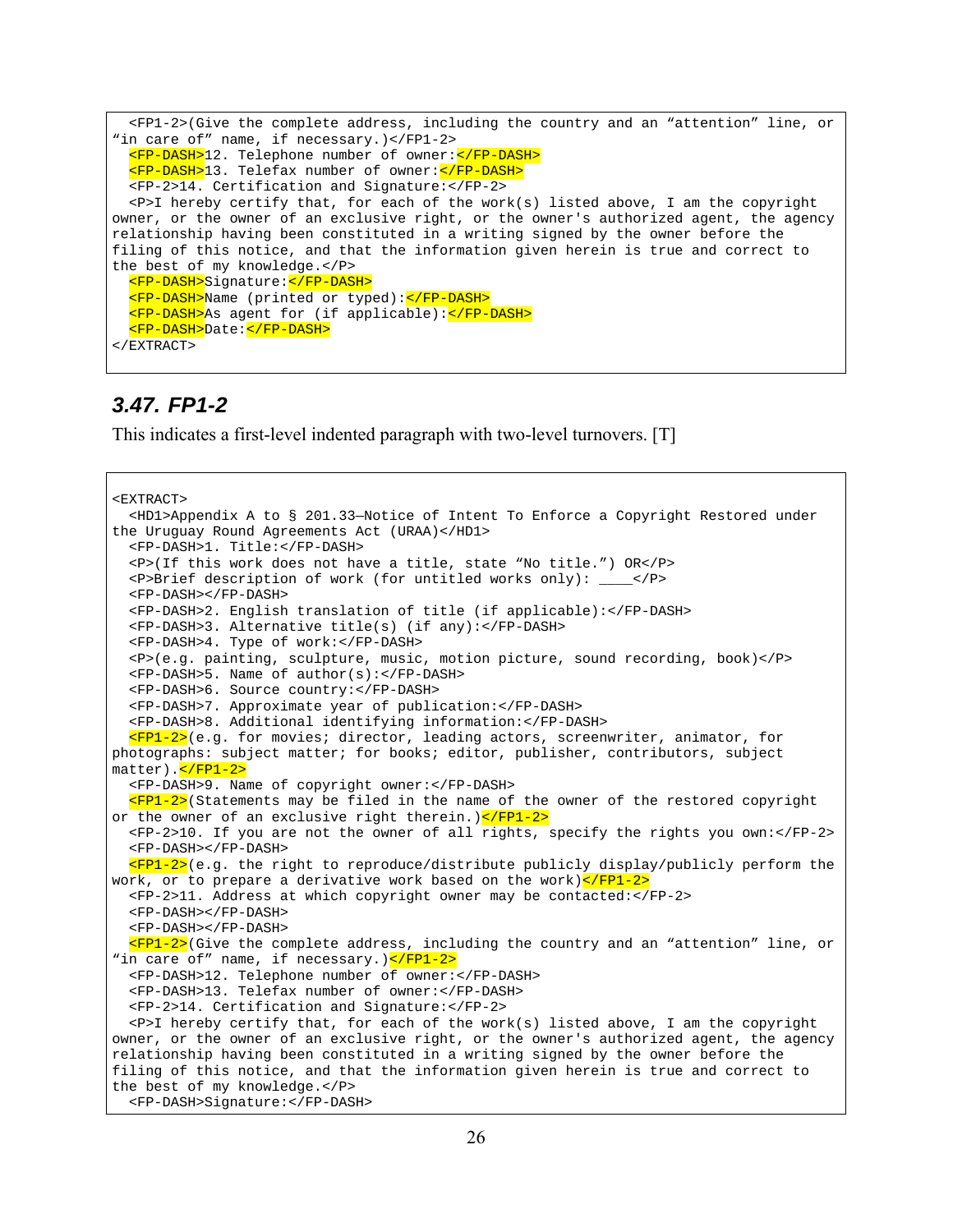```
 <FP-DASH>Name (printed or typed):</FP-DASH> 
   <FP-DASH>As agent for (if applicable):</FP-DASH> 
   <FP-DASH>Date:</FP-DASH> 
</EXTRACT>
```
#### *3.48. FP2*

This denotes a flush paragraph with two-level turnovers. [T]

```
<FP-2>MCF<E T="52">i</E> = Moisture correction factor for the measurement period, 
volumetric basis.</FP-2> 
\langleFP2>= 1 when V<E T="52">i</E> and C<E T="52">i</E> are measured on a dry basis or if
both are measured on a wet basis. </FP2>
\langleFP2>= 1-(f<E T="52">H2O</E>)<E T="52">I</E> when V<E T="52">i</E> is measured on a
wet basis and C < E T="52">i</E> is measured on a dry basis.\langleFP2>
\langleFP2>= 1/[1-(f<E T="52">H2O</E>)<E T="52">i</E>] when V<E T="52">i</E> is measured on
a dry basis and C < E T="52">i</E> is measured on a wet basis.\langle/FP2>
<FP-2>(f<E T="52">H2O</E>) = Moisture content of the CH<E T="52">4</E> emitted during 
the measurement period, volumetric basis (cubic feet water per cubic feet emitted 
\cos). \cos /FP-2>
```
#### *3.49. FP2-2*

This is a second-level indented paragraph with two-level turnovers. [T]

```
<EXTRACT>
```

```
 <FP2-2>The FTC's Franchise Rule permits a franchisor to provide information about 
the actual or potential financial performance of its franchised and/or franchisor-
owned outlets, if there is a reasonable basis for the information, and if the 
information is included in the disclosure document. Financial performance information 
that differs from that included in Item 19 may be given only if: (1) a franchisor 
provides the actual records of an existing outlet you are considering buying; or (2) a 
franchisor supplements the information provided in this Item 19, for example, by 
providing information about possible performance at a particular location or under 
particular circumstances.</FP2-2> 
</EXTRACT>
```
### *3.50. FP2-3*

This is a second-level indented paragraph with three-level turnovers. [T]

```
<EXTRACT> 
   <P>Respectfully submitted,</P> 
   <FRP>Harold R. Tyler, Jr.,</FRP> 
   <FP2-3>Deputy Attorney General and Chairman of the Equal Employment Coordinating 
Council.</FP2-3> 
   <FRP>Michael H. Moskow,</FRP> 
   <FP2-3>Under Secretary of Labor.</FP2-3> 
   <FRP>Ethel Bent Walsh,</FRP> 
   <FP2-3>Acting Chairman, Equal Employment Opportunity Commission.</FP2-3> 
   <FRP>Robert E. Hampton,</FRP> 
   <FP2-3>Chairman, Civil Service Commission.</FP2-3>
```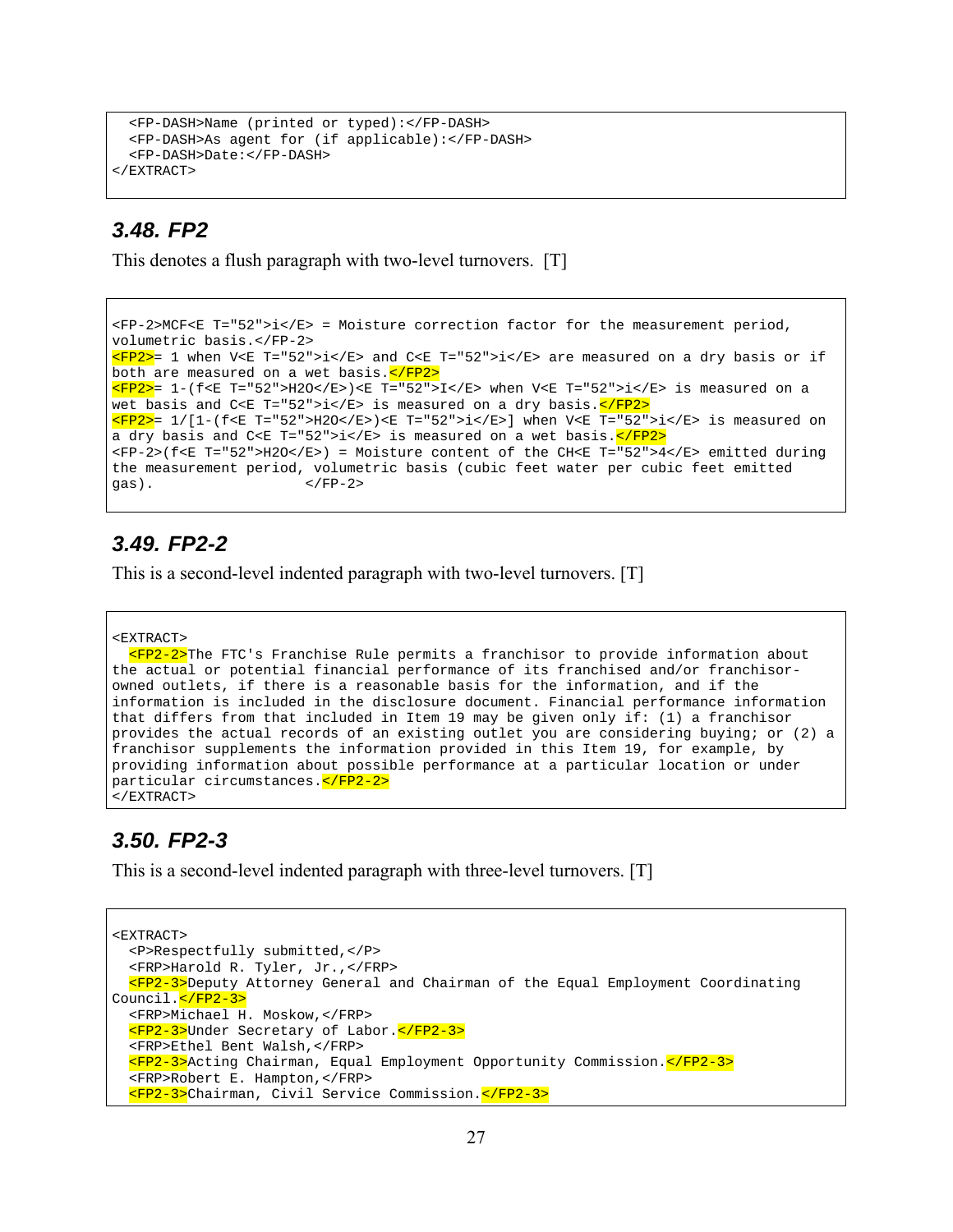```
 <FRP>Arthur E. Flemming,</FRP> 
   <FP2-3>Chairman, Commission on Civil Rights.</FP2-3> 
</EXTRACT>
```
#### *3.51. FR*

This indicates a fractional number.

```
<NOTE> 
  <HED>Note:</HED> 
  <P>Notices of Intent to Enforce must be in English, except for the original title, 
and either typed or printed by hand legibly in dark, preferably black, ink. They 
should be on 8 <u>KFR>1/2</FR></u>" by 11" white paper of good quality, with at least a 1-inch
(or 3 cm) margin.</P> 
</NOTE>
```
### *3.52. FRP*

This denotes a flush right text (left is ragged), held one em from right margin. [T]

```
<EXTRACT> 
   <P>Respectfully submitted,</P> 
   <FRP>Harold R. Tyler, Jr.,</FRP> 
   <FP2-3>Deputy Attorney General and Chairman of the Equal Employment Coordinating 
Council.</FP2-3> 
   <FRP>Michael H. Moskow,</FRP> 
   <FP2-3>Under Secretary of Labor.</FP2-3> 
   <FRP>Ethel Bent Walsh,</FRP> 
   <FP2-3>Acting Chairman, Equal Employment Opportunity Commission.</FP2-3> 
   <FRP>Robert E. Hampton,</FRP> 
   <FP2-3>Chairman, Civil Service Commission.</FP2-3> 
   <FRP>Arthur E. Flemming,</FRP> 
   <FP2-3>Chairman, Commission on Civil Rights.</FP2-3> 
</EXTRACT>
```
### *3.53. FRP0*

This denotes true flush right material where the left side is ragged. [T]

```
<MATH BORDER="NODRAW" DEEP="31" HTYPE="CENTER" POSITION="NOFLOAT" ROTATION="P" 
SPAN="1" STRIP="YES"> 
  <img src="http://www.ecfr.gov/graphics/ec15no91.094.gif"/> 
</MATH> 
<FRP0>Equation 1</FRP0> 
<FP>where:</FP> 
<FP-2>A<E T="52">s</E>=Response for the parameter to be measured.</FP-2> 
<FP-2>A<E T="52">is</E>=Response for the internal standard.</FP-2> 
<FP-2>C<E T="52">is</E>=Concentration of the internal standard.</FP-2> 
<FP-2>C<E T="52">s</E>=Concentration of the parameter to be measured.</FP-2>
```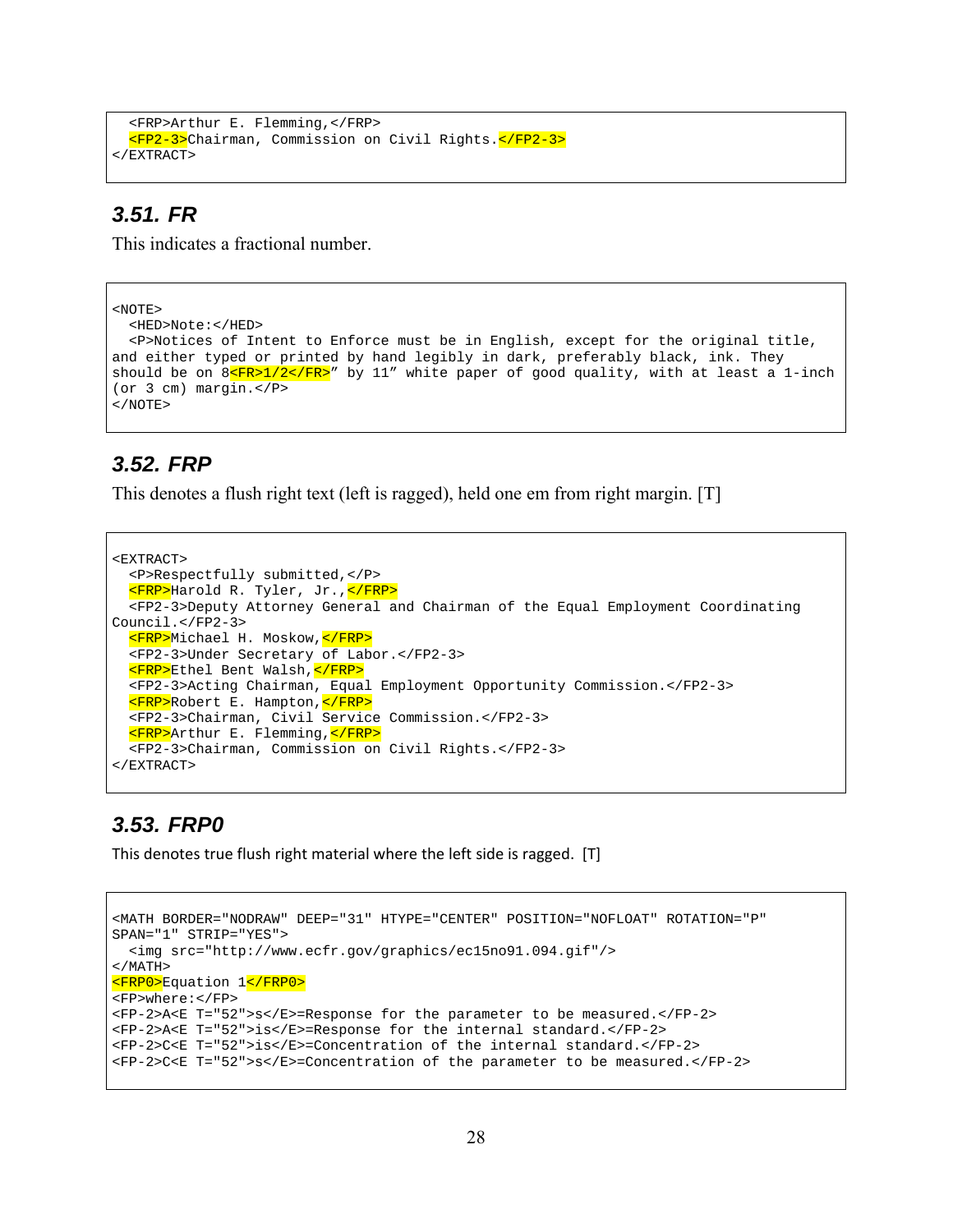#### *3.54. FTNT*

This marks footnote text, which is meant to be placed immediately after text containing  $\langle$ FTREF $>$  tag.

```
<FTREF/>
\langle/P>
<FTNT> 
  P <SU>4</SU> An <I>author</I> includes an employer or other person for whom a work 
is "made for hire" under 17 U.S.C. 101. This paragraph does not permit an employee or 
other person working "for hire" under that section to make a later registration in his 
or her own name. In the case of authors of a joint work, this paragraph does permit a 
later registration by one author in his or her own name as copyright claimant, where 
an earlier registration identifies only another author as claimant. 
  \langle/P>
</FTNT>
```
#### *3.55. FTREF*

This is a footnote reference and should be followed by <FTNT>text</FTNT>.

```
<FTREF/>\langle/P>
<FTNT> 
  P <SU>4</SU> An <I>author</I> includes an employer or other person for whom a work 
is "made for hire" under 17 U.S.C. 101. This paragraph does not permit an employee or 
other person working "for hire" under that section to make a later registration in his 
or her own name. In the case of authors of a joint work, this paragraph does permit a 
later registration by one author in his or her own name as copyright claimant, where 
an earlier registration identifies only another author as claimant. 
 \langle/P>
</FTNT>
```
### *3.56. HALFDASH*

This means to write-in the line starting midway through the column. [T]

```
<EXTRACT>
```

```
 <P>I certify that CBP baggage declaration requirements have been made known to 
incoming passengers; that any required CBP baggage declarations have been or will 
simultaneously herewith be filed as required by law and regulation with the proper CBP 
officer; and that the responsibilities devolving upon this vessel in connection 
therewith, if any, have been or will be discharged as required by law or regulation 
before the proper CBP officer. I further certify that there are no steerage passengers 
on board this vessel (46 U.S.C. 151-163).</P> 
    <HALFDASH></HALFDASH> 
   <FRP>Master</FRP>
```

```
</EXTRACT>
```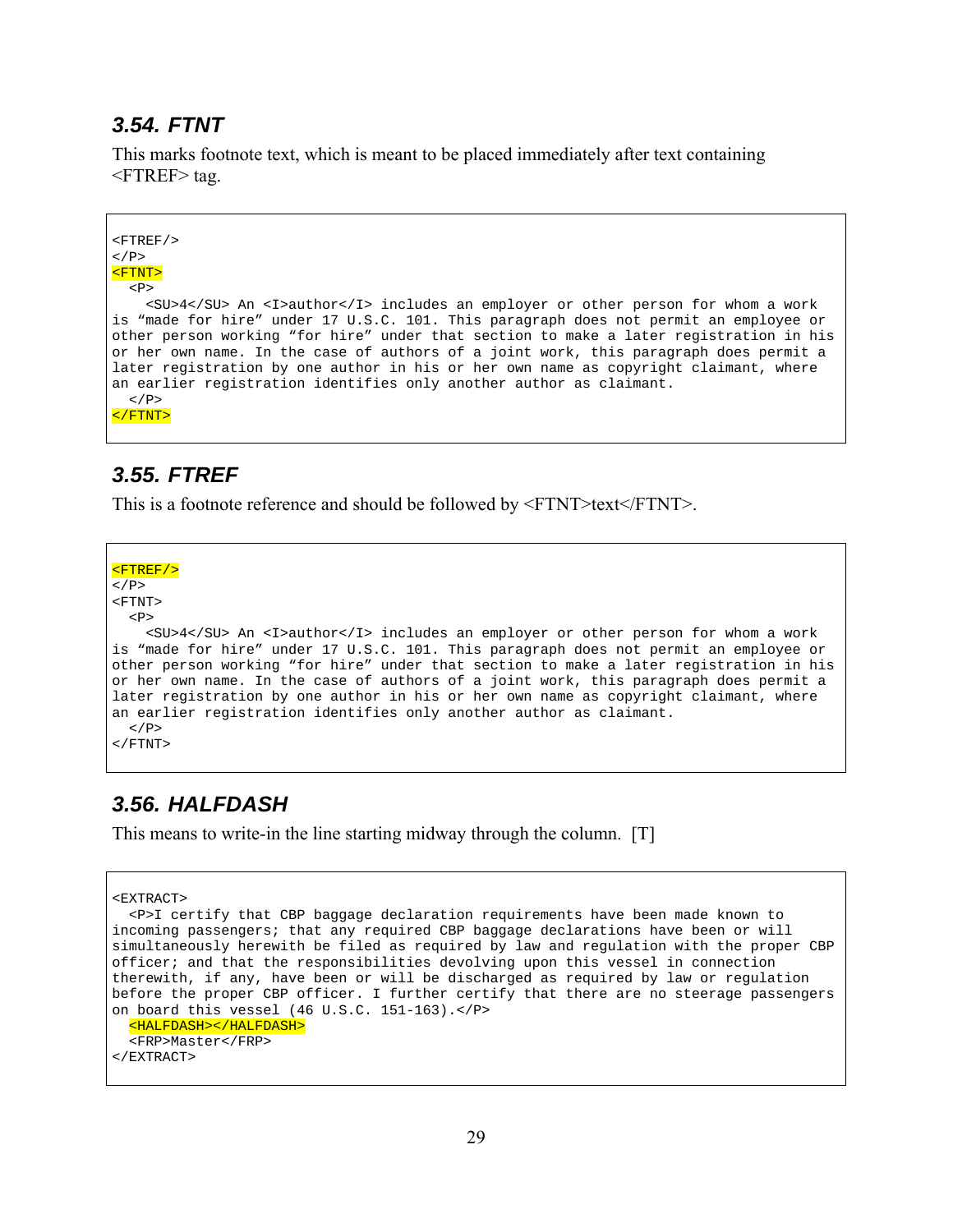### *3.57. HD1 – HD6*

These are headings that usually print centered (two lines or fewer) or flush left and hang (three or more lines). Suggested styles for the various levels are given below:

#### <TEXT>:

| $\langle$ HD1>        | 8 pt. | Ionic     | Cap & Small Cap Roman  |                       |
|-----------------------|-------|-----------|------------------------|-----------------------|
| $<$ HD2>              | 8 pt. | Ionic     | Cap $&$ lower italic   |                       |
| $<$ HD3>              | 8 pt. | Ionic     | Cap & lower Roman      |                       |
| $<$ HD4 $>$           | 8 pt. | Ionic     | Cap & Small Cap Roman  |                       |
| $\langle HD5 \rangle$ | 8 pt. | Century   | Cap & lower bold Roman | flush left (and hang) |
| $<$ HD6>              | 8 pt. | Ionic     | $Cap & lower$ italic   |                       |
| <extract>:</extract>  |       |           |                        |                       |
| $\langle$ HD1>        | 7 pt. | Ionic     | Cap & Small Cap Roman  |                       |
| $<$ HD2>              | 7 pt. | Ionic     | Cap $&$ lower italic   |                       |
| $<$ HD3>              | 7 pt. | Ionic     | Cap & lower Roman      |                       |
| $<$ HD4>              | 7 pt. | Helvetica | Cap & lower bold Roman |                       |
| $<$ HD5>              | 8 pt. | Helvetica | Cap & lower bold Roman |                       |
| $\langle$ HD6>        | 7 pt. | Helvetica | Cap & lower bold Roman |                       |
|                       |       |           |                        |                       |

```
<EXTRACT> 
  $\mu_{\rm{MD1>}}$Appendix B to § 201.39-Required Format for Continuation Sheet$\mu_{\rm{MD1>}}$ <FP-2>NLA CON</FP-2> 
   <FP-2>Page __of __Pages.</FP-2> 
   <HD3>Continuation Sheet for NLA Notice to Libraries and Archives of Normal 
Commercial Exploitation or Availability at Reasonable Price</HD3>
   <P>1. Title of the work (or, if untitled, a brief description of the work): 
         _.</P>
   <P>2. Type of work (e.g. music, motion picture, book, photograph, illustration, map, 
article in a periodical, painting, sculpture, sound recording, etc.): __________.</P>
   <P>3. Edition, if any (e.g., first edition, second edition, teacher's edition) or 
version, if any (e.g., orchestral arrangement, English translation of French text). If 
there is no information available relating to the edition or version of the work, the 
Notice should state, "No information available": __________.</P> 
  <P>4. Copyright renewal registration number (not required for foreign works restored 
under 17 U.S.C. 104A): __________.</P>
   <HD2>Additional Content (OPTIONAL):</HD2> 
   <P>5. Original copyright registration number: __________.</P> 
   <P>6. Additional information concerning the work's normal commercial exploitation or 
availability at a reasonable price: __________.</P> 
</EXTRACT>
```
# *3.58. HEAD*

This element provides a major heading/title for sections, i.e.  $\langle DIV1 \rangle$  –  $\langle DIV9 \rangle$  elements.

```
<DIV5 N="1" NODE="37:1.0.1.1.1" TYPE="PART">
```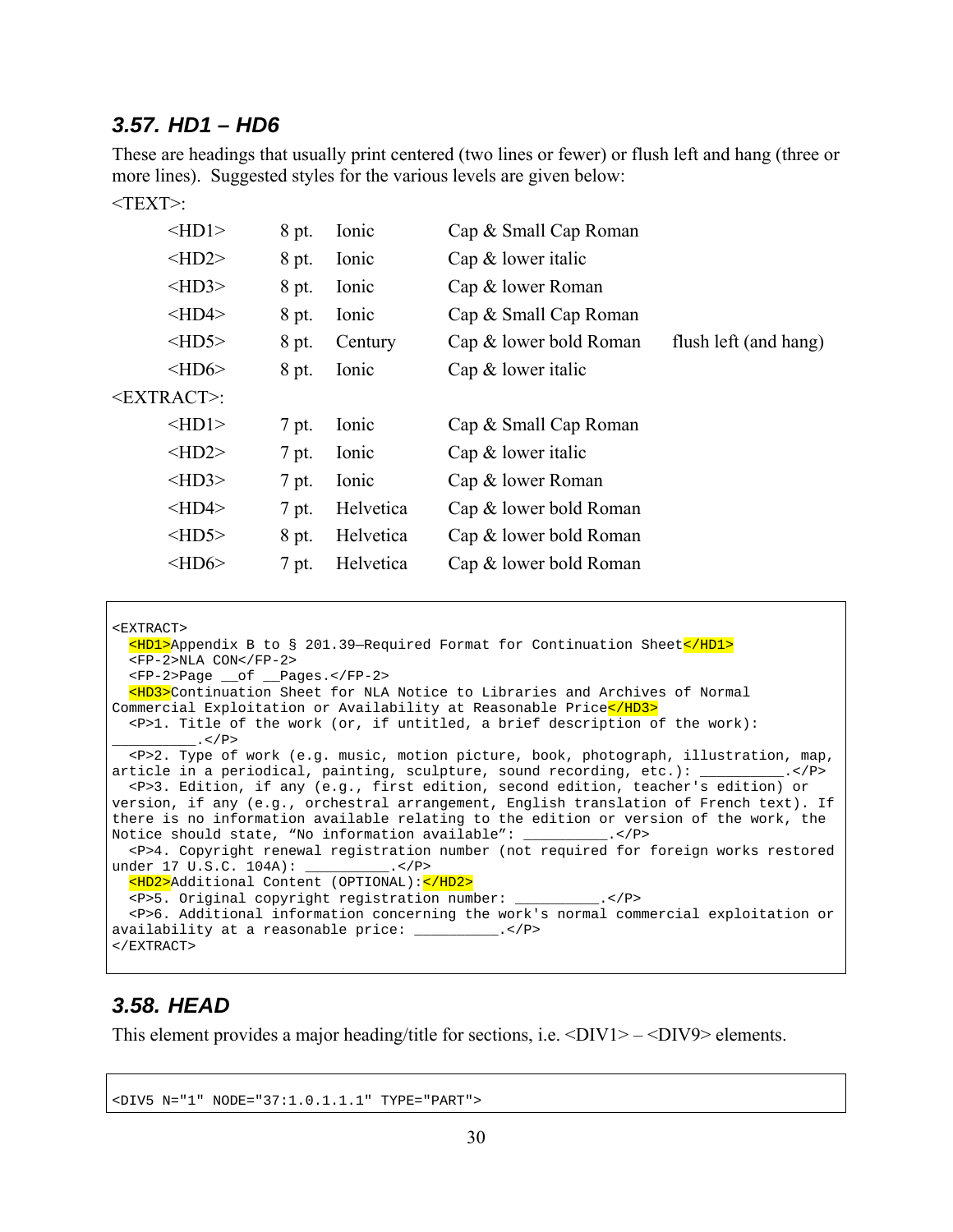```
 <HEAD>PART 1—RULES OF PRACTICE IN PATENT CASES</HEAD> 
 <AUTH> 
   <HED>Authority:</HED> 
   <PSPACE>35 U.S.C. 2(b)(2), unless otherwise noted.</PSPACE> 
< / AUTH>
 <SOURCE> 
   <HED>Source:</HED> 
   <PSPACE>24 FR 10332, Dec. 22, 1959, unless otherwise noted.</PSPACE> 
 </SOURCE>
```
### *3.59. HEADER*

This element contains the Header section of each XML document. It occurs exactly once per XML document and it occurs immediately following the root element. See Section 2.1

#### *3.60. HED*

This marks text following other tags for special handling such as applying a style to offset the text from that which follows. [C, T, B]

```
<EDNOTE> 
 <HED>Editorial Note:</HED> 
   <PSPACE>This listing is provided for informational purposes only. It is compiled and 
kept current by the Department of Commerce. This index is updated as of July 1, 
2012.</PSPACE> 
</EDNOTE>
```
### *3.61. HED1*

This indicates a heading that is intended to be centered. [T]

```
<DIV4 N="A" NODE="37:1.0.1.1" TYPE="SUBCHAP"> 
  <HEAD>SUBCHAPTER A—GENERAL</HEAD> 
  <TEXT> 
     <HED1> 
      <I>PATENTS</I> 
    </HED1>
 < /TEXT> \,<DIV5 N="1" NODE="37:1.0.1.1.1" TYPE="PART">
```
#### *3.62. I*

This element defines a part of text in an alternate voice or mood. The content of the  $\leq i$  tag is often rendered in italics. The  $\leq i$  tag can be used to indicate a technical term, a phrase from another language, a thought, or a name, etc. This element is normally only used when there is not a more appropriate semantic element, such as:

- $\bullet \quad$  <em> (emphasized text)
- $\bullet$   $\leq$  strong> (important text)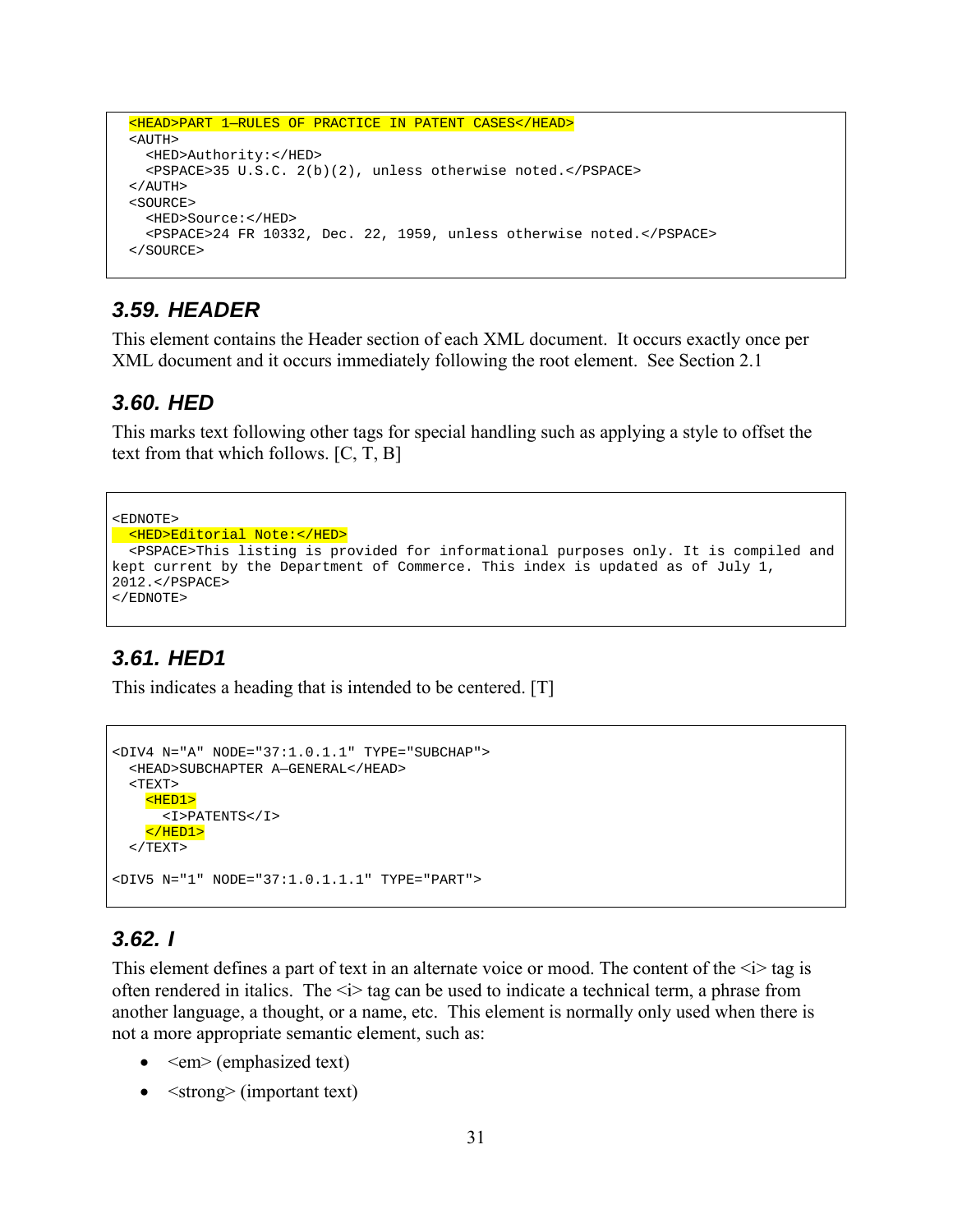$\bullet \quad$  <cite> (the title of a work)

<P><I>Regulation</I> and <I>rule</I> have the same meaning. </P>

### *3.63. IDNO*

This element is used to specify the number of the CFR Title that the e-CFR XML document represents.

```
 <PUBLICATIONSTMT> 
   <PUBLISHER></PUBLISHER> 
   <PUBPLACE></PUBPLACE> 
   <IDNO TYPE="title">1</IDNO> 
   <DATE></DATE> 
 </PUBLICATIONSTMT>
```
### *3.64. img*

This element defines the location of an image within the document. It has one required attribute, namely, "src". The "src" attribute specifies the URL of the image.

```
 <img src="http://www.ecfr.gov/graphics/er28mr12.000.gif"/>
```
### *3.65. KEYWORDS*

This element is the only element found within the <TEXTCLASS> element and is always found to be empty so far. See Section 2.2

### *3.66. LDRFIG*

This element contains a right column item in leaderwork text, i.e. <LDRWK>. [T]

```
<DIV8 N="§ 2.6" NODE="37:1.0.1.2.5.0.142.3" TYPE="SECTION"> 
  <HEAD>§ 2.6 Trademark fees.</HEAD> 
  <P>The Patent and Trademark Office requires the following fees and charges:</P> 
  <P>(a) Trademark process fees.</P> 
  <LDRWK> 
    <FL-2>(1) Application filing fees.</FL-2> 
     <FL-2>(i) For filing an application on paper, per class </FL-2> 
     <LDRFIG>$375.00</LDRFIG> 
     <FL-2>(ii) For filing an application through TEAS, per class </FL-2> 
     <LDRFIG>$325.00</LDRFIG>
```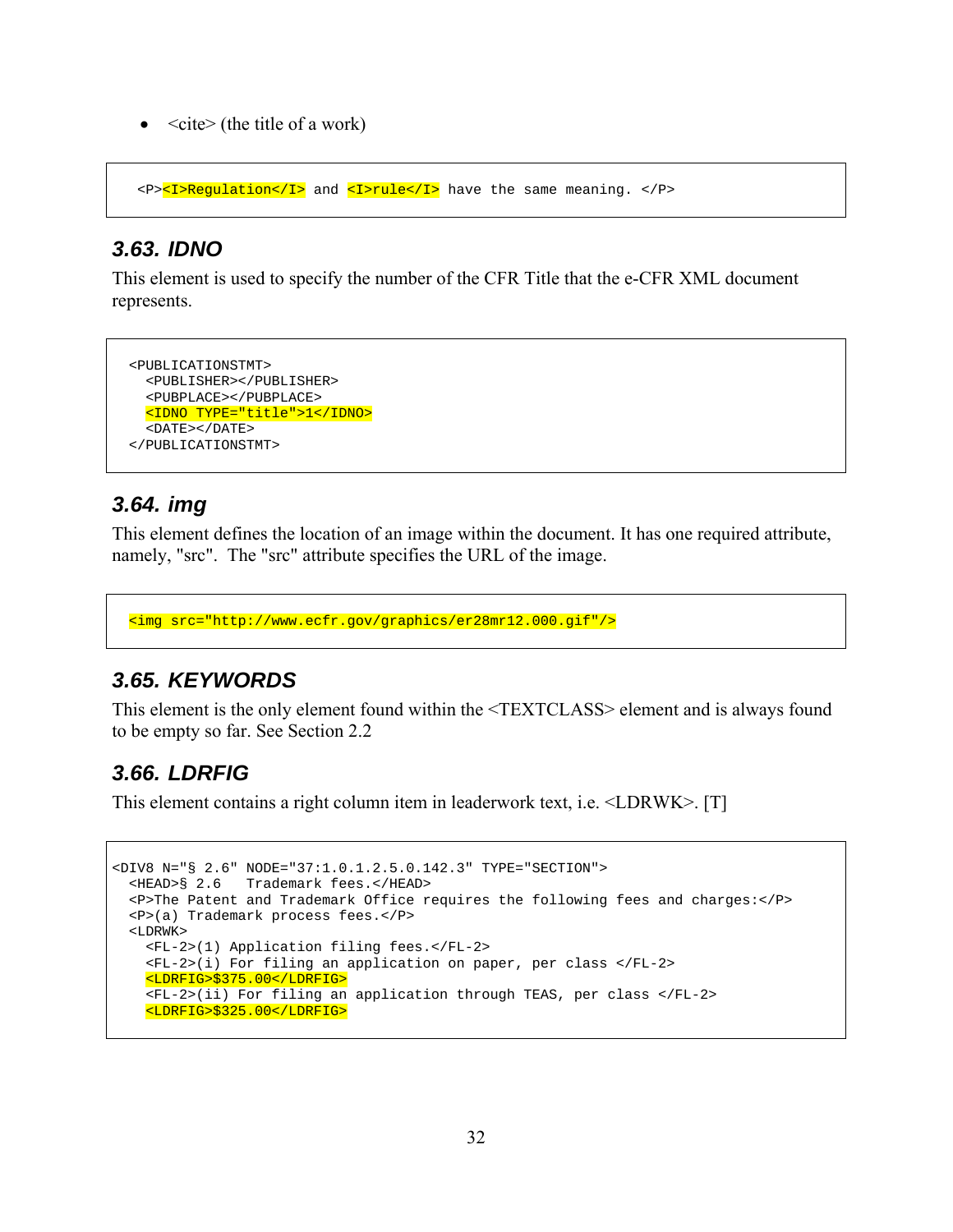### *3.67. LDRWK*

This element encapsulates data at right and left ends of a line that are separated by leaders; usually preferable to using a table. [T]

```
<DIV8 N="§ 2.6" NODE="37:1.0.1.2.5.0.142.3" TYPE="SECTION"> 
  <HEAD>§ 2.6 Trademark fees.</HEAD> 
   <P>The Patent and Trademark Office requires the following fees and charges:</P> 
  <P>(a) Trademark process fees.</P> 
  <LDRWK> 
     <FL-2>(1) Application filing fees.</FL-2> 
     <FL-2>(i) For filing an application on paper, per class </FL-2> 
     <LDRFIG>$375.00</LDRFIG> 
     <FL-2>(ii) For filing an application through TEAS, per class </FL-2> 
     <LDRFIG>$325.00</LDRFIG> 
 … 
  </LDRWK>
```
### *3.68. LI*

This is a list item that can be used in tables, but especially used with the <SCOL2> element.

```
<EXTRACT> 
   <SCOL2> 
     <LI>Gallon gal</LI> 
     <LI>quart qt</LI> 
     <LI>pint pt</LI> 
     <LI>ounce oz</LI> 
     <LI>pound lb</LI> 
     <LI>grain gr</LI> 
     <LI>kilogram kg</LI> 
     <LI>gram g</LI> 
     <LI>milligram mg</LI> 
     <LI>microgram mcg</LI> 
     <LI>liter l</LI> 
     <LI>milliliter ml</LI> 
     <LI>cubic centimeter cc</LI> 
     <LI>yard yd</LI> 
     <LI>feet or foot ft</LI> 
     <LI>inch in</LI> 
     <LI>meter m</LI> 
     <LI>centimeter cm</LI> 
     <LI>millimeter mm</LI> 
     <LI>fluid fl</LI> 
     <LI>square sq</LI> 
     <LI>weight wt</LI> 
   </SCOL2> 
</EXTRACT>
```
### *3.69. MATH*

This normally begins and ends location where MathType equations are supplied; a number of attributes can be indicated, such as column span, depth, indention, rotation, etc. (<MATH SPAN='2' DEEP='250'>).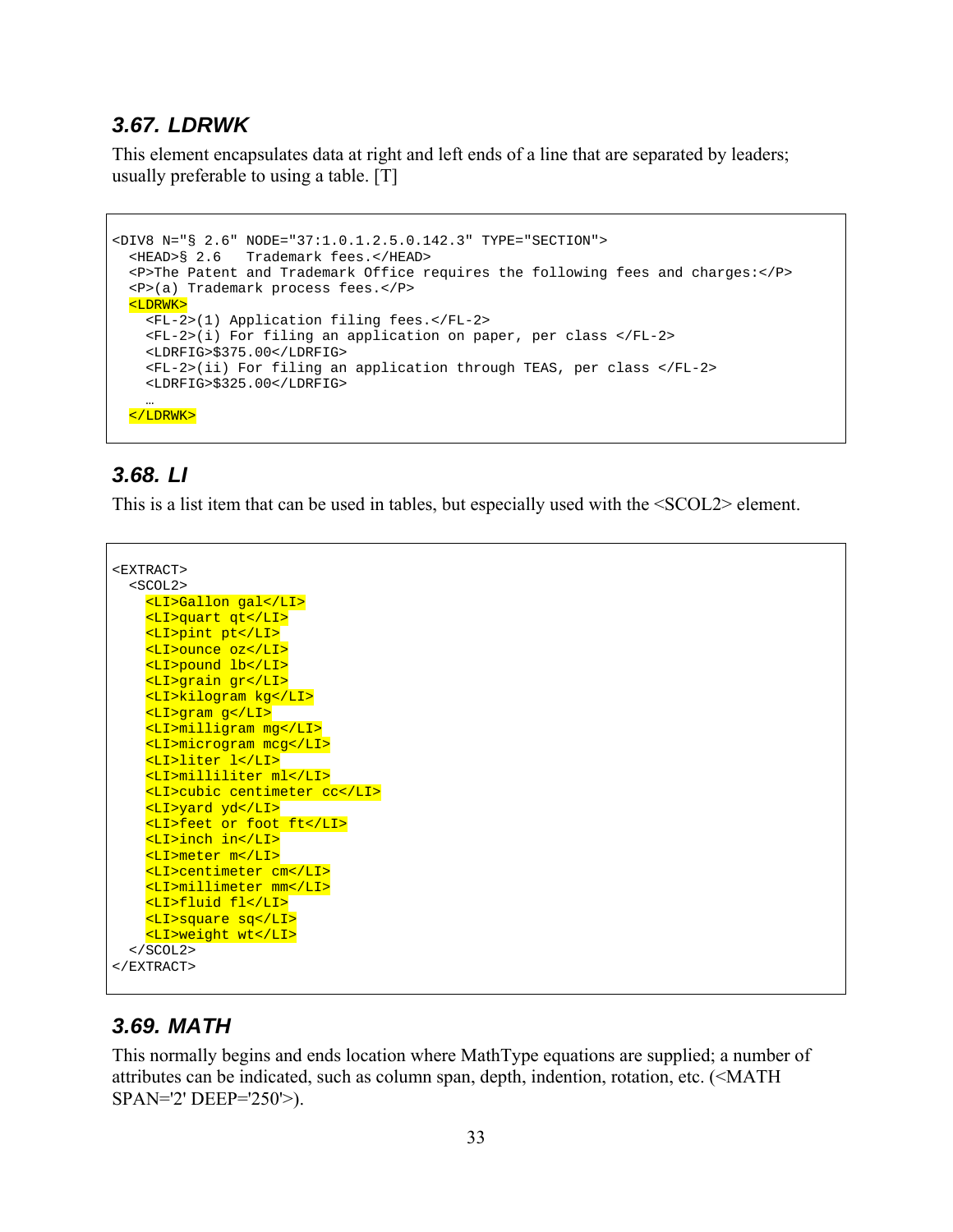```
<MATH BORDER="NODRAW" DEEP="26" HTYPE="CENTER" POSITION="NOFLOAT" ROTATION="P" 
SPAN="2" STRIP="YES"> 
<img src="http://www.access.gpo.gov/ecfr/graphics/er28fe00.001.gif"/> 
</MATH>
```
### *3.70. NOTE*

This element is used to contain a note. The <HED> element is meant to be displayed as Caps and Small Caps with space supplied above and below. [F, C, T, B]

```
<NOTE> 
   <HED>Note to § 1.16:</HED> 
  <P>See §§ 1.445, 1.482 and 1.492 for international application filing and processing 
fees.</P> 
</NOTE>
```
### *3.71. P*

This element defines a paragraph, that is, text that is set apart from the text before or after it.

```
<HEAD>§ 1.1 Definitions.</HEAD> 
p>AB used in this chapter, unless the context requires otherwise-p><P><I>Administrative Committee</I> means the Administrative Committee of the Federal 
Register established under section 1506 of title 44, United States Code; \langle P \rangle
```
### *3.72. P-1*

This is a first-level indented paragraph.

```
<P>2.1.3<I>Common evaluations.</I> Evaluations common to all four HRS pathways 
include:</P> 
<P>• Characterizing sources.</P> 
P-P-1>-Identifying sources (and, for the soil exposure pathway, areas of observed
contamination [see section 5.0.1]).\langle/P-1>
\langle P-1\rangle-Identifying hazardous substances associated with each source (or area of
observed contamination).</P-1> 
\langle P-1\rangle-Identifying hazardous substances available to a pathway.\langle P-1\rangle
```
### *3.73. P-2*

This is a second-level indented paragraph.

```
<HD1>A.5.4Examples of Scientifically Validated Test Methods</HD1> 
<FP-2>A.5.4.1Examples of <I>in vivo</I> heritable germ cell mutagenicity tests 
are:</FP-2>
```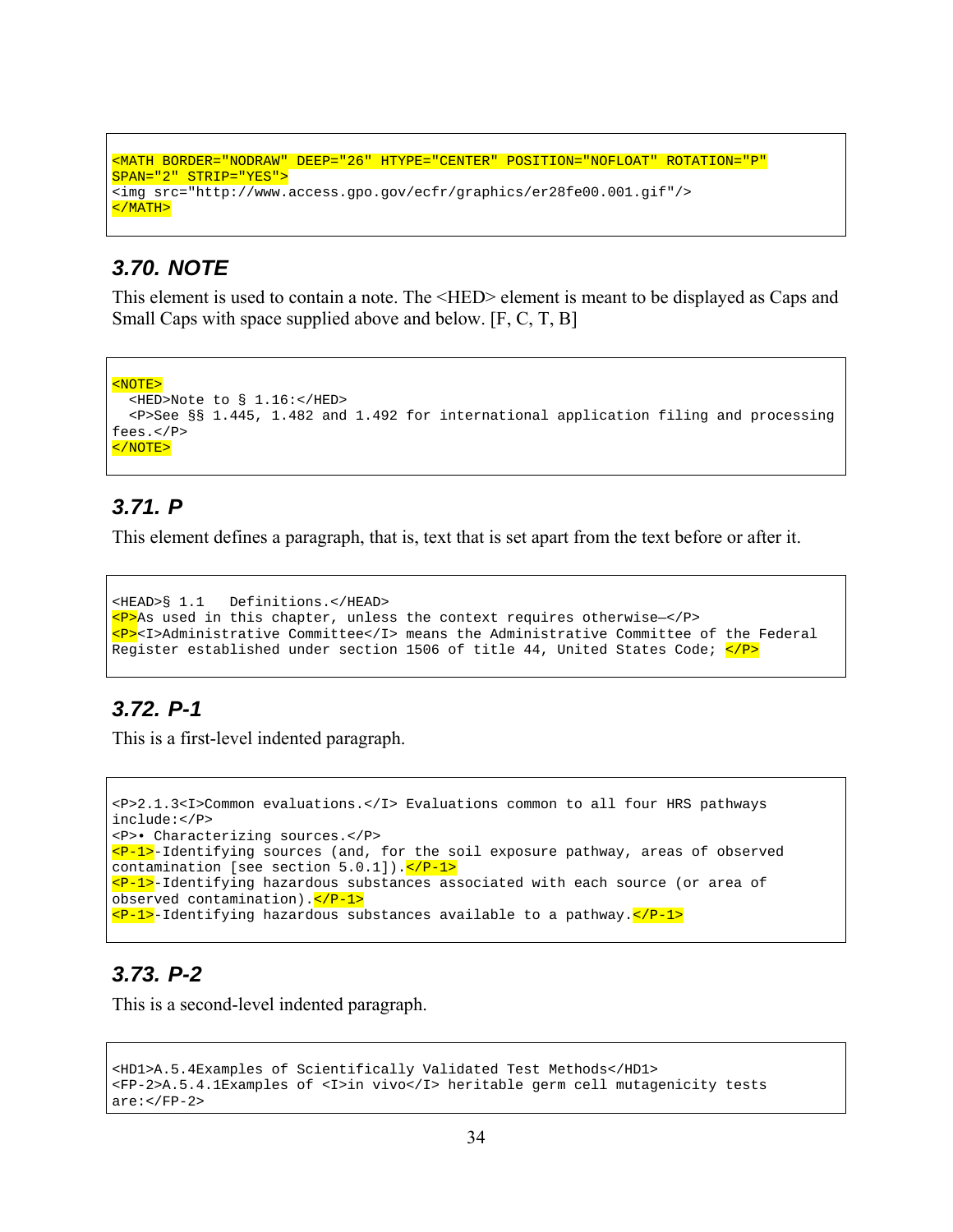```
<P-2>(a) Rodent dominant lethal mutation test (OECD 478)</P-2> 
\langle P-2\rangle(b) Mouse heritable translocation assay (OECD 485)\langle P-2\rangle<P-2>(c) Mouse specific locus test</P-2>
```
### *3.74. P-3*

This is a first-level indented paragraph with three-level turnovers. [T]

```
<DIV9 N="Appendix A" NODE="40:1.0.1.1.19.0.1.11.3" TYPE="APPENDIX"> 
   <HEAD>Appendix A to Part 20—Guidelines for Certification</HEAD> 
   <FP-2>1. General.</FP-2> 
   <FP-2>2. Air Pollution Control Facilities.</FP-2> 
   <P-3>a. Pollution control or treatment facilities normally eligible for 
certification.</P-3> 
   <P-3>b. Air pollution control facility boundaries.</P-3> 
   <P-3>c. Examples of eligibility limits.</P-3> 
  \langle P-3\rangled. Replacement of manufacturing process by another nonpolluting process.\langle P-3\rangle <FP-2>3. Water Pollution Control Facilities.</FP-2> 
<P-3>a. Pollution control or treatment facilities normally eligible for 
certification.</P-3>
```
### *3.75. P-DASH*

This is a first-level indented phrase with the remainder of line composed of low-line dashes. This is frequently used in forms. [T]

```
<EXTRACT> 
  <P-DASH>Product </P-DASH> 
   <P2>(State whether raw milk, pasteurized milk, raw cream, or pasteurized cream.) 
</P2 <P-DASH>Permit number </P-DASH> 
   <P2>Federal Import Milk Act, Department of Health and Human Services. </P2> 
  <P-DASH>Shipper </P-DASH> 
   <P-DASH>Address of shipper</P-DASH> 
</EXTRACT>
```
# *3.76. P1*

This is a first-level indented paragraph with one-level turnovers. [T]

```
<EXTRACT> 
   <FRP>(Date)</FRP> 
   <FP-DASH>Name of petitioner</FP-DASH> 
   <FP-DASH>Post-office address</FP-DASH> 
   <FP-DASH>Date</FP-DASH> 
   <FP-DASH>Name of food additive and proposed use</FP-DASH> 
   <FP-DASH></FP-DASH> 
   <P>Office of Food Additive Safety (HFS-200), Center for Food Safety and Applied 
Nutrition, Food and Drug Administration, 5100 Paint Branch Pkwy., College Park, MD 
20740. < P <FP><E T="04">Dear Sirs:</E></FP>
```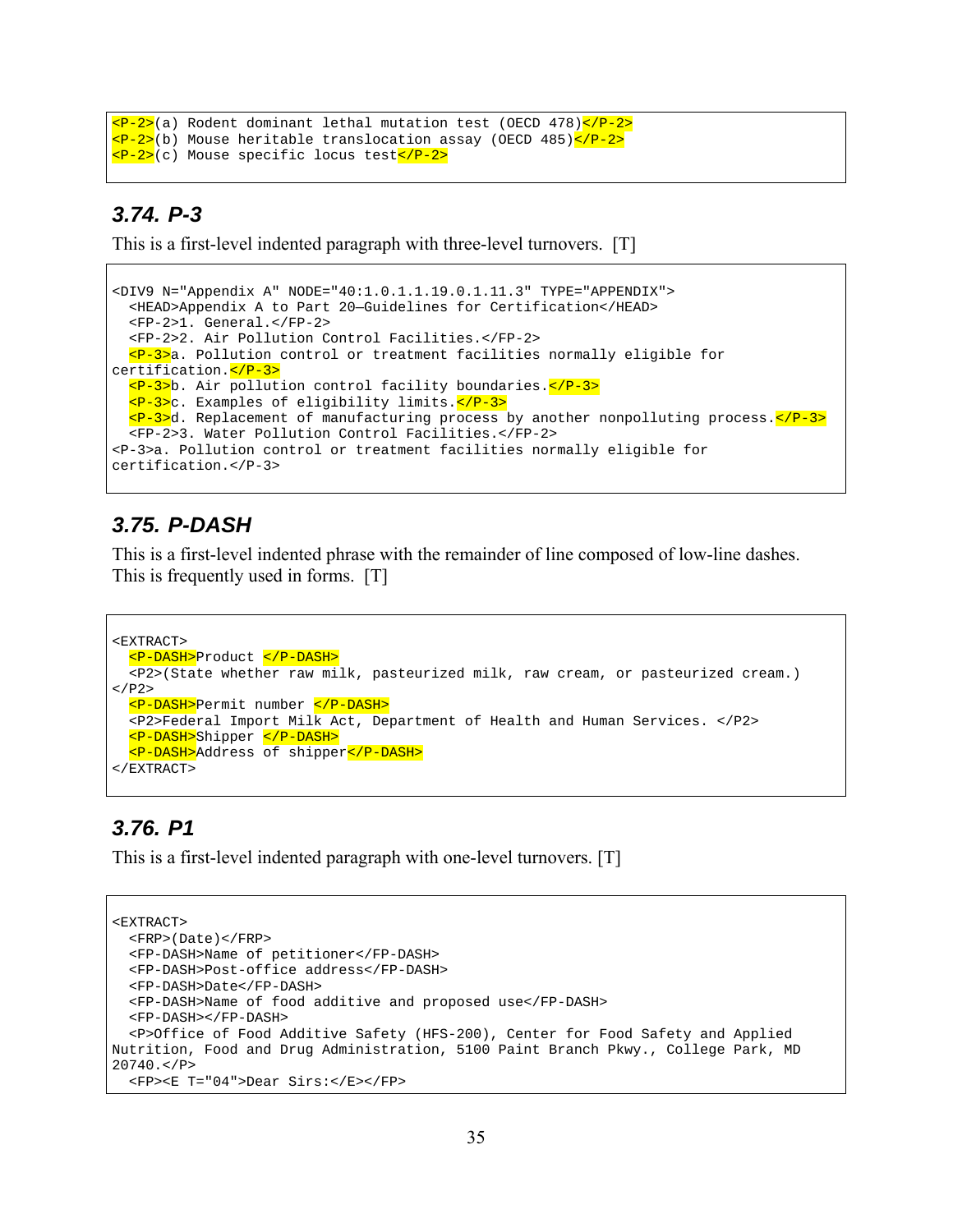```
\epsilonP>The undersigned, ______ submits this petition pursuant to section 409(b)(1) of the
Federal Food, Drug, and Cosmetic Act with respect to \angle /P>
 … 
   <P>H. The petitioner is required to submit either a claim for categorical exclusion 
under § 25.30 or 25.32 of this chapter or an environmental assessment under § 25.40 of 
this chapter. </P> 
   <P1>Yours very truly,</P1> 
   <FP-DASH>Petitioner</FP-DASH> 
   <FP-DASH>By</FP-DASH> 
   <FRP>(Indicate authority)</FRP> 
</EXTRACT>
```
### *3.77. P2*

This is a second-level indented paragraph. [T]

```
<EXTRACT> 
   <P-DASH>Product </P-DASH> 
  \langle P2\rangle(State whether raw milk, pasteurized milk, raw cream, or pasteurized cream.)
</P2>
   <P-DASH>Permit number </P-DASH> 
   <P2>Federal Import Milk Act, Department of Health and Human Services. </P2> 
   <P-DASH>Shipper </P-DASH> 
   <P-DASH>Address of shipper</P-DASH> 
</EXTRACT>
```
### *3.78. PARAUTH*

This is used to indicate the paragraph authority (Authority: ...). The editor should supply space above and below. [T]

<PARAUTH TYPE="N">(18 U.S.C., section 1001 (1986))</PARAUTH>

### *3.79. PARTHD*

This is a part header that has special use in contents and regular text. [C, T]

```
<PARTHD>Part 4—Preparation of the DD Form 250 and DD Form 250C</PARTHD> 
<SECHD>F-401Preparation instructions.</SECHD> 
<P>(a) <I>General.</I></P>
```
#### *3.80. PG*

This is used to supply page number data in lists, contents. [F, C, T, B]

```
<CFRTOC> 
   <PTHD>Part</PTHD>
```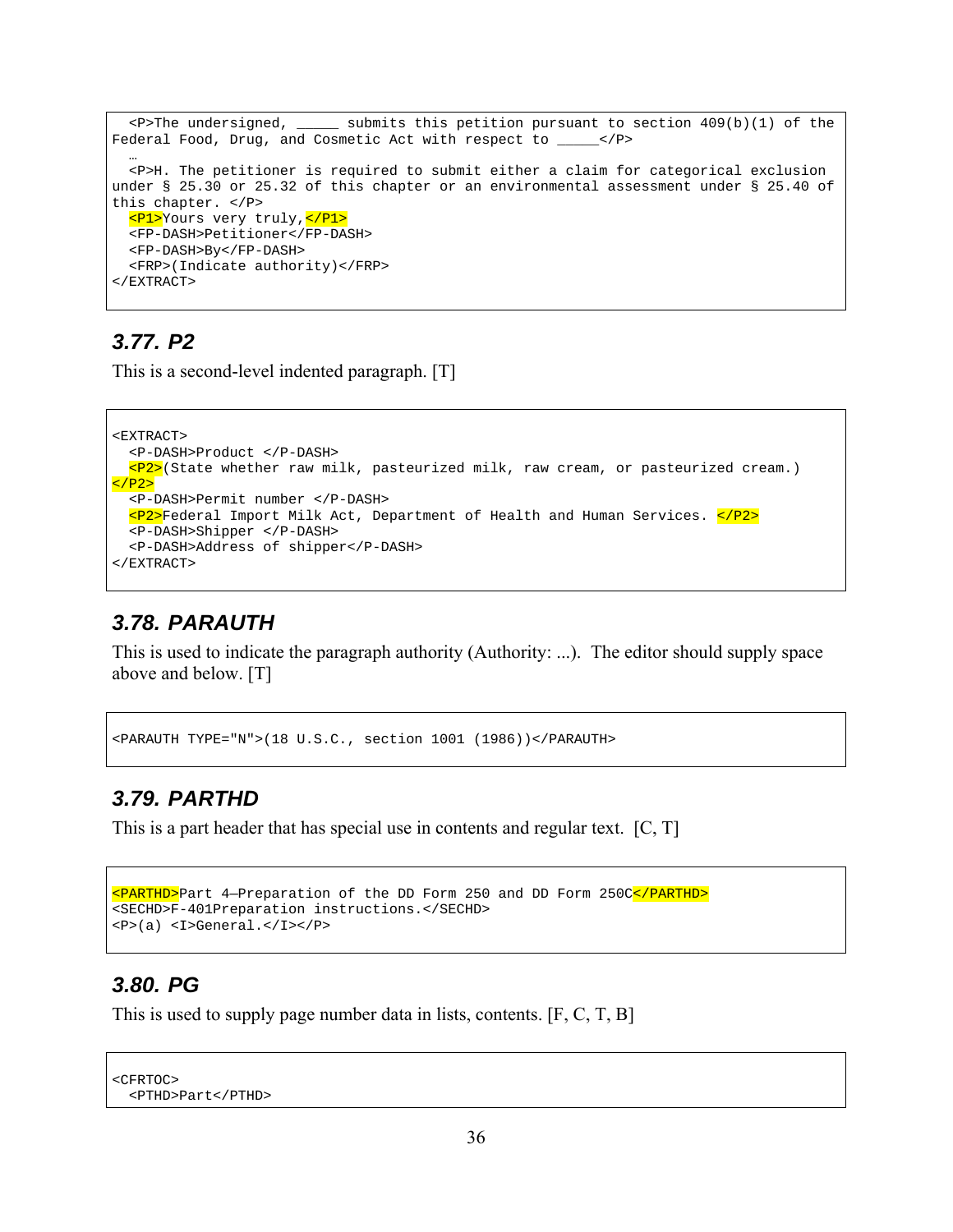```
 <CHAPTI> 
     <SUBJECT><E T="04">chapter i</E>—United States Patent and Trademark Office, 
Department of Commerce</SUBJECT> 
    <PG>1</PG>
   </CHAPTI> 
   <CHAPTI> 
     <SUBJECT><E T="04">chapter ii</E>—U.S. Copyright Office, Library of 
Congress</SUBJECT> 
     <PG>201</PG> 
   </CHAPTI> 
   <CHAPTI> 
     <SUBJECT><E T="04">chapter iii</E>—Copyright Royalty Board, Library of 
Congress</SUBJECT> 
    <PG>301</PG>
   </CHAPTI> 
   <CHAPTI> 
     <SUBJECT><E T="04">chapter iv</E>—Assistant Secretary for Technology Policy, 
Department of Commerce</SUBJECT> 
     <PG>401</PG> 
   </CHAPTI> 
 … 
</CFRTOC>
```
### *3.81. PROFILEDESC*

This element contains a profile description. It is never observed to be populated. It is found inside the <HEADER> element. See Section 2.2

### *3.82. PSPACE*

This is a special type of paragraph text that can follow an in-line heading, whereas the  $\langle P \rangle$ element will normally cause undesired line breaks to occur before the text begins.

```
ZFDNOTFS
   <HED>Editorial Note:</HED> 
   <PSPACE>This listing is provided for informational purposes only. It is compiled and 
kept current by the Department of Commerce. This index is updated as of July 1, 
2012.</PSPACE> 
</EDNOTE>
```
### *3.83. PT*

This has special use in contents and indexes. [C, B]

```
<HED>INDEX I—RULES RELATING TO PATENTS</HED> 
<EDNOTE> 
<HED>Editorial Note:</HED><PSPACE>This listing is provided for informational purposes 
only. It is compiled and kept current by the Department of Commerce. This index is 
updated as of July 1, 2012.</PSPACE></EDNOTE> 
<SECHD>Section</SECHD> 
<ALPHHD>A</ALPHHD> 
<SUBJECT>Abandoned applications:</SUBJECT> 
<SUBJ1L>Abandonment by failure to prosecute</SUBJ1L> 
<PT>1.135</PT>
```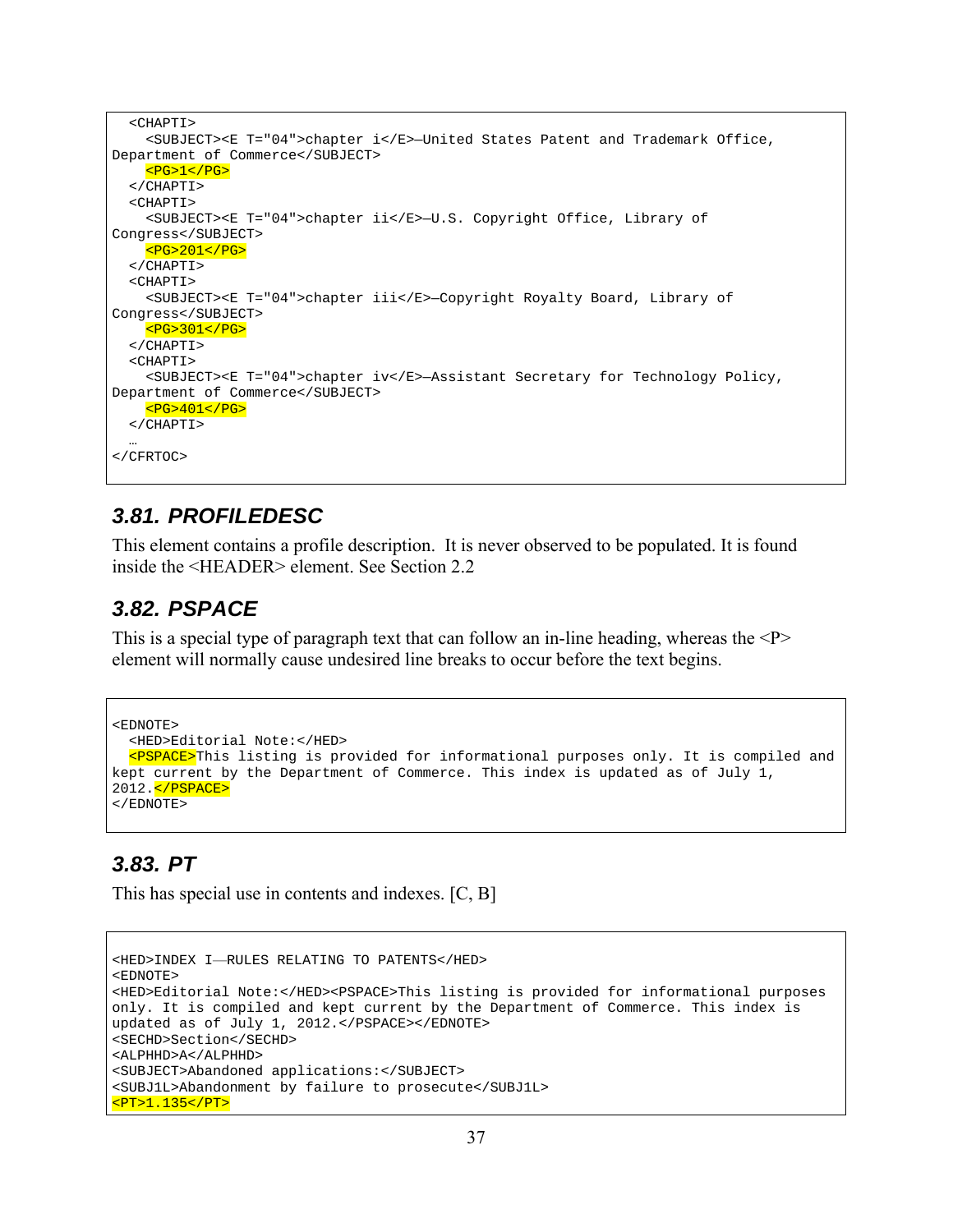```
<SUBJ1L>Abandonment during interference</SUBJ1L> 
<PT>41.127(b)</PT> 
<SUBJ1L>Abandonment for failure to pay issue fee</SUBJ1L> 
<PT>1.316</PT>
```
#### *3.84. PTHD*

This is a special use header for contents and indexes. [C, B]

```
<CFRTOC> 
  <PTHD>Part</PTHD> 
   <CHAPTI> 
     <SUBJECT><E T="04">chapter i</E>—United States Patent and Trademark Office, 
Department of Commerce</SUBJECT> 
    <PG>1</PG>
   </CHAPTI> 
   <CHAPTI> 
     <SUBJECT><E T="04">chapter ii</E>—U.S. Copyright Office, Library of 
Congress</SUBJECT> 
    <PG>201</PG>
   </CHAPTI> 
 … 
</CFRTOC>
```
#### *3.85. PUBLICATIONSTMT*

This is a publication statement element that may be found in a couple of places inside the <HEADER> element.

```
<PUBLICATIONSTMT> 
   <PUBLISHER></PUBLISHER> 
   <PUBPLACE></PUBPLACE> 
   <IDNO TYPE="title">37</IDNO> 
   <DATE></DATE> 
</PUBLICATIONSTMT>
```
### *3.86. PUBLISHER*

This element gives the publisher's name and is found inside the <PUBLICATIONSTMT> element. It has not been found to contain a value so far.

```
<PUBLICATIONSTMT> 
   <PUBLISHER></PUBLISHER> 
   <PUBPLACE></PUBPLACE> 
   <IDNO TYPE="title">37</IDNO> 
   <DATE></DATE> 
</PUBLICATIONSTMT>
```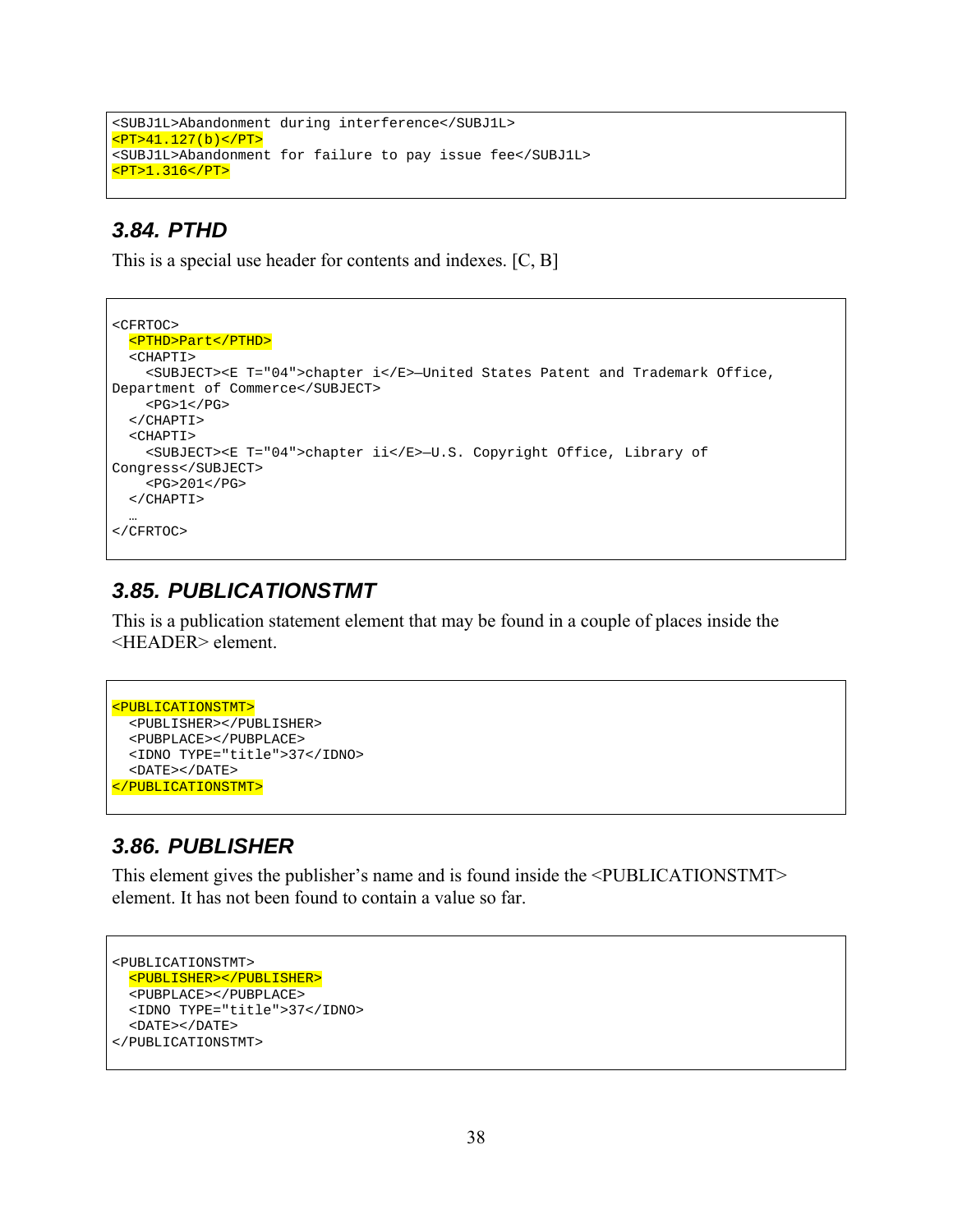### *3.87. PUBPLACE*

This element gives the publisher's location and is found inside the <PUBLICATIONSTMT> element. It has not been found to contain a value so far.

```
<PUBLICATIONSTMT> 
   <PUBLISHER></PUBLISHER> 
   <PUBPLACE></PUBPLACE> 
   <IDNO TYPE="title">37</IDNO> 
   <DATE></DATE> 
</PUBLICATIONSTMT>
```
### *3.88. RESERVED*

This is used in place of <SUBJECT> or, after <PART>, in place of <HED>, where they are [Reserved].

```
<DIV2 N="" NODE="41:3.9" TYPE="SUBTITLE"> 
 <RESERVED>Subtitle D. Other Provisions Relating to Property Management [Reserved]
</RESERVED> 
</DIV2>
```
### *3.89. REVTXT*

This is used in editorial and effective date notes for text to be revised. [T]

```
<EFFDNOT> 
   <HED>Effective Date Note:</HED> 
   <PSPACE>At 67 FR 41823, June 20, 2002, § 352.20 was amended by revising paragraphs 
(a)(1) through (a)(2), effective Sept. 1, 2002. This amendment could not be
incorporated because at 66 FR 67485, Dec. 31, 2001 the effective date was stayed until 
further notice. For the convenience of the user, the text is set forth as 
follows:</PSPACE> 
   <REVTXT> 
     <HEAD>§ 352.20 Permitted combinations of active ingredients.</HEAD><STARS/> 
     <P>(a) <I>Combinations of sunscreen active ingredients.</I> (1) Two or more 
sunscreen active ingredients identified in \S 352.10(a), (c), (e), (f), (g), and (i)
through (r) may be combined with each other in a single product when used in the 
concentrations established for each ingredient in § 352.10. The concentration of each 
active ingredient must be sufficient to contribute a minimum SPF of not less than 2 to 
the finished product. The finished product must have a minimum SPF of not less than 
the number of sunscreen active ingredients used in the combination multiplied by 
2. < P <P>(2) Two or more sunscreen active ingredients identified in § 352.10(b), (c), 
(e), (g), (j) through (m), (o), and (q) may be combined with each other in a single 
product when used in the concentrations established for each ingredient in § 352.10. 
The concentration of each active ingredient must be sufficient to contribute a minimum 
SPF of not less than 2 to the finished product. The finished product must have a 
minimum SPF of not less than the number of sunscreen active ingredients used in the 
combination multiplied by 2.</P><STARS/> 
   </REVTXT> 
</EFFDNOT>
```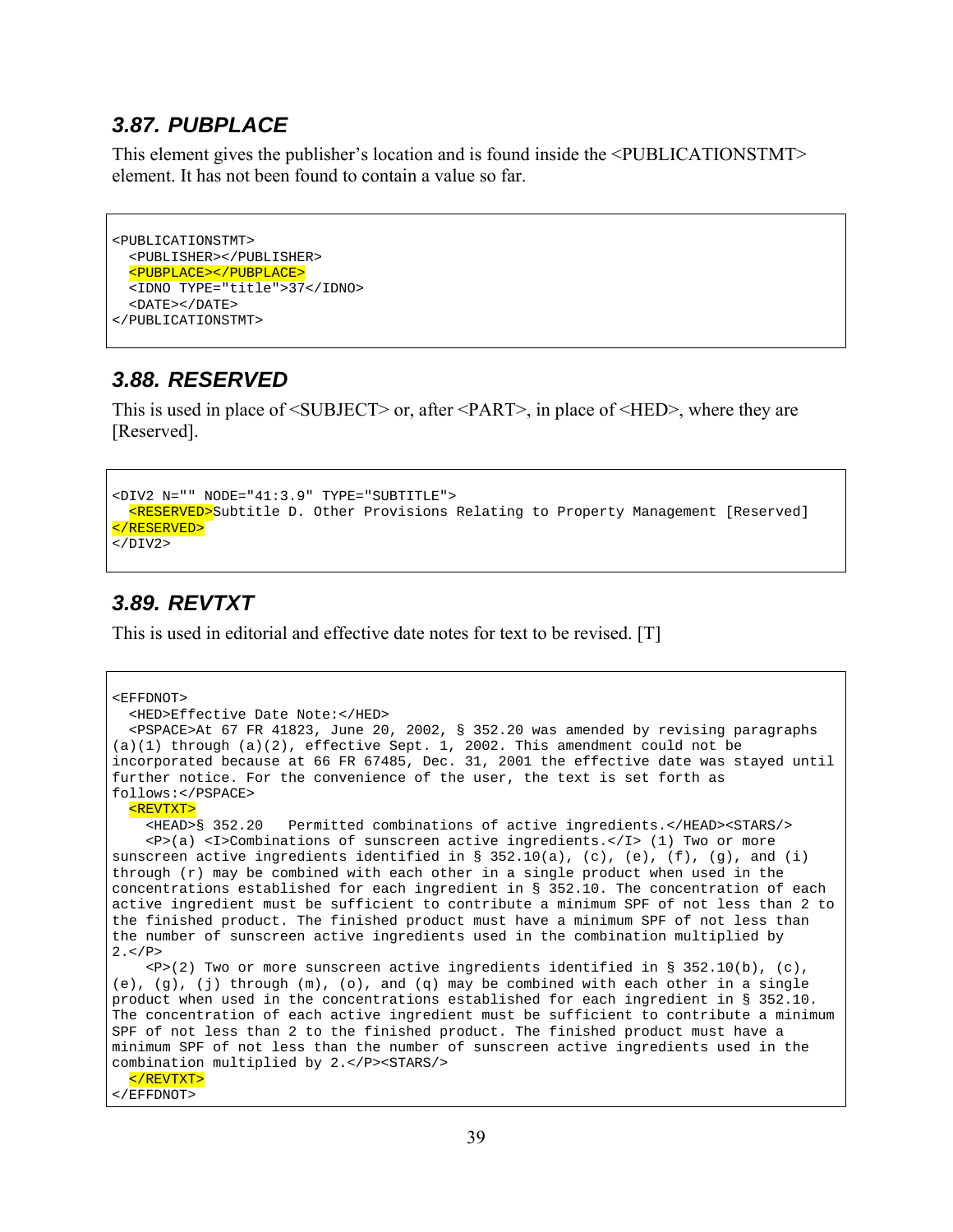#### *3.90. SCOL2*

This is used for long lists of short terms with each on its own line, so that two narrow columns will appear in one text-width column (each entry is tagged with  $\langle L \rangle$ ).

```
<EXTRACT> 
   <SCOL2> 
     <LI>Gallon gal</LI> 
     <LI>quart qt</LI> 
     <LI>pint pt</LI> 
     <LI>ounce oz</LI> 
     <LI>pound lb</LI> 
     <LI>grain gr</LI> 
     <LI>kilogram kg</LI> 
     <LI>gram g</LI> 
     <LI>milligram mg</LI> 
     <LI>microgram mcg</LI> 
     <LI>liter l</LI> 
     <LI>milliliter ml</LI> 
     <LI>cubic centimeter cc</LI> 
     <LI>yard yd</LI> 
     <LI>feet or foot ft</LI> 
     <LI>inch in</LI> 
     <LI>meter m</LI> 
     <LI>centimeter cm</LI> 
     <LI>millimeter mm</LI> 
     <LI>fluid fl</LI> 
     <LI>square sq</LI> 
     <LI>weight wt</LI> 
   </SCOL2> 
</EXTRACT>
```
### *3.91. SECAUTH*

This is used to indicate the section authority (Authority: ...). This element should automatically supply space above and below. [T]

```
<SECAUTH TYPE="N">(Pub. L. 94-131, 89 Stat. 685; 35 U.S.C. 6, Pub. L. 97-247) 
</SECAUTH>
```
### *3.92. SECHD*

This is used for the "Sec." appearing in the contents [C, T]

```
<HED>INDEX I—RULES RELATING TO PATENTS</HED> 
<EDNOTE> 
<HED>Editorial Note:</HED><PSPACE>This listing is provided for informational purposes 
only. It is compiled and kept current by the Department of Commerce. This index is 
updated as of July 1, 2012.</PSPACE></EDNOTE> 
<SECHD>Section</SECHD>
```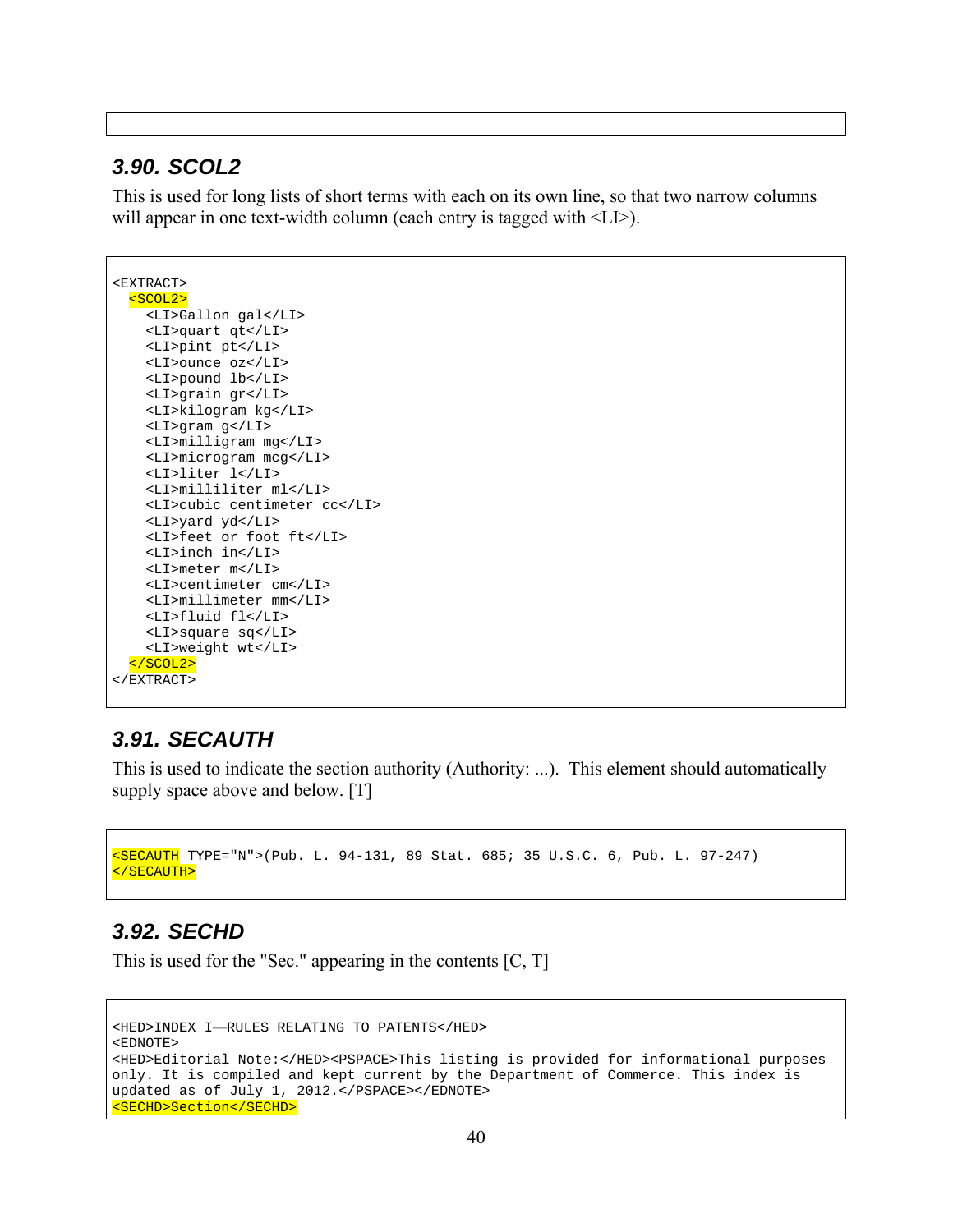```
<ALPHHD>A</ALPHHD> 
<SUBJECT>Abandoned applications:</SUBJECT> 
<SUBJ1L>Abandonment by failure to prosecute</SUBJ1L> 
<PT>1.135</PT> 
<SUBJ1L>Abandonment during interference</SUBJ1L>
```
### *3.93. SECTNO*

This is a section number: without "§" in contents; with "§" at section heading. [C, T, B]

```
<DIV6 N="D" NODE="21:8.0.1.1.15.4" TYPE="SUBPART"> 
  <HEAD>Subpart D—FDA as an Issuing Agency</HEAD> 
   <SOURCE> 
     <HED>Source:</HED> 
     <PSPACE>78 FR 55826, Sept. 24, 2013, unless otherwise noted.</PSPACE> 
   </SOURCE> 
   <SECTNO>§ 830.200</SECTNO> 
   <SUBJECT>When FDA will act as an issuing agency.</SUBJECT>
```
### *3.94. SERIESSTMT*

This element contains a series statement. It is never observed to be populated with any meaningful data. It is found inside the <FILEDESC> element. See Section 2.2

### *3.95. SOURCE*

This is a source statement that usually contains a mini-header. Almost every <DIV#> element has one.

```
<DIV5 N="1" NODE="37:1.0.1.1.1" TYPE="PART"> 
<HEAD>PART 1—RULES OF PRACTICE IN PATENT CASES</HEAD> 
<ATITH> <HED>Authority:</HED> 
  <PSPACE>35 U.S.C. 2(b)(2), unless otherwise noted.</PSPACE> 
</AUTH> 
<SOURCE> 
  <HED>Source:</HED> 
   <PSPACE>24 FR 10332, Dec. 22, 1959, unless otherwise noted.</PSPACE> 
</SOURCE>
```
### *3.96. STARS*

This marks dropped text.

```
<EXTRACT> 
   <P>(b) The provisions of section 7 shall not apply with respect to:</P> 
< / \rm EXTRACT ><STARS/><EXTRACT>
```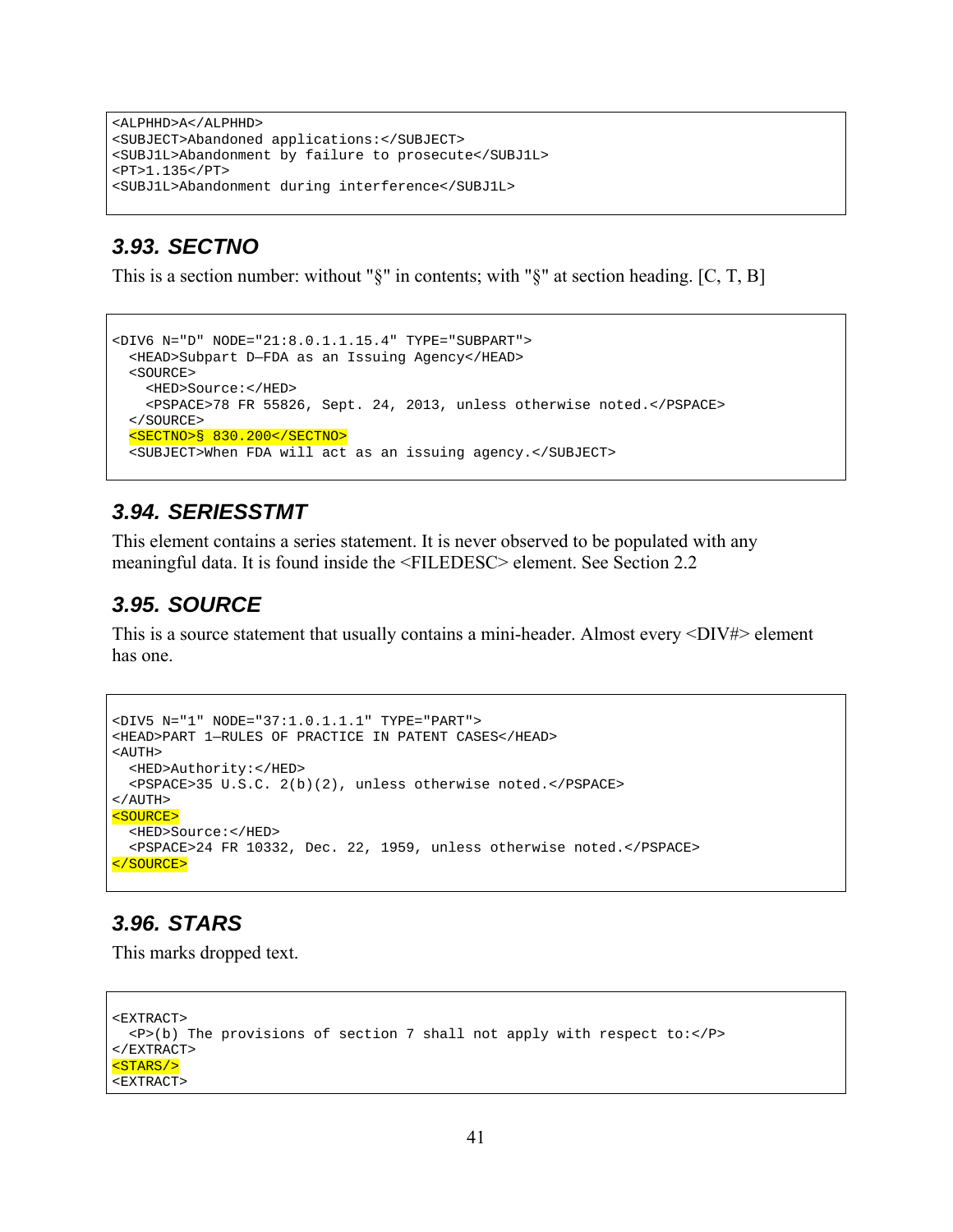<P>(11) any employee employed as a driver or driver's helper making local deliveries, who is compensated for such employment on the basis of trip rates, or other delivery payment plan, if the Secretary shall find that such plan has the general purpose and effect of reducing hours worked by such employees to, or below, the maximum workweek applicable to them under section  $7(a)$ .</P> </EXTRACT>

#### *3.97. strong*

This element denotes that the enclosed text is important.

```
<P class="gpotbl_note"><sup>a</sup> <strong>Note:</strong> These alternate standards
for 2016 and later are the same as the otherwise applicable standards for 2017 and 
later.</P>
```
#### *3.98. SU*

This indicates superscript text.

```
<FTNT>
```

```
P <SU>4</SU> An <I>author</I> includes an employer or other person for whom a work 
is "made for hire" under 17 U.S.C. 101. This paragraph does not permit an employee or 
other person working "for hire" under that section to make a later registration in his 
or her own name. In the case of authors of a joint work, this paragraph does permit a 
later registration by one author in his or her own name as copyright claimant, where 
an earlier registration identifies only another author as claimant. 
 \langle/P>
</FTNT>
```
#### *3.99. sub*

This indicates that the enclosed text is subscripted.

```
<P class="gpotbl_note">Let <em>M</em><mark><sub>2</sub></mark>, <em>M</em><mark><sub>3</sub></mark> . . .
<em>M</em><sub>n</sub> be donor masses to be combined.</P>
```
### *3.100. SUBCHIND*

This element is used to hold an agency indexes in Title 37. [Text]

```
<SUBCHIND> 
<HED>INDEX I—RULES RELATING TO PATENTS</HED> 
<EDNOTE> 
<HED>Editorial Note:</HED><PSPACE>This listing is provided for informational purposes 
only. It is compiled and kept current by the Department of Commerce. This index is 
updated as of July 1, 2012.</PSPACE></EDNOTE> 
<SECHD>Section</SECHD>
```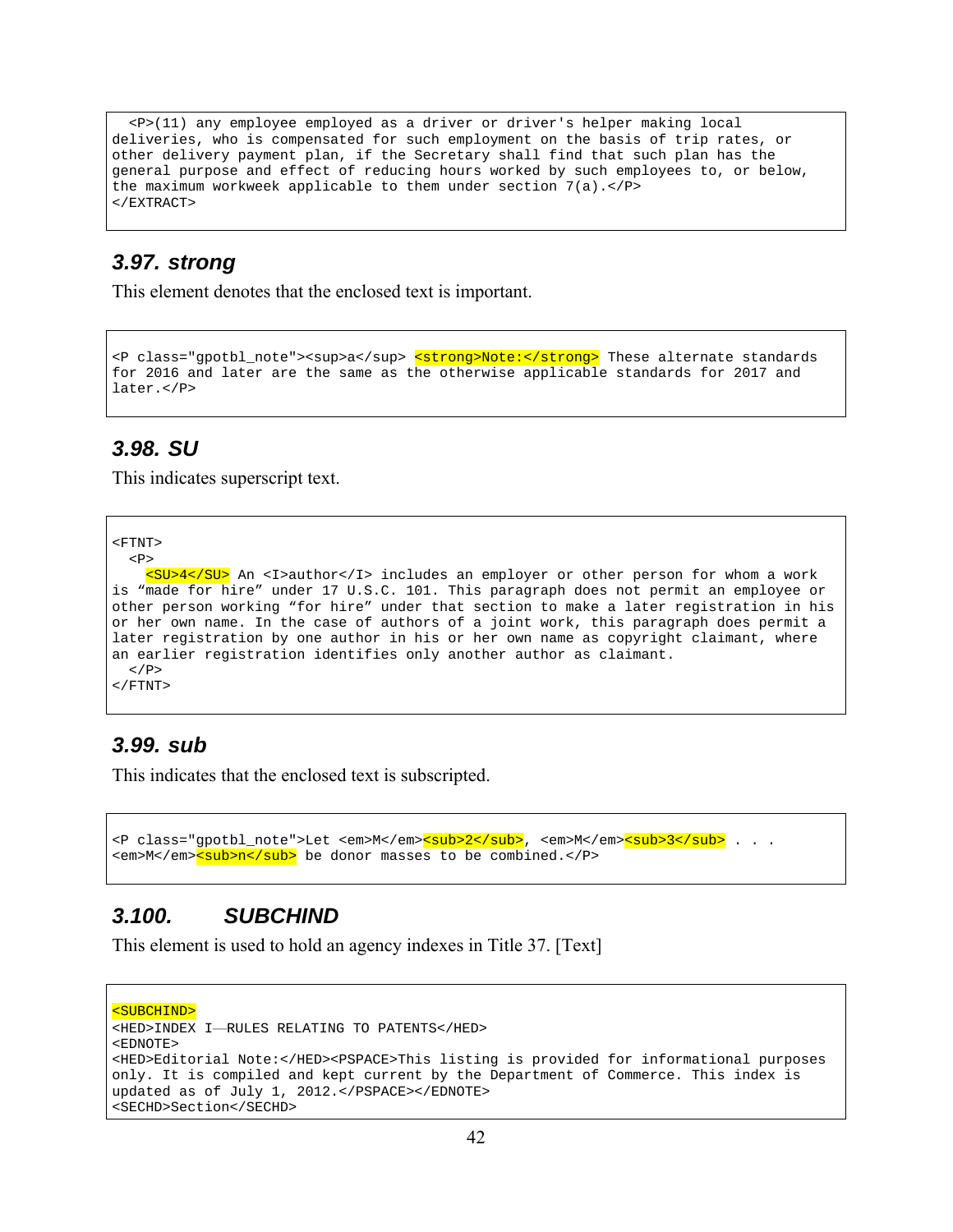<ALPHHD>A</ALPHHD> <SUBJECT>Abandoned applications:</SUBJECT> <SUBJ1L>Abandonment by failure to prosecute</SUBJ1L> <PT>1.135</PT> <SUBJ1L>Abandonment during interference</SUBJ1L>

### *3.101. SUBJ1L*

This has special use in indexes under second-level division head. It will usually be styled with leaders. [B]

```
<HED>INDEX I—RULES RELATING TO PATENTS</HED> 
<EDNOTE> 
<HED>Editorial Note:</HED><PSPACE>This listing is provided for informational purposes 
only. It is compiled and kept current by the Department of Commerce. This index is 
updated as of July 1, 2012.</PSPACE></EDNOTE> 
<SECHD>Section</SECHD> 
<ALPHHD>A</ALPHHD> 
<SUBJECT>Abandoned applications:</SUBJECT> 
<SUBJ1L>Abandonment by failure to prosecute</SUBJ1L> 
<PT>1.135</PT> 
<SUBJ1L>Abandonment during interference</SUBJ1L>
```
### *3.102. SUBJ2L*

This has special use in indexes under third-level division head. It will usually be styled with leaders. [B]

```
<SUBJECT>Extension of patent term. (See also Patent term adjustment):</SUBJECT> 
<SUBJ1L>Due to examination delay under the URAA (35 U.S.C. 154)</SUBJ1L> 
<PT>1.701</PT> 
<SUBJECT1>Due to regulatory review period (35 U.S.C. 156):</SUBJECT1> 
<SUBJ2L>Applicant for</SUBJ2L> 
<PT>1.730</PT> 
<SUBJ2L>Application for</SUBJ2L> 
<PT>1.740</PT>
<SUBJECT2>Calculation of term:</SUBJECT2> 
<SUBJ3L>Animal Drug Product</SUBJ3L> 
<PT>1.778</PT> 
<SUBJ3L>Food or color additive</SUBJ3L> 
<PT>1.776</PT>
```
#### *3.103. SUBJ3L*

This has special use in indexes under fourth-level division head. It will usually be styled with leaders. [B]

```
<SUBJECT>Extension of patent term. (See also Patent term adjustment):</SUBJECT> 
<SUBJ1L>Due to examination delay under the URAA (35 U.S.C. 154)</SUBJ1L> 
<PT>1.701</PT>
```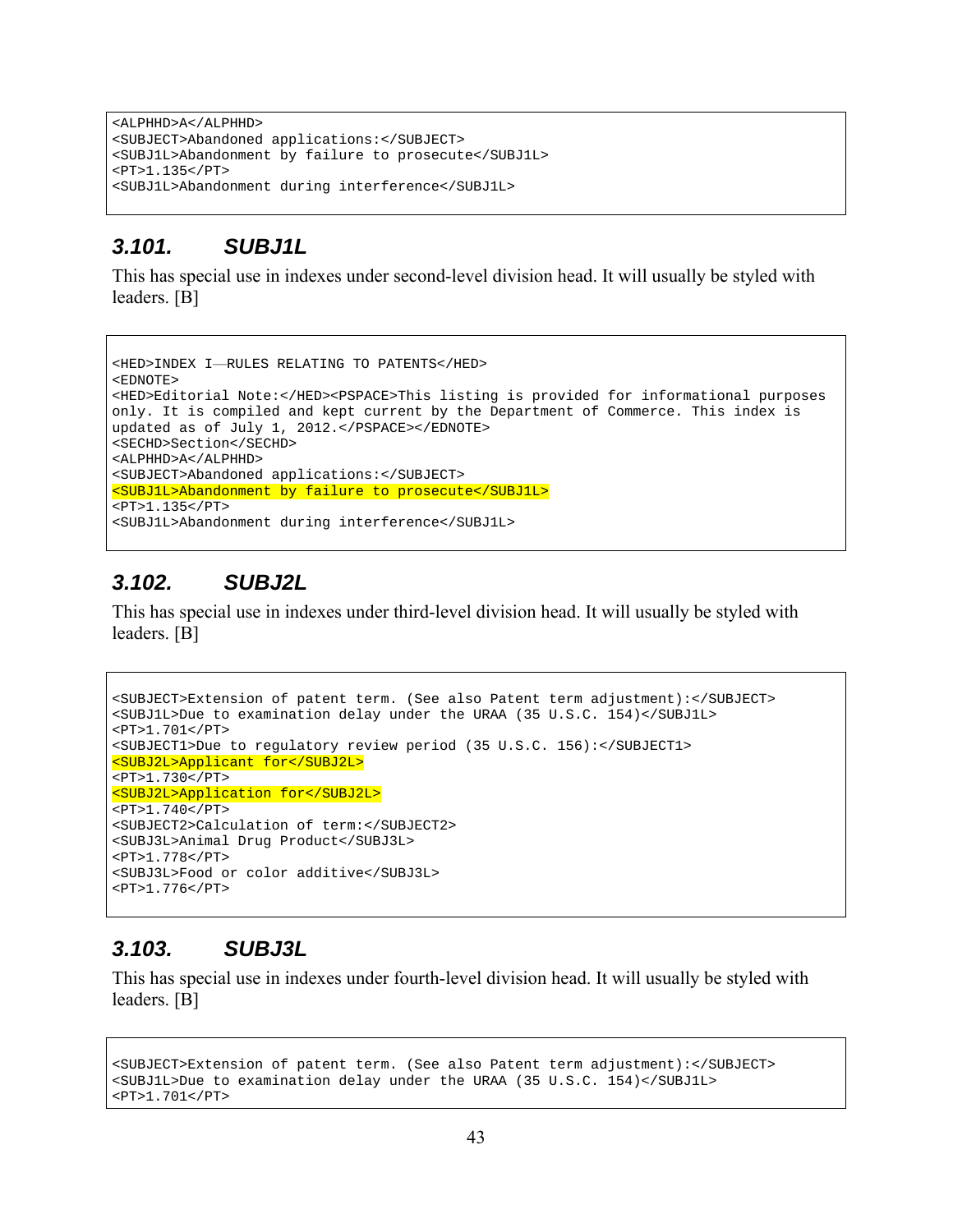```
<SUBJECT1>Due to regulatory review period (35 U.S.C. 156):</SUBJECT1> 
<SUBJ2L>Applicant for</SUBJ2L> 
<PT>1.730</PT> 
<SUBJ2L>Application for</SUBJ2L> 
<PT>1.740</PT>
<SUBJECT2>Calculation of term:</SUBJECT2> 
<SUBJ3L>Animal Drug Product</SUBJ3L> 
<PT>1.778</PT> 
<SUBJ3L>Food or color additive</SUBJ3L> 
<PT>1.776</PT>
```
#### *3.104. SUBJECT*

This is used in a table of contents and at section head levels to mark section heading text [F, C, T, B]

```
<HED>INDEX I—RULES RELATING TO PATENTS</HED> 
<EDNOTE> 
<HED>Editorial Note:</HED><PSPACE>This listing is provided for informational purposes 
only. It is compiled and kept current by the Department of Commerce. This index is 
updated as of July 1, 2012.</PSPACE></EDNOTE> 
<SECHD>Section</SECHD> 
<ALPHHD>A</ALPHHD> 
<SUBJECT>Abandoned applications:</SUBJECT> 
<SUBJ1L>Abandonment by failure to prosecute</SUBJ1L> 
<PT>1.135</PT> 
<SUBJ1L>Abandonment during interference</SUBJ1L>
```
# *3.105. SUBJECT1*

This is a second-level division head in indexes. [B]

```
<SUBJECT>Extension of patent term. (See also Patent term adjustment):</SUBJECT> 
<SUBJ1L>Due to examination delay under the URAA (35 U.S.C. 154)</SUBJ1L> 
<PT>1.701</PT> 
<SUBJECT1>Due to regulatory review period (35 U.S.C. 156):</SUBJECT1> 
<SUBJ2L>Applicant for</SUBJ2L> 
<PT>1.730</PT> 
<SUBJ2L>Application for</SUBJ2L> 
<PT>1.740</PT>
<SUBJECT2>Calculation of term:</SUBJECT2> 
<SUBJ3L>Animal Drug Product</SUBJ3L> 
<PT>1.778</PT> 
<SUBJ3L>Food or color additive</SUBJ3L> 
<PT>1.776</PT>
```
#### *3.106. SUBJECT2*

This is a third-level division head in indexes. [B]

```
<SUBJECT>Extension of patent term. (See also Patent term adjustment):</SUBJECT>
```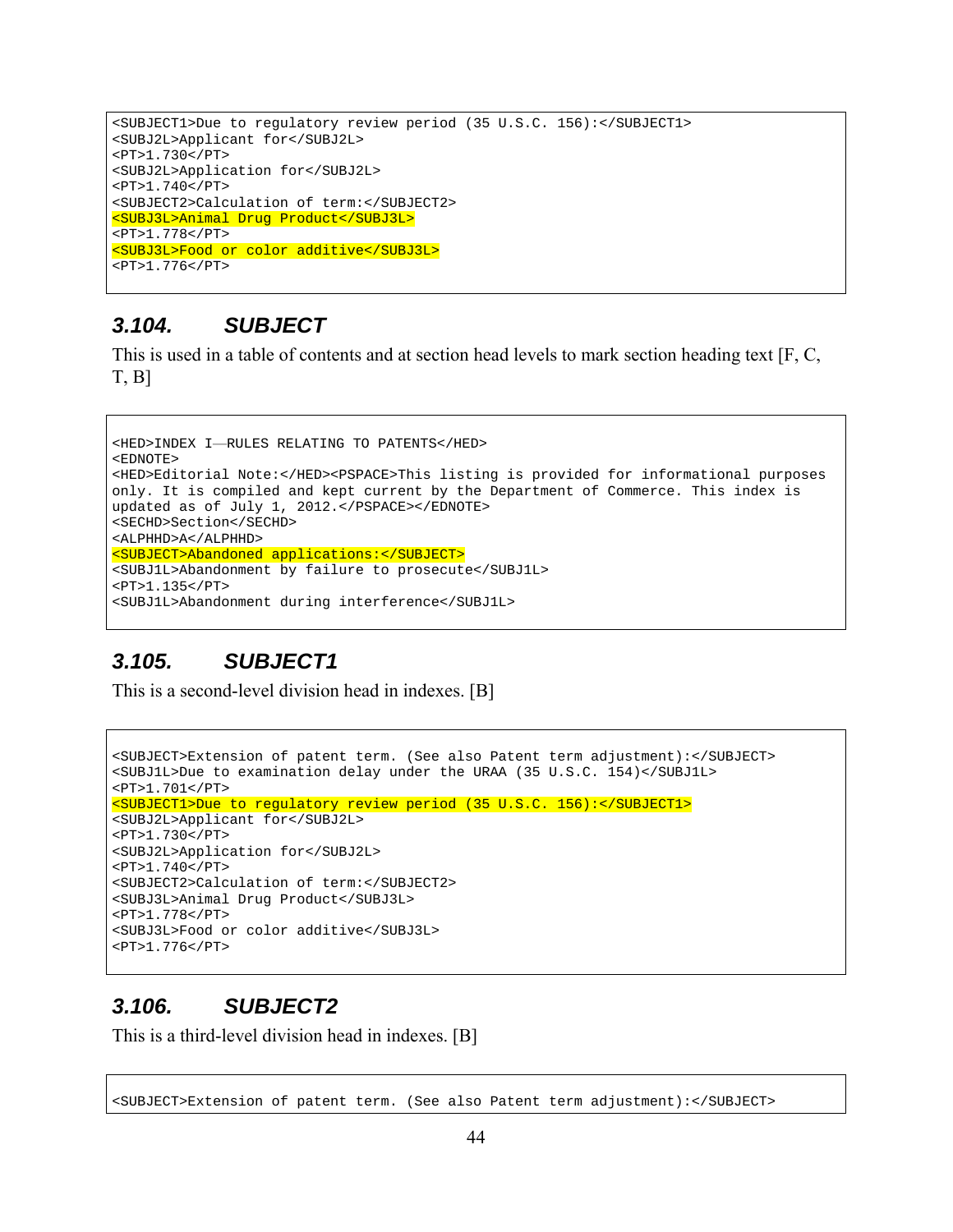```
<SUBJ1L>Due to examination delay under the URAA (35 U.S.C. 154)</SUBJ1L> 
<PT>1.701</PT> 
<SUBJECT1>Due to regulatory review period (35 U.S.C. 156):</SUBJECT1> 
<SUBJ2L>Applicant for</SUBJ2L> 
<PT>1.730</PT> 
<SUBJ2L>Application for</SUBJ2L> 
<PT>1.740</PT>
<SUBJECT2>Calculation of term:</SUBJECT2> 
<SUBJ3L>Animal Drug Product</SUBJ3L> 
<PT>1.778</PT> 
<SUBJ3L>Food or color additive</SUBJ3L> 
<PT>1.776</PT>
```
#### *3.107. SUBJL*

This has special use in indexes under main division head, with leaders. [B]

```
<SUBJECT>Abandonment of application. (See Abandoned applications)</SUBJECT> 
<SUBJL>Abstract of the disclosure.(content, physical requirements)</SUBJL> 
<PT>1.72</PT> 
<SUBJ1L>Separate sheet required for commencement of</SUBJ1L> 
\text{P}T>1.52(b)(4), 1.72(b)<\text{PT}
```
#### *3.108. SUBTI*

This has special use in title page (page i) and the table of contents. [F, C]

```
<CFRTOC> 
   <SUBTI> 
     <HED>SUBTITLE B—<E T="04">Regulations Relating to Labor (Continued)</E></HED> 
   </SUBTI> 
   <PTHD>Part</PTHD> 
   <CHAPTI> 
     <SUBJECT><E T="04">chapter xvii</E>—Occupational Safety and Health Administration, 
Department of Labor (Continued)</SUBJECT> 
     <PG>1910</PG> 
   </CHAPTI> 
</CFRTOC>
```
#### *3.109. sup*

This indicates text that should be rendered as superscript.

```
<DIV9 N="Appendix to" NODE="37:1.0.1.4.15.2.214.15.2" TYPE="APPENDIX"> 
  <HEAD>Appendix to Part 102—Systems of Records Noticed by Other Federal Agencies 
<SU>1</SU> and Applicable to USPTO Records and Applicability of This Part 
Thereto</HEAD> 
   <DIV width="100%"> 
     <DIV class="gpotbl_div"> 
       <TABLE border="1" cellpadding="1" cellspacing="1" class="gpotbl_table" 
frame="void" width="100%">
```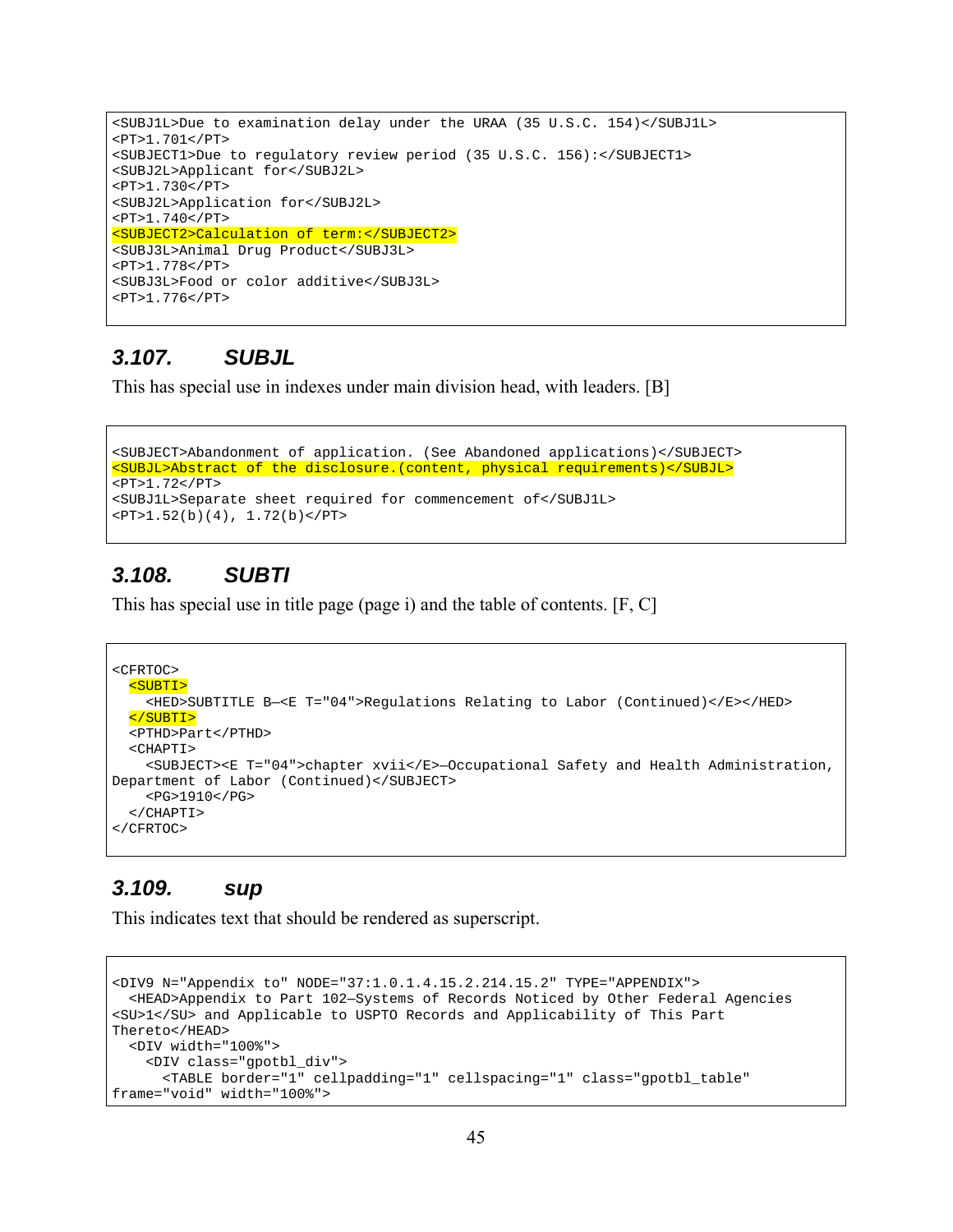<TR> <TH class="gpotbl\_colhed" scope="col">Category of records</TH> <TH class="gpotbl\_colhed" scope="col">Other federal agency</TH>  $<$ /TR $>$  $\leq$ TR $>$  <TD align="left" class="gpotbl\_cell" scope="row">Federal Personnel Records</TD> <TD align="left" class="gpotbl\_cell">Office of Personnel Management. <sup>2</sup></TD>  $<$ /TR $>$  <TR> <TD align="left" class="gpotbl\_cell" scope="row">Federal Employee Compensation Act Program</TD> <TD align="left" class="gpotbl\_cell">Department of Labor. <sup>3</sup></TD>  $<$ /TR $>$  $<$ TR $>$  <TD align="left" class="gpotbl\_cell" scope="row">Equal Employment Opportunity Appeal Complaints</TD> <TD align="left" class="gpotbl\_cell">Equal Employment Opportunity Commission. <sup>4</sup></TD>  $<$  /TR  $>$  <TR> <TD align="left" class="gpotbl\_cell" scope="row">Formal Complaints/Appeals of Adverse Personnel Actions</TD> <TD align="left" class="gpotbl\_cell">Merit Systems Protection Board. <sup>5</sup></TD>  $<$ /TR $>$  </TABLE>  $\langle$ DIV $>$  <DIV class="table\_foot"> <P class="gpotbl\_note"> <sup>1</sup> Other than systems of records noticed by the Department of Commerce. Where the system of records applies only to USPTO, these regulations apply. Where the system of records applies generally to components of the Department of Commerce, the regulations of that department attach at the point of any denial for access or for correction or amendment.  $\langle$  / P  $>$  <P class="gpotbl\_note"> <sup>2</sup> The provisions of this part do not apply to these records covered by notices of systems of records published by the Office of Personnel Management for all agencies. The regulations of OPM alone apply.  $<$ / $P$ > <P class="gpotbl\_note"> <sup>3</sup> The provisions of this part apply only initially to these records covered by notices of systems of records published by the U.S. Department of Labor for all agencies. The regulations of that department attach at the point of any denial for access or for correction or amendment.  $<$ / $P$ > <P class="gpotbl\_note"> <sup>4</sup> The provisions of this part do not apply to these records covered by notices of systems of records published by the Equal Employment Opportunity Commission for all agencies. The regulations of the Commission alone apply.  $<$ / $P$ > <P class="gpotbl\_note"> <sup>5</sup> The provisions of this part do not apply to these records covered by notices of systems of records published by the Merit Systems Protection Board for all agencies. The regulations of the Board alone apply.  $\langle$ /P>  $<$ /DIV>  $<$ /DIV $>$ </DIV9>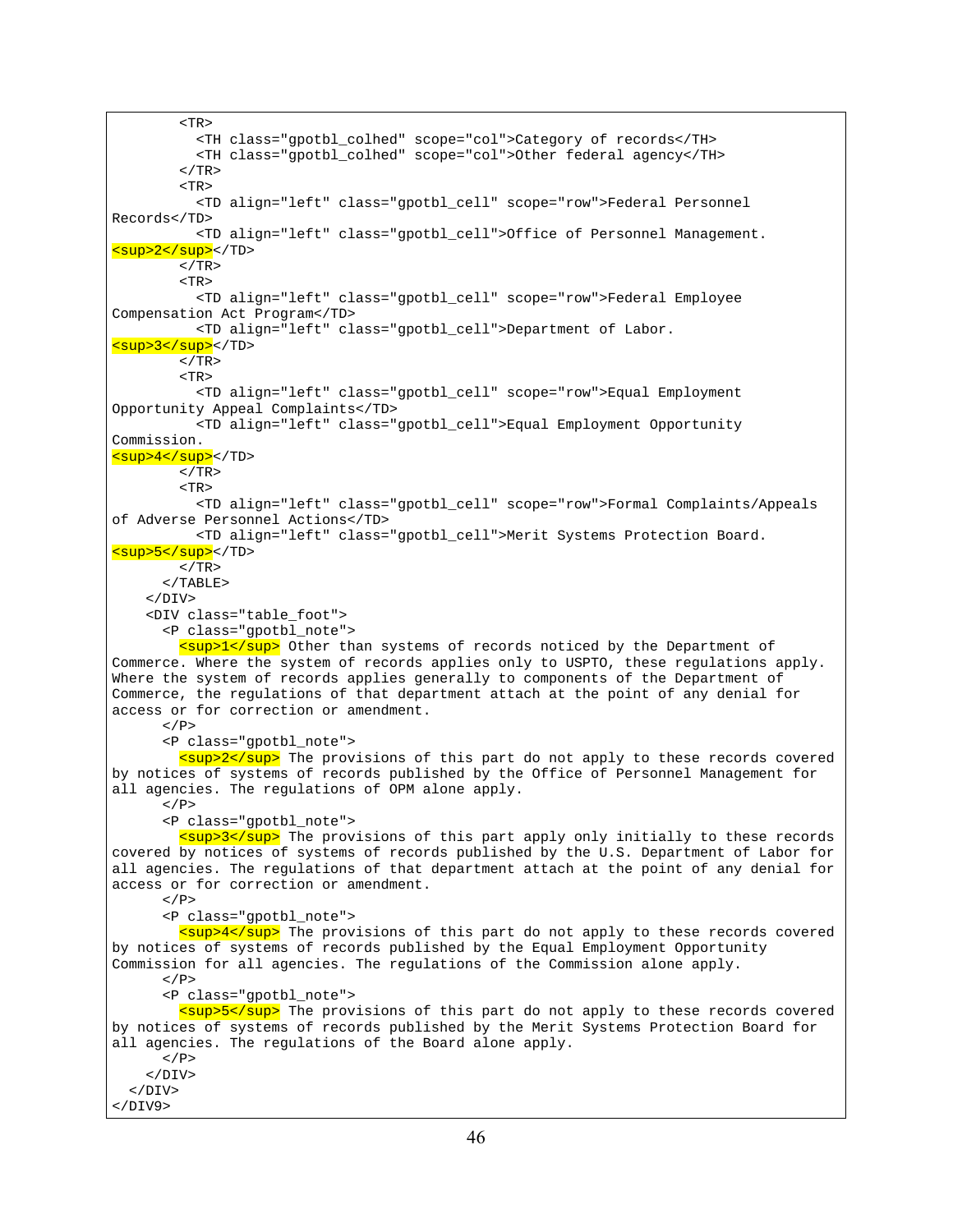### *3.110. SUPERSED*

This is used in effective date notes to mark superseded text. [T]

```
<EFFDNOT> 
  <HED>Effective Date Note:</HED> 
  <PSPACE>At 44 FR 37467, June 26, 1979, § 202.1(e)(6) (ii) and (vii) were revised. At 
44 FR 74817, Dec. 18, 1979, paragraphs (e)(6) (ii) and (vii) were stayed indefinitely. 
At 64 FR 400, Jan. 5, 1999, these paragraphs were amended. For the convenience of the 
user, paragraphs (e)(6) (ii) and (vii), published at 44 FR 37467, are set forth
below:</PSPACE> 
  <SUPERSED> 
    <HEAD>§ 202.1 Prescription-drug advertisements.</HEAD><STARS/> 

   < P > (6) * * * </P>
     <P>(ii) Represents or suggests that a prescription drug is safer ...</P><STARS/> 
     <P>(vii) Suggests, on the basis of favorable data or conclusions ...</P><STARS/> 
  </SUPERSED> 
</EFFDNOT>
```
### *3.111. TABLE*

This element contains a table in text (used the same way as <APPENDIX>). [T]

```
<TABLE border="1" cellpadding="1" cellspacing="1" class="gpotbl_table" frame="void" 
width="100%"> 
  <TR> <TH class="gpotbl_colhed" scope="col">Category of records</TH> 
     <TH class="gpotbl_colhed" scope="col">Other federal agency</TH> 
  </TR><TR> <TD align="left" class="gpotbl_cell" scope="row">Federal Personnel Records</TD> 
     <TD align="left" class="gpotbl_cell">Office of Personnel Management. 
<sup>2</sup></TD>
  </TR><TR> <TD align="left" class="gpotbl_cell" scope="row">Federal Employee Compensation Act 
Program</TD> 
     <TD align="left" class="gpotbl_cell">Department of Labor. 
<sup>3</sup></TD>
  </TR> <TR> 
     <TD align="left" class="gpotbl_cell" scope="row">Equal Employment Opportunity 
Appeal Complaints</TD> 
     <TD align="left" class="gpotbl_cell">Equal Employment Opportunity Commission. 
<sup>4</sup></TD>
  </TR> <TR> 
     <TD align="left" class="gpotbl_cell" scope="row">Formal Complaints/Appeals of 
Adverse Personnel Actions</TD> 
     <TD align="left" class="gpotbl_cell">Merit Systems Protection Board. 
<sup>5</sup></TD>
  </TR></TABLE>
```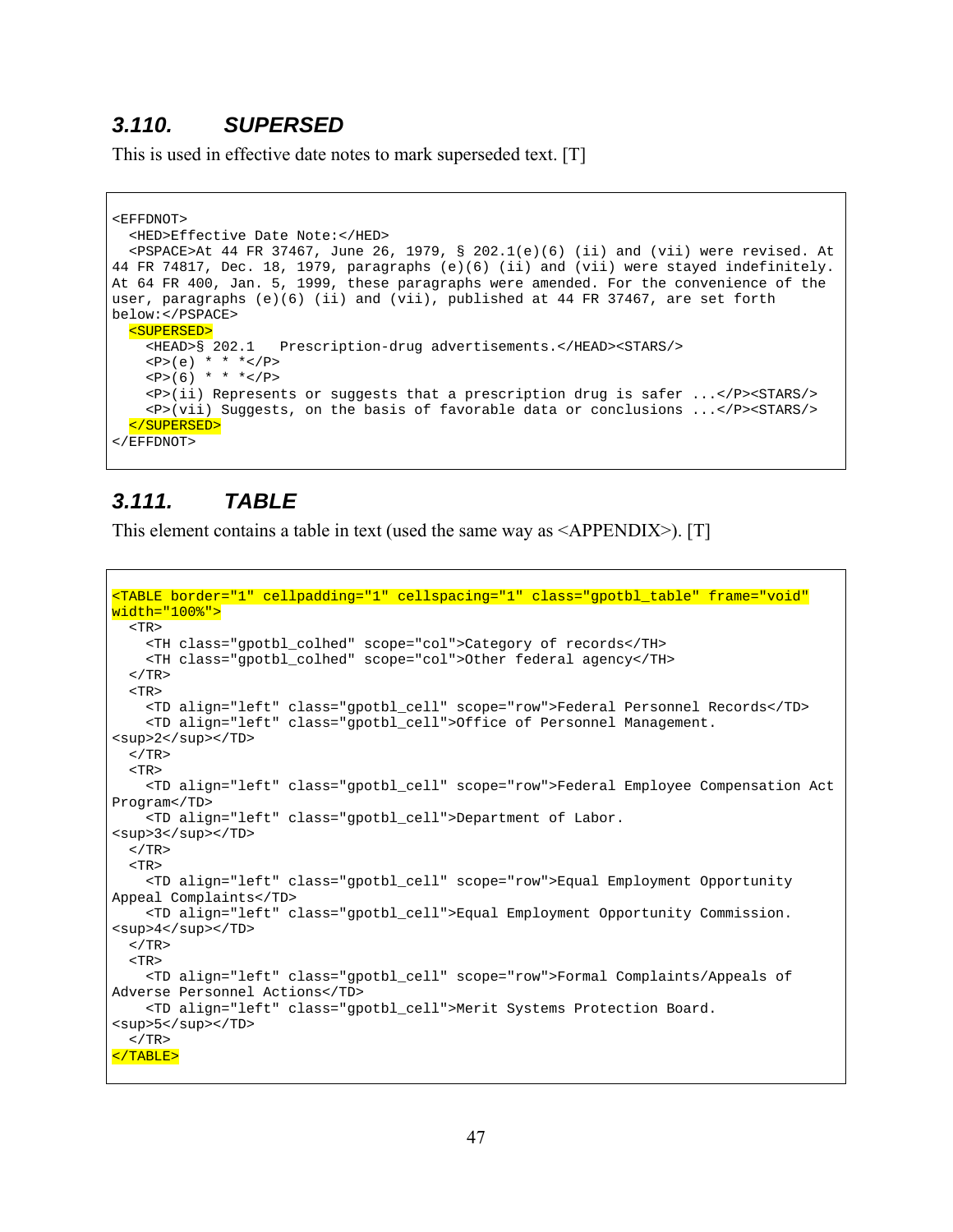### *3.112. TCAP*

This is a top caption line for graphic or mathpac insert. [T]

```
<TCAP><E T="15">windchill chart in non-metric units</E></TCAP> 
<img src="http://www.access.gpo.gov/ecfr/graphics/ec01se91.001.gif"/><P/> 
<a href="http://www.access.gpo.gov/ecfr/graphics/pdfs/ec01se91.001.pdf">View or 
download PDF</a> 
<P/><P/>
```
### *3.113. TD*

This is a Table Data element. It is a sub-element of <TR>.

```
<TABLE border="1" cellpadding="1" cellspacing="1" class="gpotbl_table" frame="void" 
width="100%"> 
  <TR> <TH class="gpotbl_colhed" scope="col">Category of records</TH> 
     <TH class="gpotbl_colhed" scope="col">Other federal agency</TH> 
  </TR><TR> <TD align="left" class="gpotbl_cell" scope="row">Federal Personnel Records</TD> 
     <TD align="left" class="gpotbl_cell">Office of Personnel Management. <sup>2</sup> 
</TD> 
  </TR> <TR> 
     <TD align="left" class="gpotbl_cell" scope="row">Federal Employee Compensation Act 
Program</TD>
    <TD align="left" class="gpotbl_cell">Department of Labor. <sup>3</sup></TD>
  < / TR><TR> <TD align="left" class="gpotbl_cell" scope="row">Equal Employment Opportunity 
Appeal Complaints</TD>
     <TD align="left" class="gpotbl_cell">Equal Employment Opportunity Commission. 
<sup>4</sup><mark></TD></mark>
  \langle/TR><TR> <TD align="left" class="gpotbl_cell" scope="row">Formal Complaints/Appeals of 
Adverse Personnel Actions</TD> 
    <TD align="left" class="gpotbl_cell">Merit Systems Protection Board. <sup>5</sup> 
</TD>
  </TR>\langle/TABLE>
```
### *3.114. TEXT*

This is used under <DIV#> elements where no <DIV#> element follows and other catchall situations. [T, B]

```
<DIV4 N="" NODE="37:1.0.1.2" TYPE="SUBCHAP"> 
  <HEAD></HEAD> 
   <TEXT> 
     <HED1>PART 1—RULES OF PRACTICE IN PATENT CASES</HED1>
```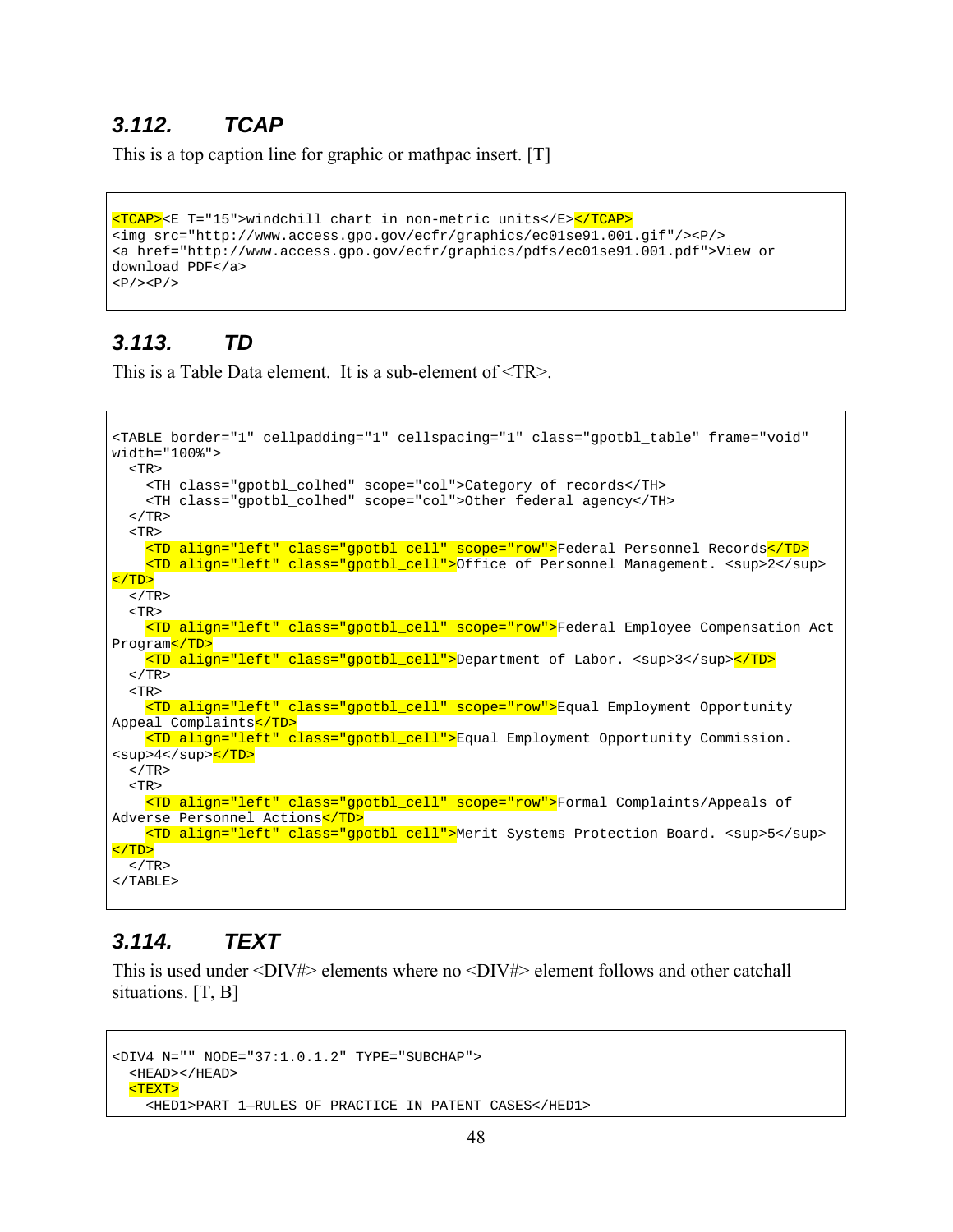```
 <EDNOTE> 
       <HED>Editorial Note:</HED> 
       <PSPACE>Part 1 is placed in the separate grouping of parts pertaining to patents 
regulations.</PSPACE> 
     </EDNOTE> 
   </TEXT> 
   <TEXT> 
     <HED1> 
       <I>TRADEMARKS</I> 
    </HED1>
   </TEXT>
```
#### *3.115. TEXTCLASS*

This element contains information relevant to the text class. It is never observed to be populated. It is found inside the <PROFILEDESC> element. See Section 2.2

#### *3.116. TH*

This is a Table Header element. It is a sub-element of <TR>.

```
<TABLE border="1" cellpadding="1" cellspacing="1" class="gpotbl_table" frame="void" 
width="100%"> 
  <TR> <TH class="gpotbl_colhed" scope="col">Category of records</TH> 
     <TH class="gpotbl_colhed" scope="col">Other federal agency</TH> 
  </TR><TR> <TD align="left" class="gpotbl_cell" scope="row">Federal Personnel Records</TD> 
     <TD align="left" class="gpotbl_cell">Office of Personnel Management. 
<sup>2</sup></TD>
  \langle/TR> <TR> 
     <TD align="left" class="gpotbl_cell" scope="row">Federal Employee Compensation Act 
Program</TD> 
    <TD align="left" class="gpotbl_cell">Department of Labor. 
<sup>3</sup></TD>
  </TR> <TR> 
     <TD align="left" class="gpotbl_cell" scope="row">Equal Employment Opportunity 
Appeal Complaints</TD> 
     <TD align="left" class="gpotbl_cell">Equal Employment Opportunity Commission. 
<sup>4</sup></TD> 
  </TR> <TR> 
     <TD align="left" class="gpotbl_cell" scope="row">Formal Complaints/Appeals of 
Adverse Personnel Actions</TD> 
     <TD align="left" class="gpotbl_cell">Merit Systems Protection Board. 
<sup>5</sup></TD>
  </TR></TABLE>
```
#### *3.117. TITLE*

This element contains a title (not to be confused with a CFR Title, although it is normally the title of the CFR Title). It is found within the <TITLESTMT> or <SERIESSTMT> elements.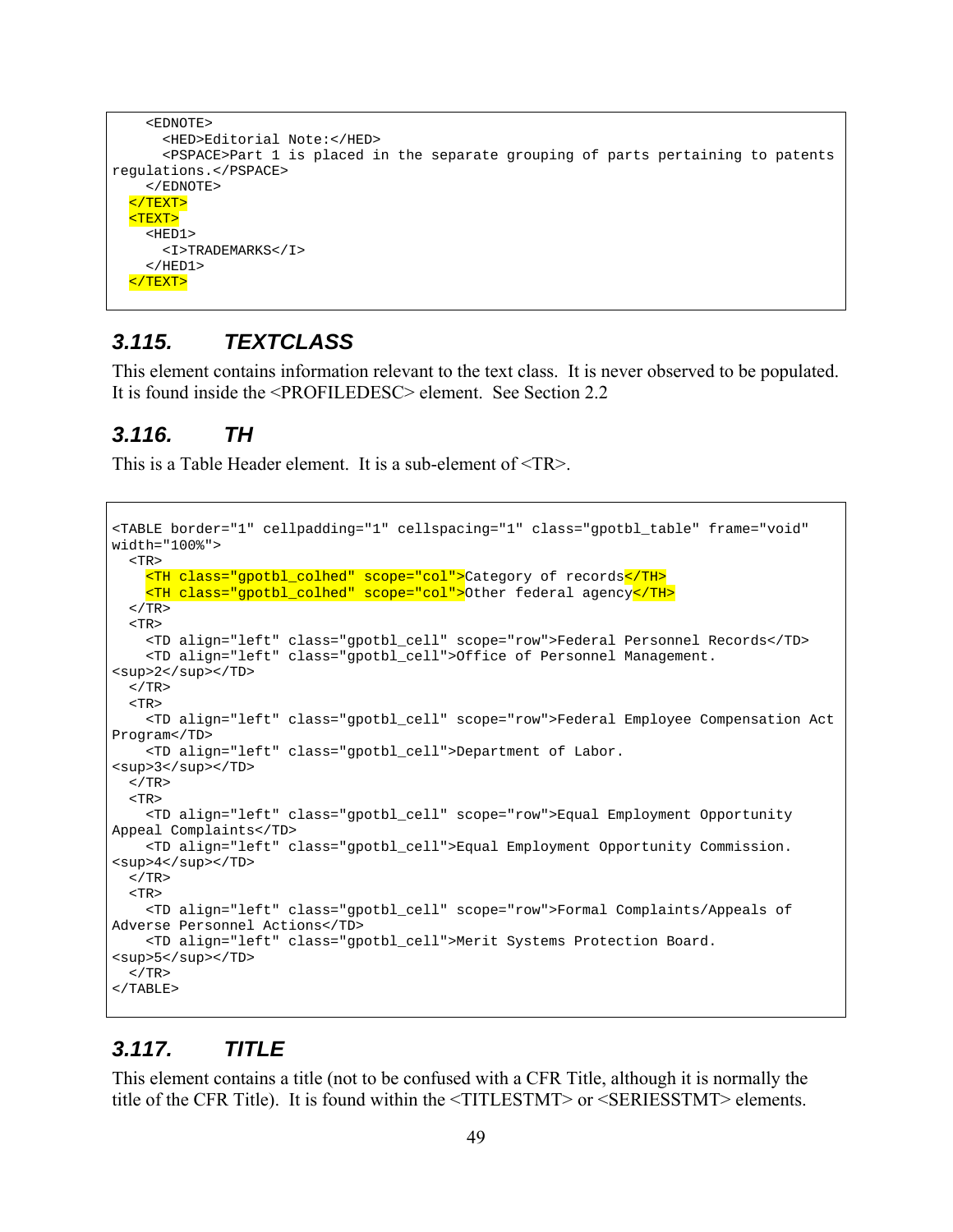```
<TITLESTMT> 
  <TITLE>Title 37: Patents, Trademarks, and Copyrights</TITLE> 
   <AUTHOR TYPE="nameinv"></AUTHOR> 
</TITLESTMT>
```
#### *3.118. TITLESTMT*

This element groups title and author information. It is normally found within the <FILEDESC> and <BIBLFULL> elements.

```
<TITLESTMT> 
  <TITLE>Title 37: Patents, Trademarks, and Copyrights</TITLE> 
  <AUTHOR TYPE="nameinv"></AUTHOR> 
</TITLESTMT>
```
#### *3.119. TR*

This is a Table Row element. It is a sub-element of <TABLE>.

```
<TABLE border="1" cellpadding="1" cellspacing="1" class="gpotbl_table" frame="void" 
width="100%"> 
   <TR> 
     <TH class="gpotbl_colhed" scope="col">Category of records</TH> 
     <TH class="gpotbl_colhed" scope="col">Other federal agency</TH> 
  </TR>
  <sub>TR></sub></sub>
     <TD align="left" class="gpotbl_cell" scope="row">Federal Personnel Records</TD> 
     <TD align="left" class="gpotbl_cell">Office of Personnel Management. 
<sup>2</sup></TD>
  \langleTR>
   <TR> 
     <TD align="left" class="gpotbl_cell" scope="row">Federal Employee Compensation Act 
Program</TD> 
     <TD align="left" class="gpotbl_cell">Department of Labor. 
<sup>3</sup></TD>
  </TR>TR> <TD align="left" class="gpotbl_cell" scope="row">Equal Employment Opportunity 
Appeal Complaints</TD> 
     <TD align="left" class="gpotbl_cell">Equal Employment Opportunity Commission. 
<sup>4</sup></TD> 
  \langle TR>
   <TR> 
     <TD align="left" class="gpotbl_cell" scope="row">Formal Complaints/Appeals of 
Adverse Personnel Actions</TD> 
     <TD align="left" class="gpotbl_cell">Merit Systems Protection Board. 
<sup>5</sup></TD>
 </TR></TABLE>
```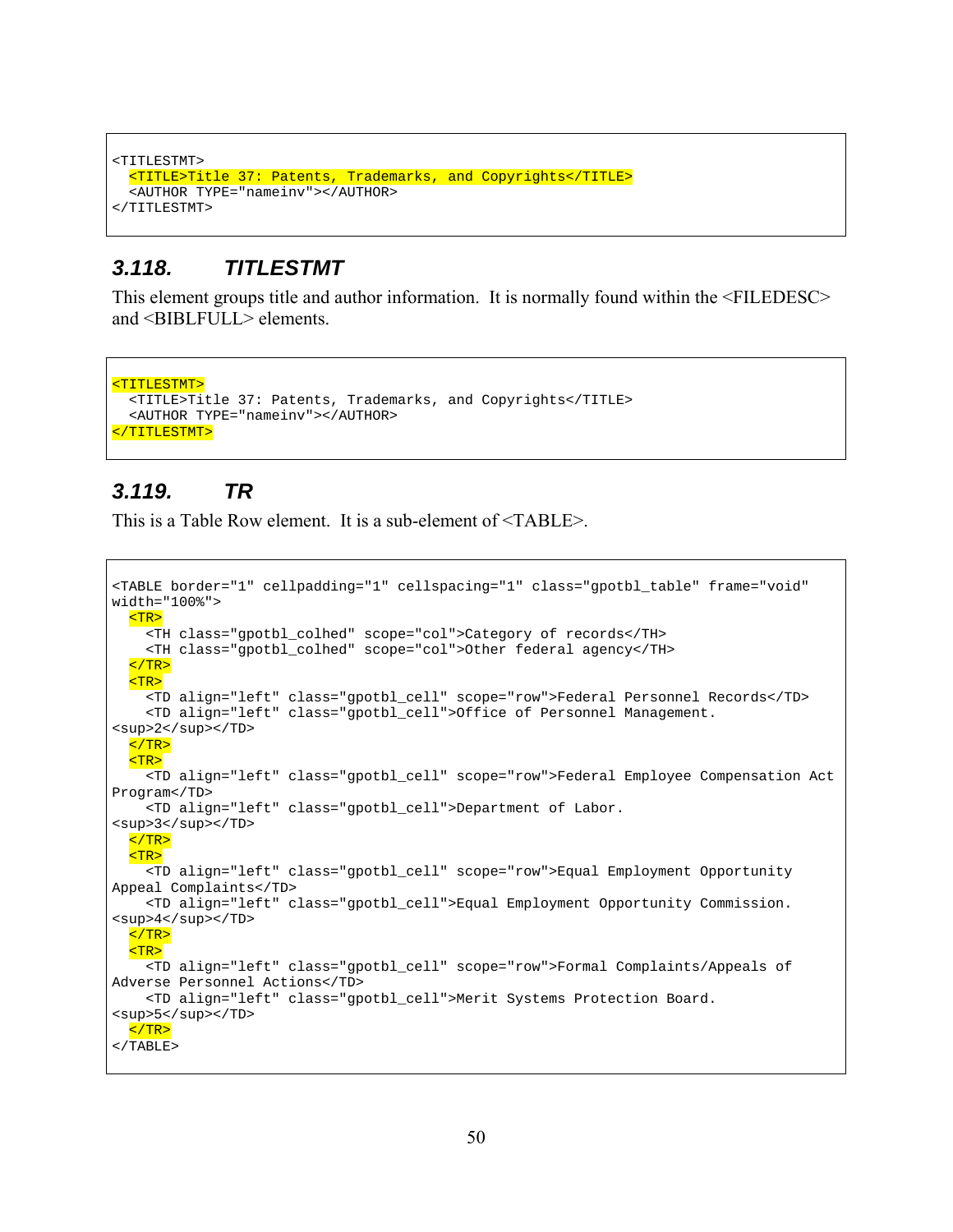# *3.120. XREF*

This element is used to create cross references. It has both an identifier and a reference identifier.

<DIV8 N="§ 1.36" NODE="37:1.0.1.1.1.2.69.5" TYPE="SECTION"> <HEAD>§ 1.36 Revocation of power of attorney; withdrawal of patent attorney or agent.</HEAD> <XREF ID="20140307" REFID="4">Link to an amendment published at 79 FR 12944, March 7, 2014. </XREF>